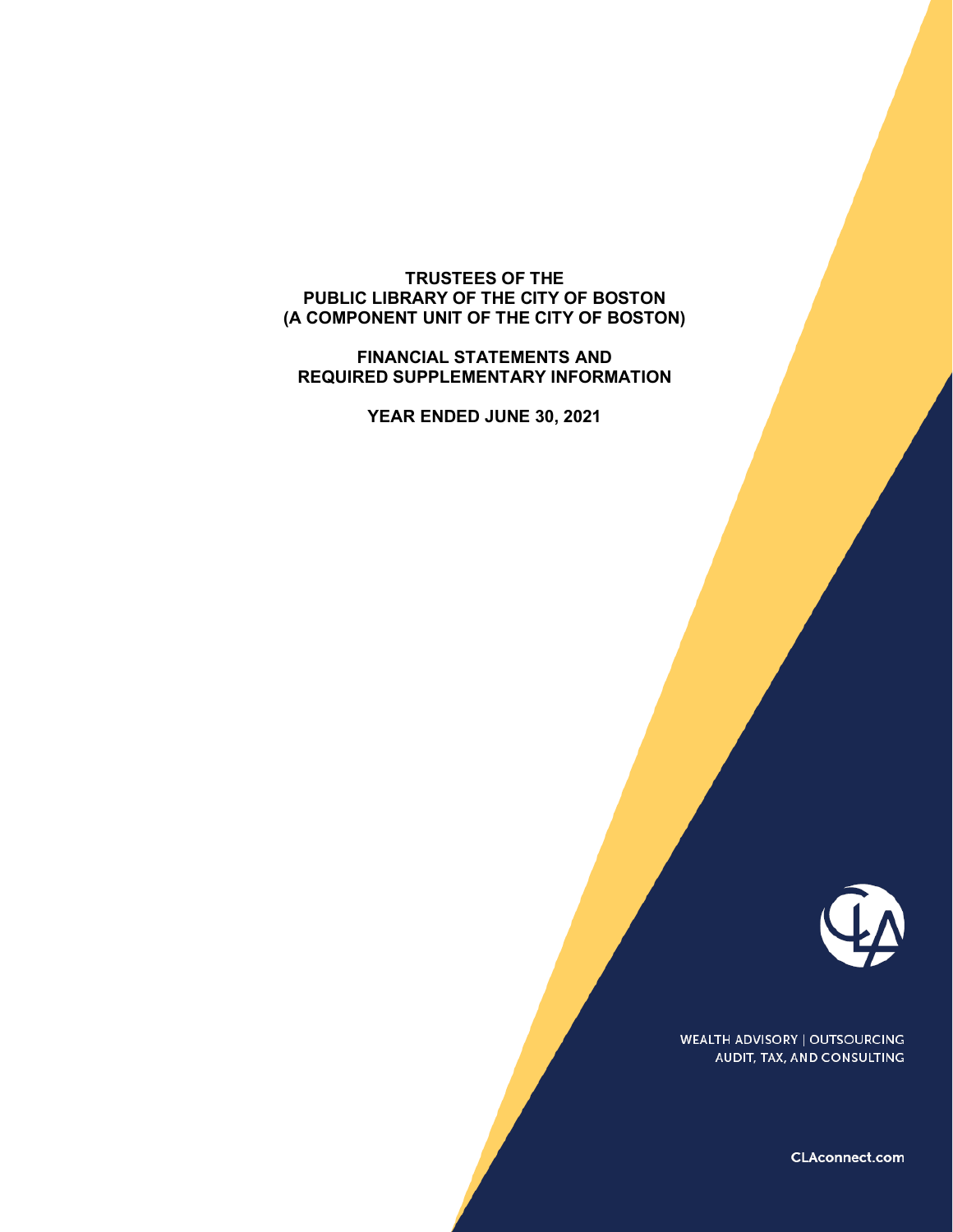## **TRUSTEES OF THE PUBLIC LIBRARY OF THE CITY OF BOSTON (A COMPONENT UNIT OF THE CITY OF BOSTON) TABLE OF CONTENTS YEAR ENDED JUNE 30, 2021**

| <b>INDEPENDENT AUDITORS' REPORT</b>                                                                                                                       | 1  |
|-----------------------------------------------------------------------------------------------------------------------------------------------------------|----|
| <b>MANAGEMENT'S DISCUSSION AND ANALYSIS</b>                                                                                                               | 3  |
| <b>BASIC FINANCIAL STATEMENTS</b>                                                                                                                         |    |
| <b>STATEMENT OF NET POSITION</b>                                                                                                                          | 18 |
| <b>STATEMENT OF ACTIVITIES</b>                                                                                                                            | 19 |
| <b>GOVERNMENTAL FUNDS - BALANCE SHEET</b>                                                                                                                 | 20 |
| RECONCILIATION OF TOTAL GOVERNMENTAL FUND BALANCES TO THE<br><b>STATEMENT OF NET POSITION</b>                                                             | 21 |
| <b>GOVERNMENTAL FUNDS - STATEMENT OF REVENUES, EXPENDITURES,</b><br>AND CHANGES IN FUND BALANCES                                                          | 22 |
| RECONCILIATION OF THE STATEMENT OF REVENUES, EXPENDITURES,<br>AND CHANGES IN FUND BALANCES OF GOVERNMENTAL FUNDS TO THE<br><b>STATEMENT OF ACTIVITIES</b> | 23 |
|                                                                                                                                                           |    |
| <b>NOTES TO FINANCIAL STATEMENTS</b>                                                                                                                      | 24 |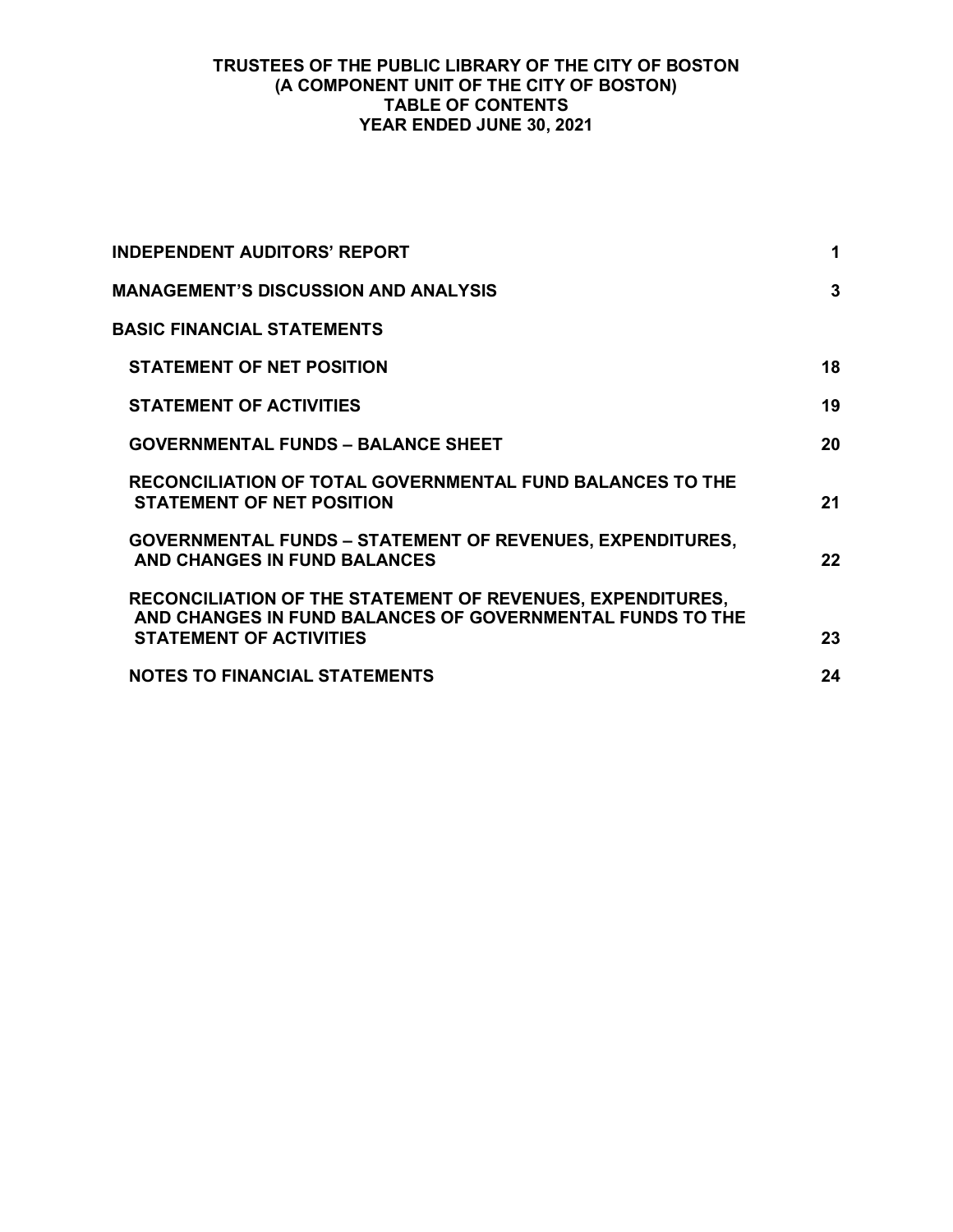

**CliftonLarsonAllen LLP CLAconnect.com**

# **INDEPENDENT AUDITORS' REPORT**

The Honorable Board of Trustees of the Public Library of the City of Boston Boston, Massachusetts

## **Report on the Financial Statements**

We have audited the accompanying financial statements of the governmental activities, the discretely presented component unit, each major fund, and the aggregate remaining fund information of the Trustees of the Public Library of the City of Boston (the Library), a component unit of the City of Boston, as of and for the year ended June 30, 2021, and the related notes to the financial statements, which collectively comprise the Library's basic financial statements as listed in the table of contents.

## *Management's Responsibility for the Financial Statements*

Management is responsible for the preparation and fair presentation of these financial statements in accordance with accounting principles generally accepted in the United States of America; this includes the design, implementation, and maintenance of internal control relevant to the preparation and fair presentation of financial statements that are free from material misstatement, whether due to fraud or error.

#### *Auditors' Responsibility*

Our responsibility is to express opinions on these financial statements based on our audit. We did not audit the financial statements of the Boston Public Library Fund, which is the sole discretely presented component unit in these financial statements. Those statements were audited by other auditors whose report has been furnished to us, and our opinion, insofar as it relates to the amounts included for the Boston Public Library Fund, is based solely on the report of the other auditors. We conducted our audit in accordance with auditing standards generally accepted in the United States of America and the standards applicable to financial audits contained in *Government Auditing Standards*, issued by the Comptroller General of the United States. Those standards require that we plan and perform the audit to obtain reasonable assurance about whether the financial statements are free from material misstatement.

An audit involves performing procedures to obtain audit evidence about the amounts and disclosures in the financial statements. The procedures selected depend on the auditor's judgment, including the assessment of the risks of material misstatement of the financial statements, whether due to fraud or error. In making those risk assessments, the auditor considers internal control relevant to the entity's preparation and fair presentation of the financial statements in order to design audit procedures that are appropriate in the circumstances, but not for the purpose of expressing an opinion on the effectiveness of the entity's internal control. Accordingly, we express no such opinion. An audit also includes evaluating the appropriateness of accounting policies used and the reasonableness of significant accounting estimates made by management, as well as evaluating the overall presentation of the financial statements.

We believe that the audit evidence we have obtained is sufficient and appropriate to provide a basis for our audit opinions.



CLA is an independent member of Nexia International, a leading, global network of independent accounting and consulting firms. See nexia.com/member-firm-disclaimer for details.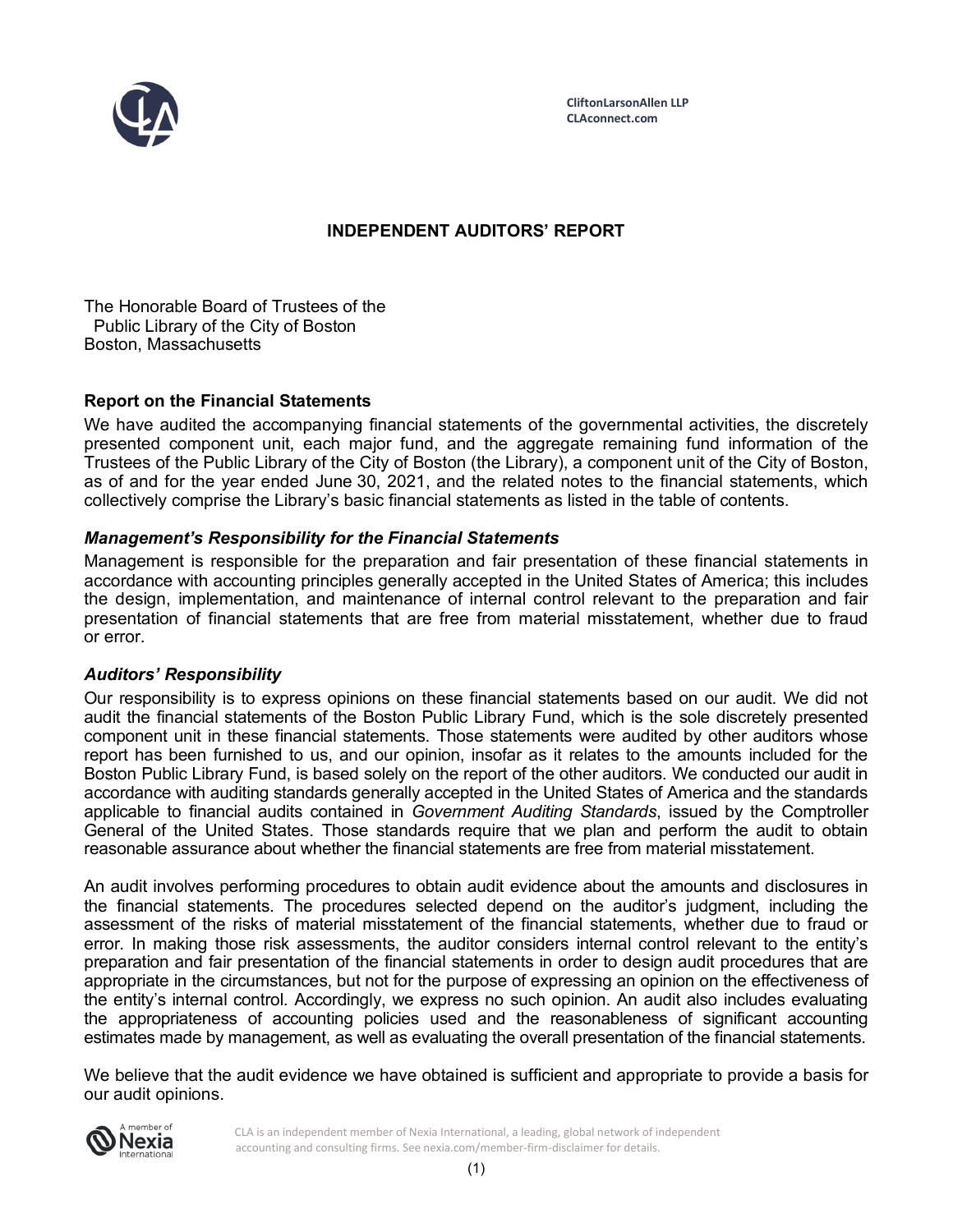## *Opinions*

In our opinion, based on our audit and the report of other auditors, the financial statements referred to above present fairly, in all material respects, the respective financial position of the governmental activities, the discretely presented component unit, each major fund, and the aggregate remaining fund information of the Library, as of June 30, 2021, and the respective changes in financial position thereof for the year then ended in accordance with accounting principles generally accepted in the United States of America.

# *Other Matters*

## *Required Supplementary Information*

Accounting principles generally accepted in the United States of America require that the management's discussion and analysis be presented to supplement the basic financial statements. Such information, although not a part of the basic financial statements, is required by the Governmental Accounting Standards Board, who considers it to be an essential part of financial reporting for placing the basic financial statements in an appropriate operational, economic, or historical context. We have applied certain limited procedures to the required supplementary information in accordance with auditing standards generally accepted in the United States of America, which consisted of inquiries of management about the methods of preparing the information and comparing the information for consistency with management's responses to our inquiries, the basic financial statements, and other knowledge we obtained during our audit of the basic financial statements. We do not express an opinion or provide any assurance on the information because the limited procedures do not provide us with sufficient evidence to express an opinion or provide any assurance.

## **Other Reporting Required by** *Government Auditing Standards*

In accordance with *Government Auditing Standards*, we have also issued our report dated September 30, 2021, on our consideration of the Library's internal control over financial reporting and on our tests of its compliance with certain provisions of laws, regulations, contracts, and grant agreements and other matters. The purpose of that report is solely to describe the scope of our testing of internal control over financial reporting and compliance and the results of that testing, and not to provide an opinion on the effectiveness of the Library's internal control over financial reporting or on compliance. That report is an integral part of an audit performed in accordance with *Government Auditing Standards* in considering the Library's internal control over financial reporting and compliance.

Viifton Larson Allen LLP

**CliftonLarsonAllen LLP**

Boston, Massachusetts September 30, 2021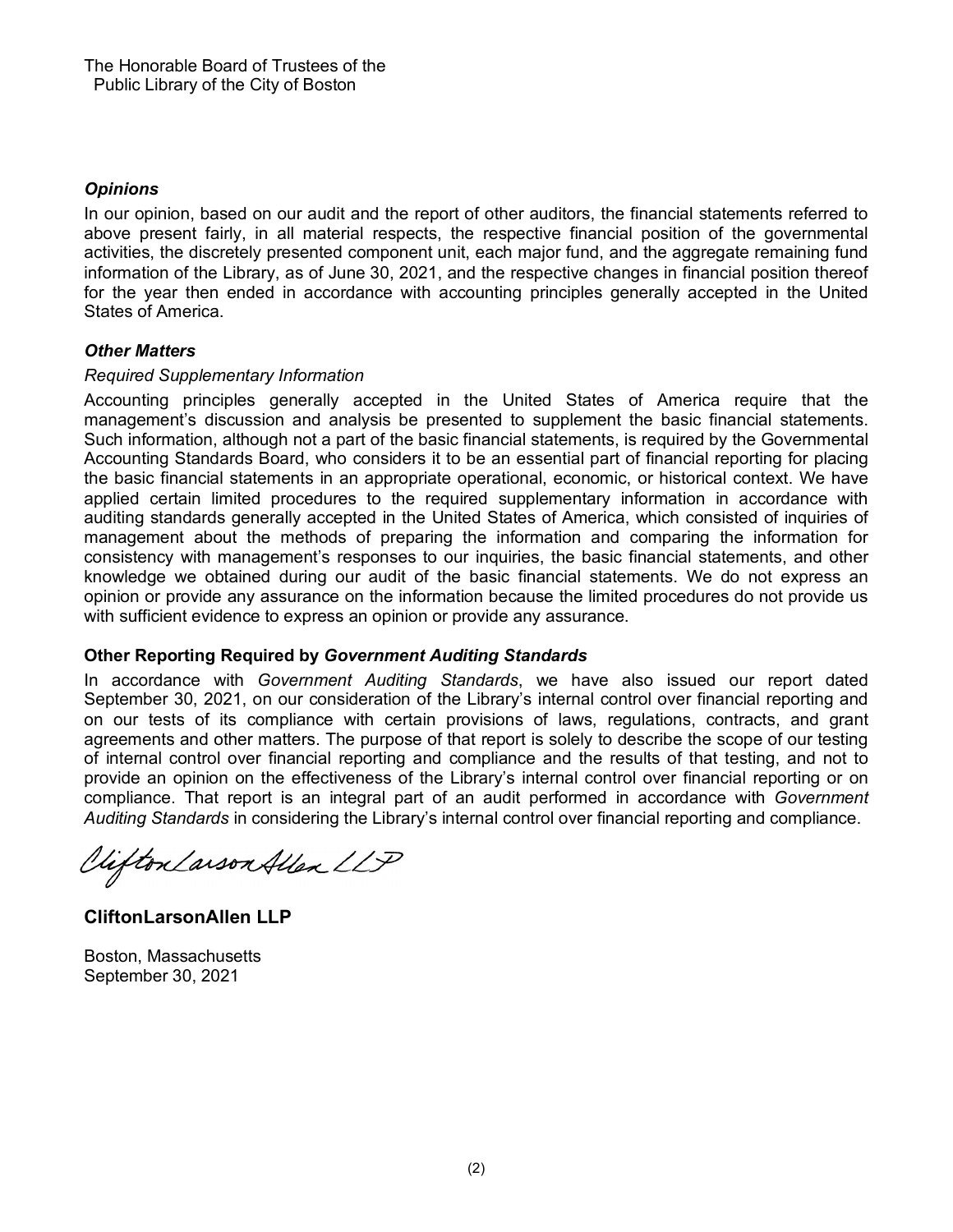As management of the Trustees of the Public Library of the City of Boston (the Library), we offer readers of these financial statements this narrative overview and analysis of the Library's financial activities for the fiscal year that ended on June 30, 2021.

## **Background of the Boston Public Library**

The Boston Public Library is an extraordinary institution that has served the citizens of Boston since 1848. Founded as the first municipal library and the first public library to lend books, the Boston Public Library is dedicated to the advancement of learning and is "Free to All," as is carved in the façade of the historic McKim building at the Central Library in Copley Square.

The BPL is made up of the Central Library, 25 vibrant neighborhood branches, a robust web site, and learning and enrichment opportunities for all ages. The Library's collection of more than 23 million items includes circulating books, eBooks, DVDs and CDs, as well as research and special collections that include rare books and manuscripts, prints, photographs, drawings, maps, posters, and more. The Boston Public Library's Kirstein Business Library and Innovation Center, the Norman B. Leventhal Map and Education Center, and collections of distinction such as the personal library of John Adams, the Anti-Slavery Manuscripts collection, the Thomas Pennant Barton Collections of Shakespeare, and the Boston Pictorial Archive attract researchers and scholars from across the city and around the world.

## **Overview**

Although an unprecedented year in terms of impacted Library operations, FY2021 was also a year that the BPL will be able to point to with pride. Far from being stymied by the continuing challenges of the COVID-19 pandemic, BPL staff brought their most creative and innovative thinking to ways in which the library could continue to provide critical services to our patrons, with a special focus on those most in need. Work continued on ongoing projects and initiatives including new strategies, capital projects, and a continued commitment to growing, learning and becoming an anti-racist institution.

## **FY21 Major Accomplishments**

## *Innovative COVID-19 programming and services: examples*

*Book Bundles* – With patrons unable to enter branch libraries and browse for the books they needed, library staff quickly took to creating bundles of books based on genre, subject, and reading level to have on hand for circulation. For example, if a parent of a four-year old came to a branch and asked for some books for their child, the library could respond with a pre-selected bundle of books that could just be checked out. Similarly, if a patron wanted some dystopian science fiction and a few graphic novels, that could be supplied as well. Library staff created an innovative way to get patrons what they needed without necessitating in-person browsing.

*Craft Kits* – Many of the programs geared toward children involved a craft. While librarians focused on incorporating simple crafts into their virtual storytimes that only necessitated basic household items, they also recognized that there was a need to provide materials for crafts, especially to households that might not have this type of material on-hand. Children's Librarians in branches have been creating kits with craft materials related to storytimes and distributing them through BPL to Go and at Storywalks around the City.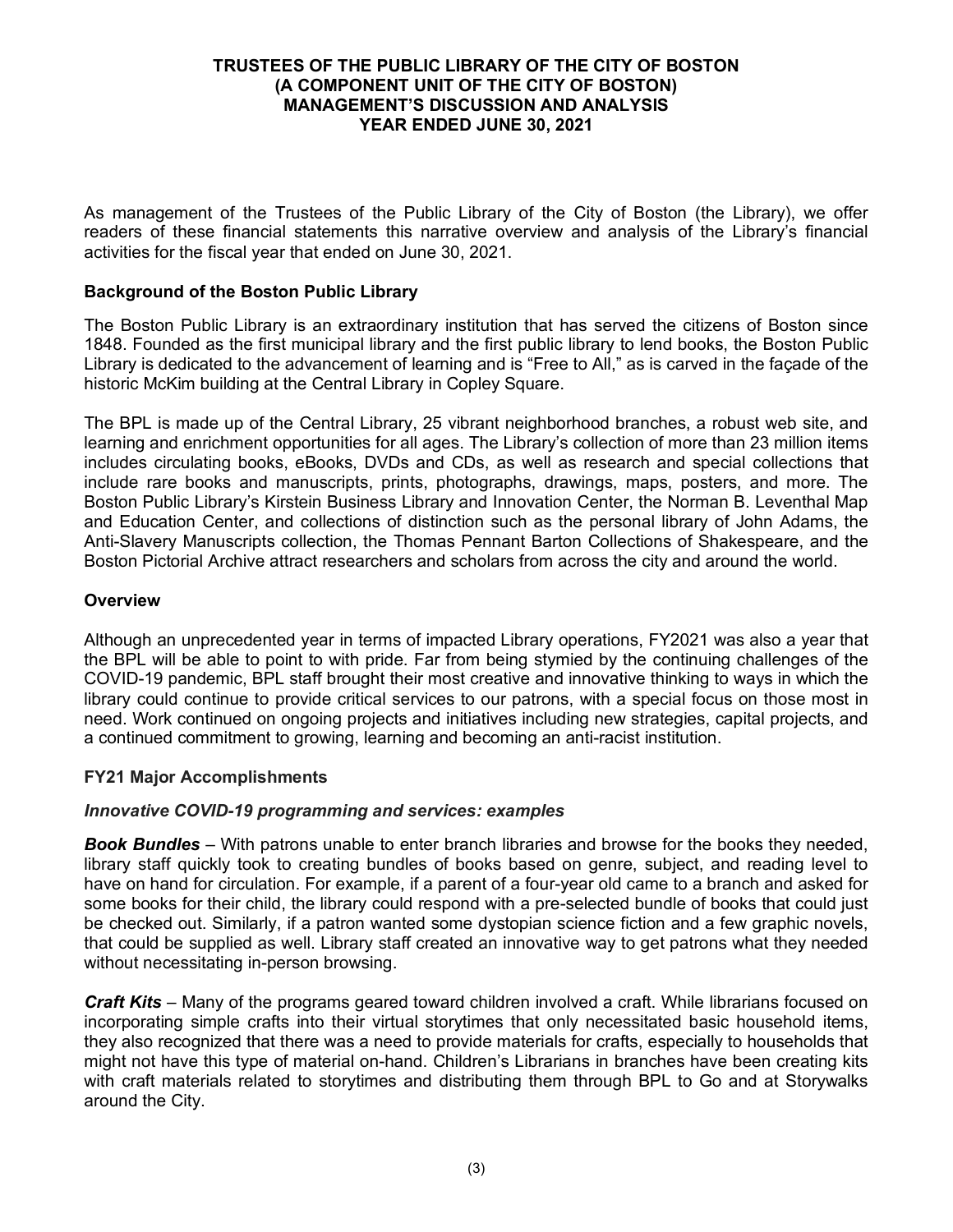*Digital Equity Initiatives* – As part of BPL to Go, the BPL's program of services available during the pandemic, BPL launched the *Public Computer Access* program, which allowed residents to sign up for a two-hour appointment to use library computers in a socially distanced space within the Central Library in Copley Square.

At the same time, working with the Mayor's Office of New Urban Mechanics, BPL also expanded its Wi-Fi access to create the *Outdoor Wi-Fi Program*, providing 24-hour outdoor internet access at nine BPL branch locations across the city, allowing users to socially distance while accessing the Internet for free.

BPL also created and rolled out *Printing To Go*, a free print-on-demand service, to all open BPL branches. Patrons can upload documents they need printed by filling out a form at bpl.org/printing-togo, selecting their location, and picking up their print jobs 72 hours later at the branches, or 24 hours later at the Central Library in Copley Square.

BPL's most recent expansion of its digital initiatives came with the recently launched *Connectivity Kits*. Connectivity Kits are designed to help patrons bridge the digital divide by providing free, reliable internet access in any location. The kits include a 14" Chromebook, a hotspot, and a mouse, as well as the necessary chargers and a quick start guide, all in a BPL bag for easy access and transportation. While the BPL continues to offer Public Computer Access at the Central Library in Copley Square, Connectivity Kits extend this service into patrons' homes and neighborhoods, on a schedule that works for them.

## *Continued robust demand for services*

# **Record levels of circulation**

It is remarkable to note that even with our buildings closed to in-person service for the last year, BPL's total circulation – physical and digital combined – for FY2021 is estimated to be our **highest total at 5.2 million**.

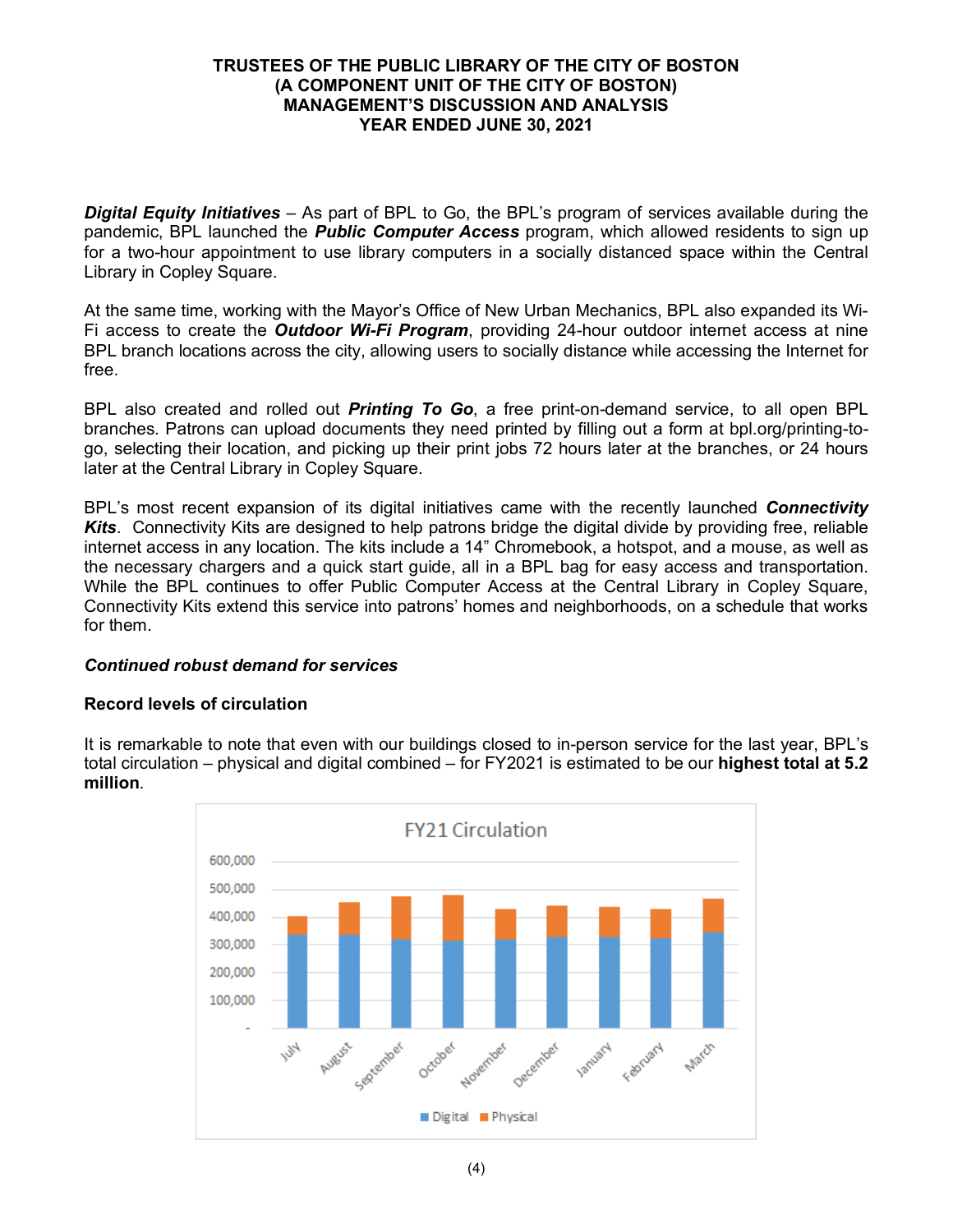In recent years BPL has also seen a growing demand for digital content. When the pandemic hit and library doors temporarily closed, digital collections became the only material we could lend, and demand skyrocketed. **In FY21, we expect to double the circulation of digital items from just 3 years ago**.



## **Physical circulation Digital Circulation**

| <b>FY17</b> | 3.3 million       | FY <sub>17</sub> | 1.6 million       |
|-------------|-------------------|------------------|-------------------|
| <b>FY18</b> | 3.0 million       | FY <sub>18</sub> | 1.8 million       |
| <b>FY19</b> | 2.8 million       | <b>FY19</b>      | 2.2 million       |
| FY20        | 2.0 million       | <b>FY20</b>      | 3.1 million       |
| <b>FY21</b> | 1.3 million (est) | <b>FY21</b>      | 3.9 million (est) |

Since the launch of BPL to Go at the end of June, BPL has seen a steady increase of materials checked out. In March we saw the highest total, with 48,555 items picked up at locations across the city.

#### **New library cards issued**

In FY21, the primary way that people signed up for a new library card was online through BPL's e-card program. More than **77,000** patrons signed up for new e-cards in the last 12 months, which is an increase of **66%** over the previous year.

FY16 74,737 FY17 82,911 FY18 85,902 FY19 93,994 FY20 97,364 FY21 50,952 (through March 31)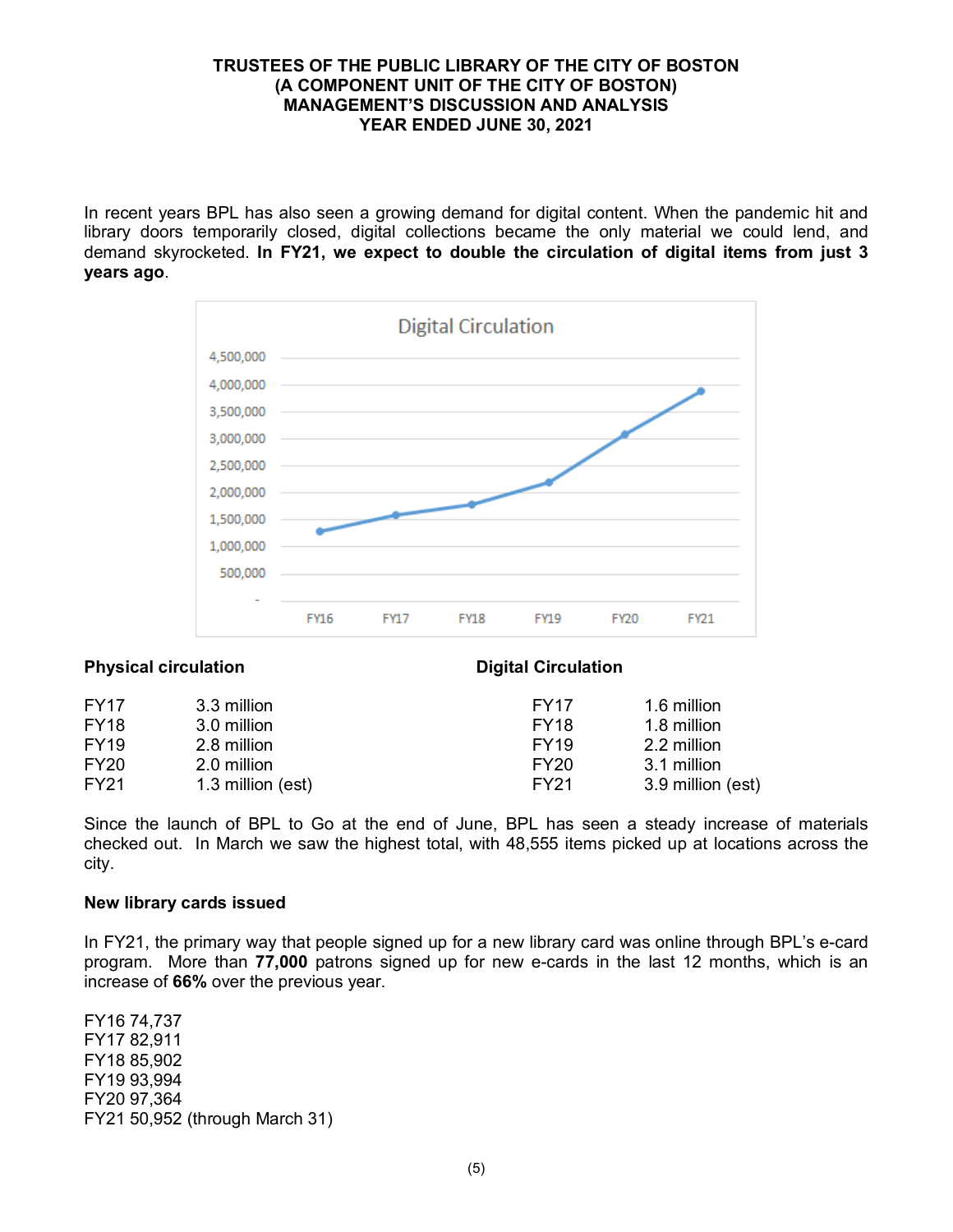### *Diversity, Equity, and Inclusion*

In November, the Board of Trustees of the Boston Public Library unanimously ratified the Library's [Statement and Action Plan on Racial Equity.](https://www.bpl.org/racial-equity/) This document, drafted to align with City of Boston's declaration of [racism as a public health](https://www.boston.gov/news/mayor-walsh-declares-racism-public-health-crisis) crisis, was created with the input of Library staff, the Board of Trustees, and the City's Chief of Equity. It establishes the BPL's commitment to becoming an anti-racist organization and outlines clear next steps in this work.

The Library has also reviewed its acquisition policy to ensure the BPL's collections are developed with an intentional focus on raising the voices of people of color through representation, inclusivity, and diversity. In support of this effort, [the Boston Public Library Fund](https://bplfund.org/) (BPLF) — the primary philanthropic arm of the BPL — sought and received an anonymous \$75,000 grant to support expanded access to the BPL's [Antiracist reading list.](https://bpl.overdrive.com/collection/1086201)

Following the murder of George Floyd and the ensuing national and local conversations, the Library saw an increase of more than 500% increase in checkouts and holds on the most popular Black Lives Matter and anti-racism titles. To that end, the BPL spent an additional \$75,000 on purchasing more than 2,000 new works and additional copies and licenses of in-demand titles for all ages.

In September, the Library also began working with [YW Boston,](https://www.ywboston.org/) consultants in leading organizations through change as they focus on diversity, equity, and inclusion. This engagement will assist staff and Library administration to incorporate an equity perspective into all of the BPL's services, programs, offerings, and policies.

The Library has also committed to analyzing its recruitment strategies to develop better practices and programs as part of this work. Currently, the BPL is further exploring professional development opportunities that prepare staff for potential career advancement.

## *Improving neighborhood presence and services through purposeful capital projects*

Working with the Public Facilities Department, we are currently executing a five-year, \$130-million capital plan. We are grateful for the City of Boston's support, which means that when completed, every branch in the system will have received meaningful improvements, if not a complete renovation*.* 

#### *Increased service to underserved and vulnerable communities*

**Tech Goes Home**, a partnership that provides digital literacy skills and a deeply discounted Chromebook to participants after completing 15 hours of basic computer training, pivoted from an inperson to an online learning experience. To facilitate this program, the discounted cost of the Chromebook was waived for the participants, and they were delivered in advance of the computer training.

*ESL Conversation Circles* flourished during the pandemic as participants could join virtually to keep their English language skills practiced, and to combat isolation. Virtual English practice sessions swelled beyond capacity and the library significantly increased the number of volunteers available to facilitate these sessions.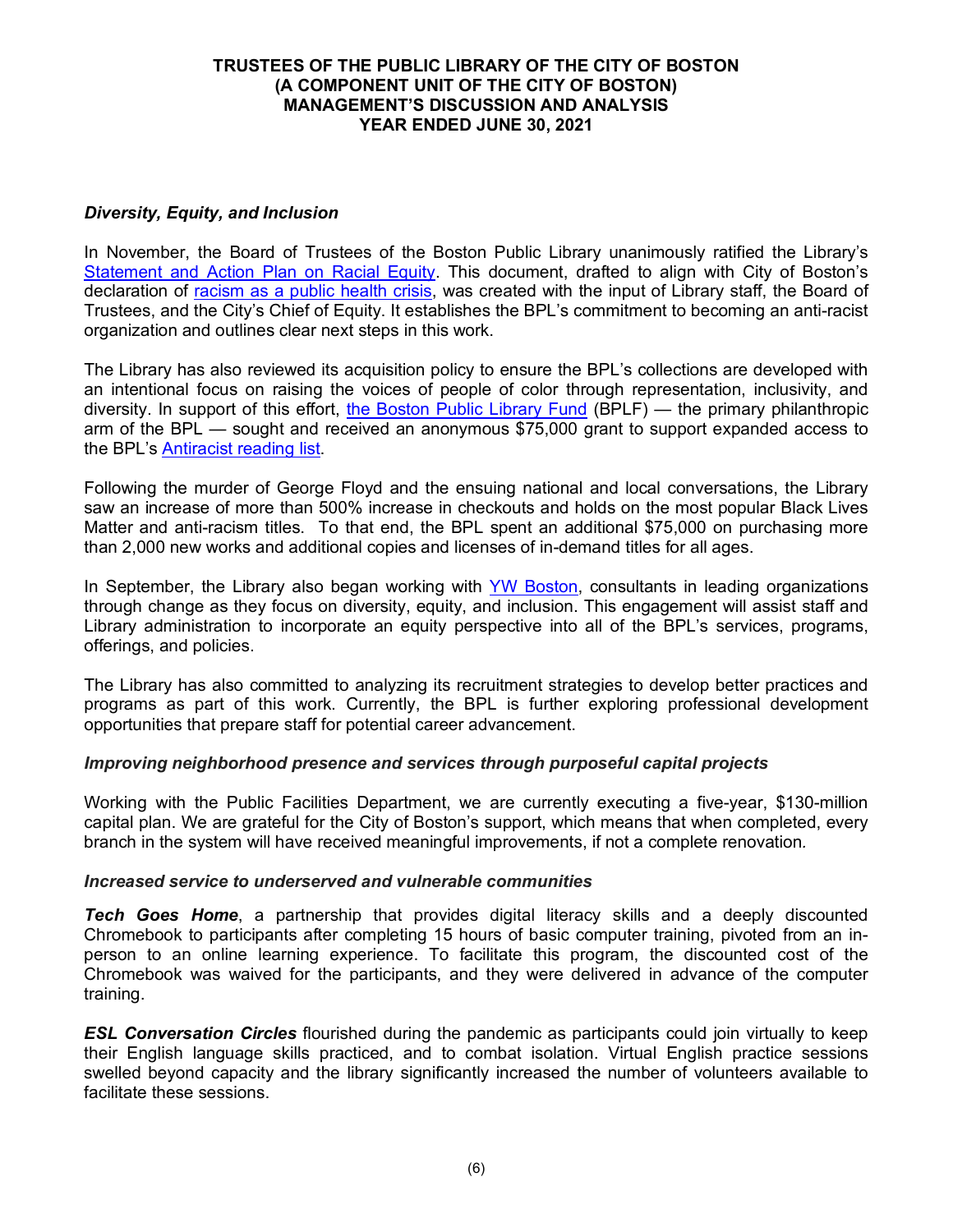Despite having to pivot to virtual learning and spend hours experiencing school through Zoom, the library's *Homework Assistance Program (HAP)* made a successful transition to an online experience. The program, where teen mentors are provided special training and are available to work with younger students who need help with their homework, want to participate in a fun and educational program after their homework was completed, or just to talk with their mentor and maintain some social connections.

The Library successfully pivoted most of its *programming to an online experience*, from Concerts in the Courtyard and Friday morning Yoga to Author Talks and Small Business Assistance clinics. Children's Services led the way, taking their storytimes online almost immediately after shutting down.

The Library also launched the **Future Readers Club**, a program promoting the importance of early literacy. Special storytimes branded as Future Readers Club explained the importance of reading to younger children to the caregivers watching, and directed them to a special app that encouraged children to read 1,000 books before entering kindergarten, and provided tools to assist them.

The library also launched [Repairing America](https://www.bpl.org/repairingamerica/) as an overarching theme for the majority of its programming and services for the year. Racism, anti-immigrant sentiment, homophobia, and other forms of intolerance have divided our nation, while basic issues of public health and pandemic response have become politicized. Massive gaps between the haves and have-nots are nearly impossible to cross. As one of the United States' last truly democratic institutions, the BPL has a responsibility to help bridge these divisions. This year, the library is focusing its institutional priorities on finding ways to help Americans become more resilient and able to face the challenges of today.

## *Creation of a five-year roadmap*

The work of the BPL requires a strong, stable institution. To best serve our patrons and staff, BPL is putting a plan in place to guide us through the next five years in order to further strengthen the institution, its culture, and its offering and clarify our mission, priorities, and initiatives.

The roadmap outlines seven key priorities:

#### *Becoming an anti-racist organization*

We will do everything in our power to become an organization that recognizes our challenges and fulfills our obligations to staff and patrons alike with respect to diversity, equity, and inclusion. We commit to following all actions outlined in the BPL Statement on Racial Equity, and building a staff culture for all based on respect and professional development.

#### *Delivering programs and services that build and maintain equity*

We will continue providing opportunities, programs, and services for all patrons, while growing our special focus on the challenges and inequities faced by people of color, immigrants, and other underserved or disenfranchised communities.

We will specifically focus on the areas of workforce preparedness and development, civic engagement, and public health. We will continue to foster the love of reading in children from birth to 18; and to engage youth in education, culture, civics, STEAM, and social and emotional learning.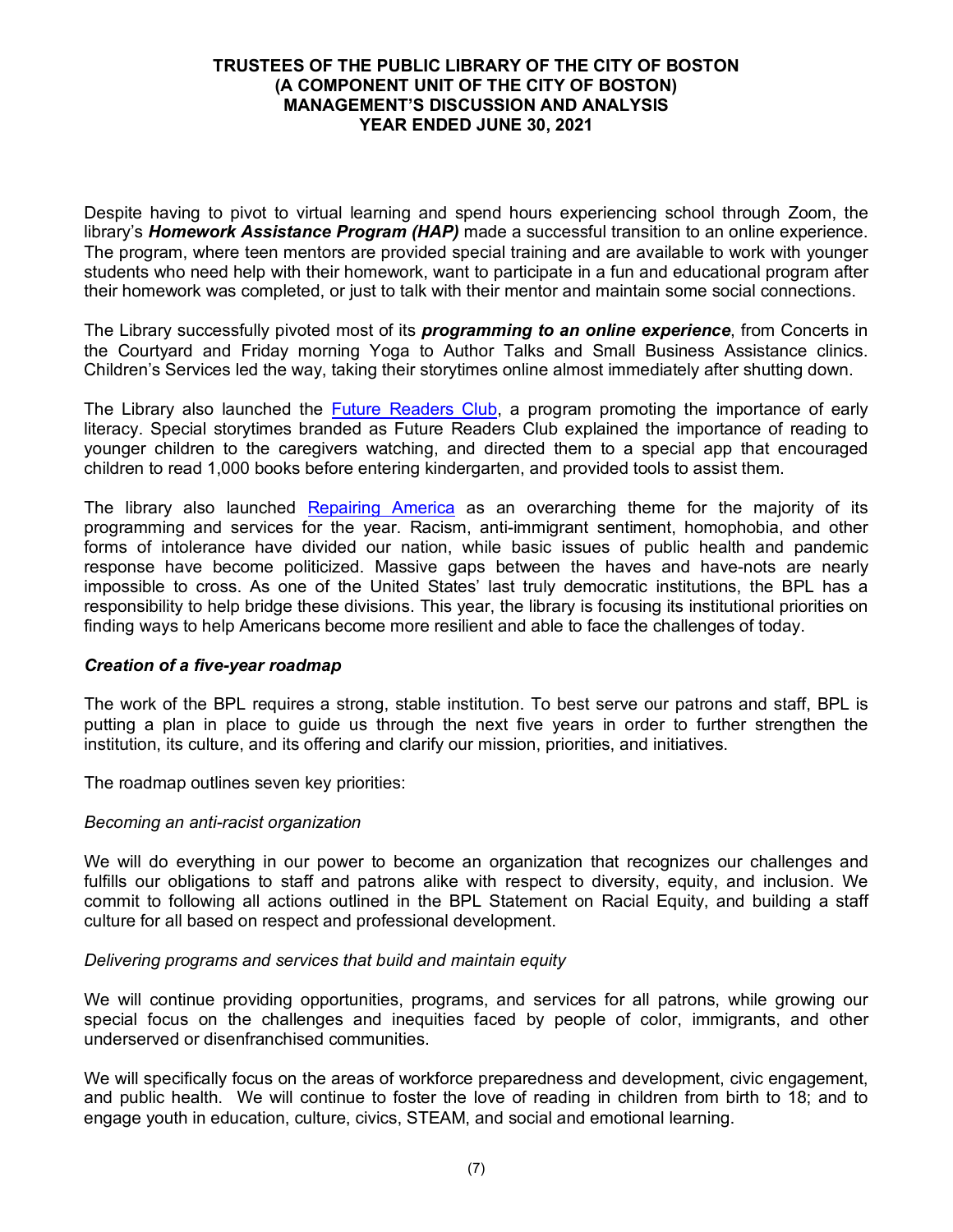#### *Building and maintaining our collections*

We will maintain, build, and make accessible collections that are diverse, inclusive and geared to understand and close equity gaps, that anticipate users' interests and needs, and will practice responsible stewardship of all our collections.

#### *Expanding our impact*

We will raise awareness on the local, regional and national level of our value as a preeminent urban public library and research institution. Through promoting our collections, programs, and services, and telling the story of their impact, we will also support efforts to increase private funding – funding that secures and expands our ability to play a role in patrons' lives.

#### *Providing inspiring spaces to all*

We will provide welcoming spaces for patrons and staff that are safe, clean, and sustainable, while incorporating the latest and most appropriate technologies and strategies to do so.

#### *Creating connections through technology*

We will develop and implement an innovative technology plan that will support our programs and services, enable the Library's operations to run seamlessly, and help eliminate the digital equity gap. We will deliver a range of accessible online offerings and digital collections, balancing preservation of our collections with increased accessibility and user engagement.

#### *Expecting the unexpected*

We will expect -- and plan for -- the unexpected, so that our library can continue to operate with minimal disruptions to patrons, even when we face operational or communications challenges.

#### *Expanded digital access to collections*

Work from home projects transformed the way the public can learn about and interact with some of our previously hidden collections. Even though many staff couldn't interact with our physical collections, they spent the last year making information about our collections available online and searchable for the first time.

Because of this work, patrons can learn about our materials without having to come into the building. BPL was able to make virtually every manuscript and manuscript collection in the BPL Rare Books and Manuscripts department findable online for the first time. To make this happen, staff created 30,000 new entries in our database, covering an estimated 100,000 individual manuscripts.

#### *Key FY22 Goals*

*Fine elimination* – On March 18th, the Board of Trustees of the Boston Public Library voted to move forward with the permanent elimination of overdue fines. As part of the City of Boston's proposed budget, this removal of late fines is supported by \$125,000 of 'revenue relief' in the FY22 budget and went into effect July 1, 2021. The policy change will remove barriers and increase access to BPL resources for patrons across the City of Boston.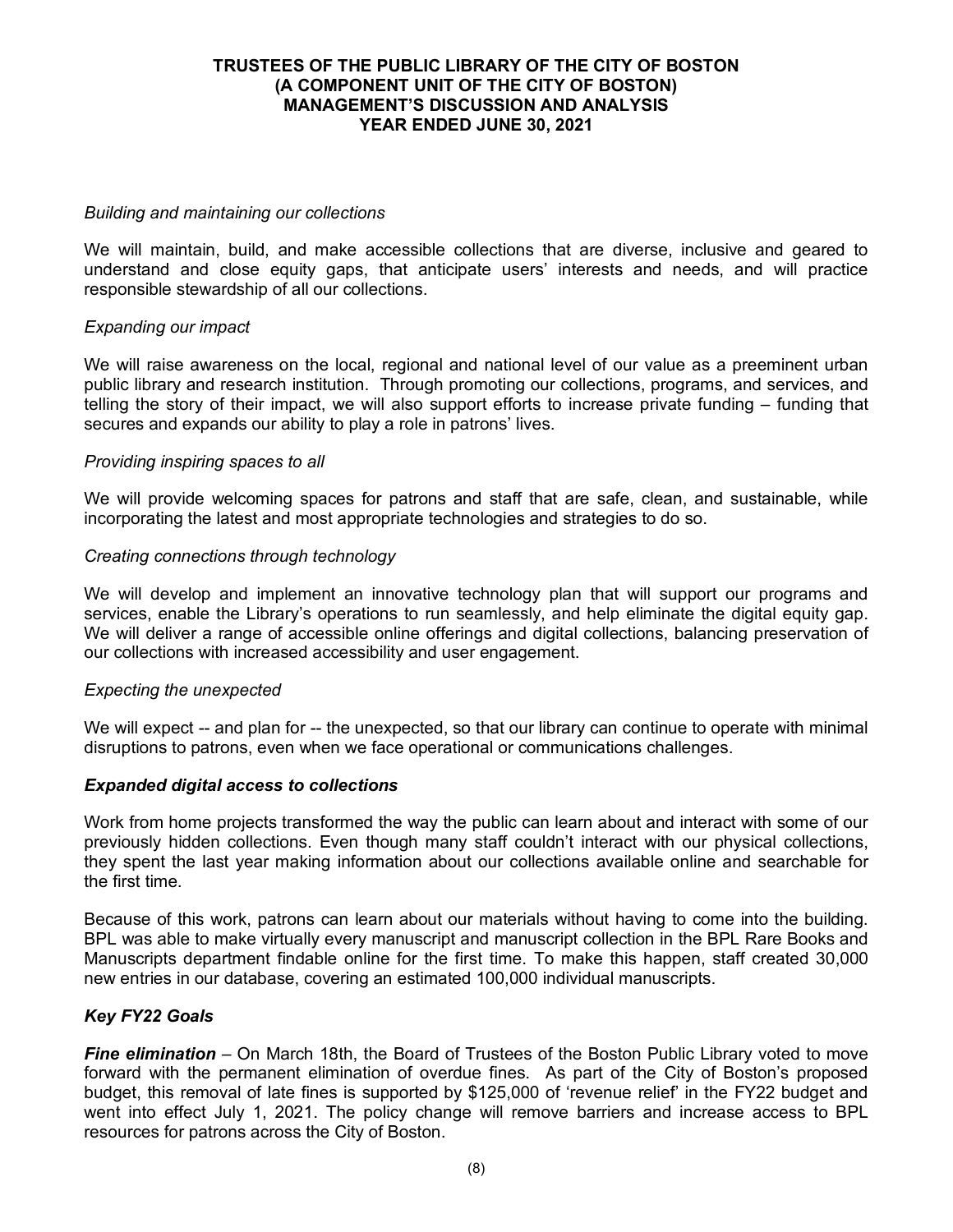# *Library Services* –

- Define a plan for youth engagement work, including:
	- Focus on adding additional out-of-school time programs, with a focus on non-users and underserved populations.
	- Explore stronger collaborations with the Boston Public Schools to better provide scholastic support and racial equity.
	- Expanding the Homework Assistance Program and developing school support programs to improve children's scholastic success in a virtual world.
	- Expand early literacy programs through the Future Readers Club, including books for newborns, and explore new, innovative ways of promoting the importance of early literacy.
- Expand access to economic equity by:
	- Expanding client-based service model piloted by Community Learning to better assist patrons with their life goals.
	- Expanding programs and services that support patrons who need assistance in the areas of workforce development
	- Supporting the health and human service needs of our vulnerable communities.
	- Working with the BPL Fund to further expand services to support workforce development and economic recovery by increasing outreach services, partnership opportunities, and career placement services.
	- Working with multiple City of Boston departments, we will launch the *Library as Economic Hub pilot* in three branches. Workforce preparedness and development will be the focus of a pilot project in the East Boston, Mattapan, and Roxbury branches.
	- The library is working with the Boston Public Library Fund to support expanded workforce development support and in conversation with the City to create a placement/case management support system at the library
	- The Library will also create a Peer Navigator program to help vulnerable populations that incorporates a social worker, and peer navigators, certified individuals who have overcome hardships in their own lives and use their experiences to assist others.

# *Collections* –

- Plan for successful completion and reopening of new Rare Books & Manuscripts Department space and program, Central Library
- Conduct assessment of collection storage needs through the capital-funded Research Collection Space and Storage Study.
- Improve the security of our collections, especially in preparation for the return of Special Collections by developing and implementing a Collections Security Policy and procedures
- Continue work of defining goals and principles to guide our collections strategy in order to more formally incorporate our diversity, equity and inclusion values.
- Develop digital preservation plan and identify short term measures to address collections most in need.
- The Library has received \$2.1 million in private funding to revitalize the library's *Founding Research Collection*. These funds will enable the library to clean, catalog, and preserve 400,000 volumes of the collection, making them fully accessible to the public for the first time in the digital era.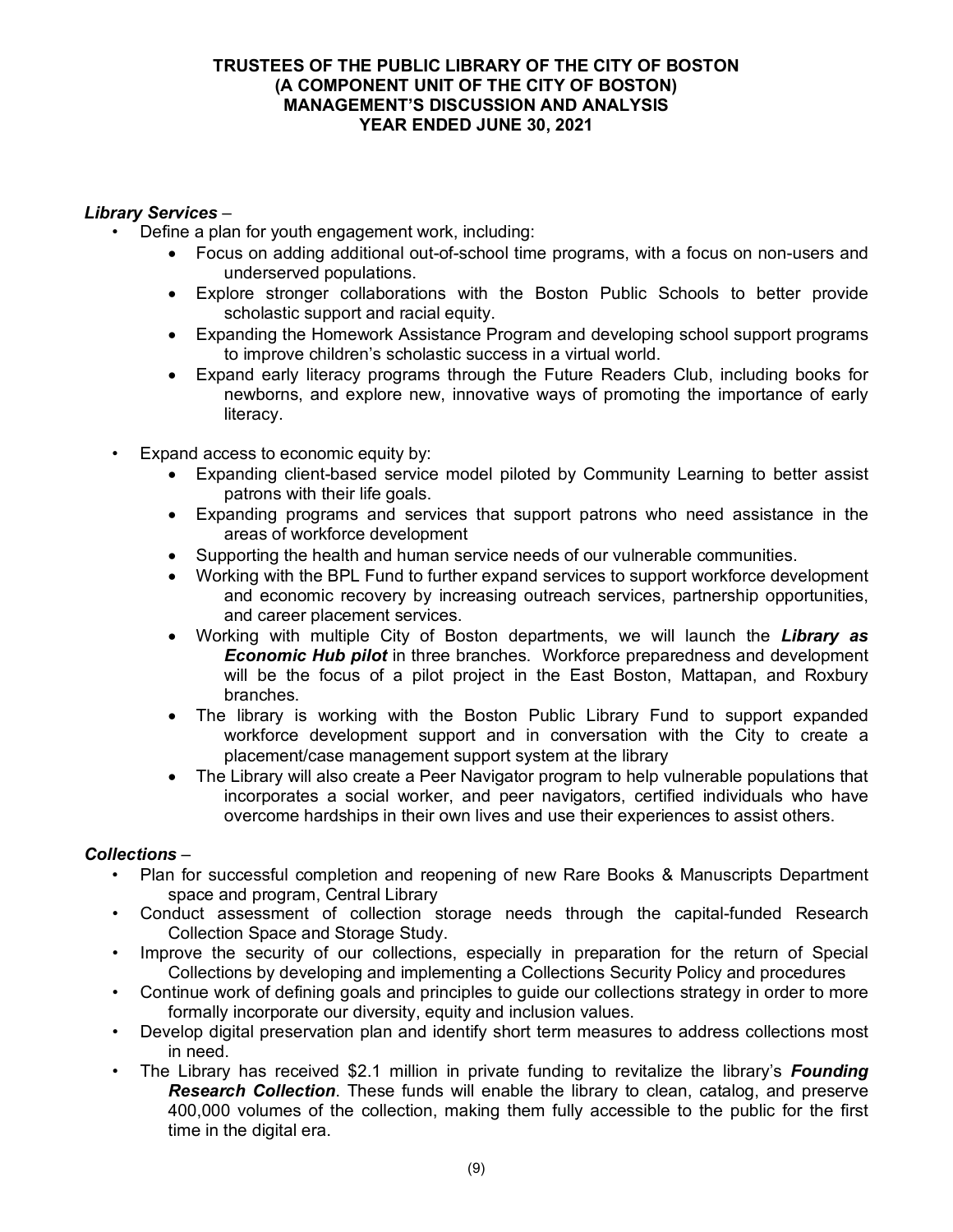## *President's Office* –

*Reopening, recovery, and renewal:* Continued focus on the transition to reopening and beyond into renewal, with key priorities focused on youth engagement, workforce development, and equity.

*Development Support and Affiliate Collaboration:* The greatest promise for substantially increased financial support will come from private philanthropy; BPL will continue to deepen its collaboration with the relaunched Boston Public Library Fund, as its primary philanthropic partner, while also strengthening its relationships with its major affiliates.

*Equity Work:* Launch of new Budgeted Equity Coordinator Position. The work of Summer 2020 culminated in a strong racial equity statement and a commitment to an equity action plan. The execution of this plan will be led by the Library's new Equity Coordinator, a new position proposed in the City of Boston's FY22 Budget. In parallel, the library continues to participate in the City-wide efforts for employee training on racial equity.

Develop a more transparent and clear *strategic partnerships program*. A strong and healthy partnership program is key to the library's future success. The library is in the process of defining and strengthening a variety of ways in which national and local organizations could potentially partner with the BPL, along with clarifying what "strategic partnership" will mean across a number of areas of specialization, such as programs, collections, and fundraising.

*Trustee Engagement:* The President's office also looks forward to working with five new recently appointed Trustees, the existing members of the Board of Trustees, and uncovering opportunities for deeper Trustee engagement under the leadership of newly elected Board Chair, Priscilla Douglas.

## *Operations and Technology*

The new BPL *Technology Plan* was completed and approved by the BPL Board of Trustees in 2021. At a high level it serves to create alignment and understanding across the organization of how the IT department operates and what it is focused on by sharing our mission and goals around technology. Each goal is subsequently broken down into various initiatives that are being done or are being planned in support of the department's goals.

Continued enhancement of *security* posture including the adoption and implementation of best practices in the protection of physical collections and assets.

- Created a new position dedicated to collection security. This position will be critical to the reopening of the Rare Books and Manuscripts department.
- Awarded our security contract to a new vendor for officer and patrol services throughout the library system.

Modernization of methods, tools, equipment and the enhancement of *facilities management technology*

- Realized the long-term goal of having a dedicated custodian at each of neighborhood branches. Previously we had multiple branches where one custodian was covering two locations. This will result in cleaner buildings and better experiences for our staff and patrons.
- In addition to adopting and carrying out all the COVID 19 cleaning requirements, the custodial staff has taken advantage of the time with limited patrons in the buildings to refinish and shampoo floors throughout the Central Library and neighborhood branches in preparation for reopening.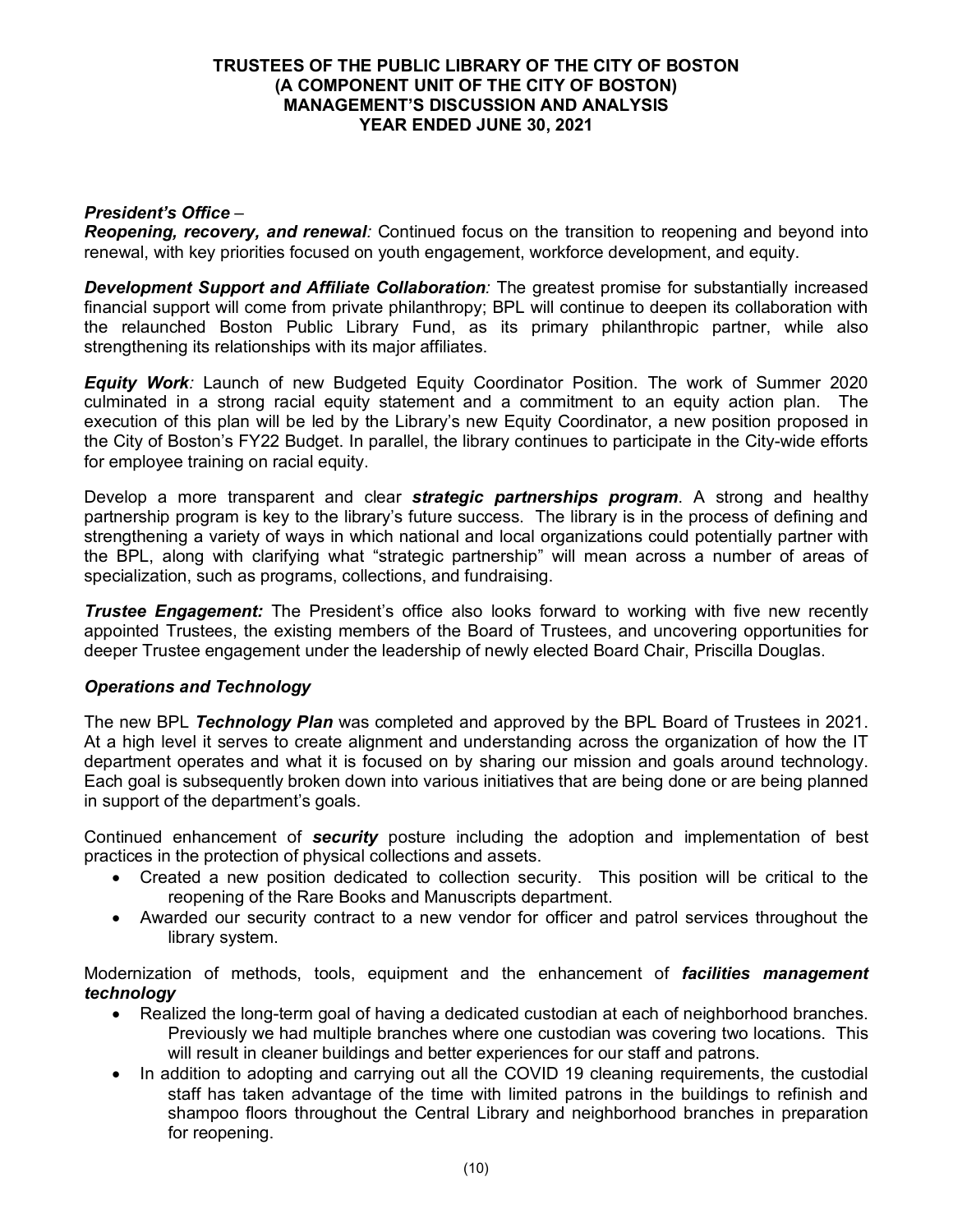Successful completion of all capital projects, major projects, and systemwide initiatives:

## *Continuation and completion of capital projects*

### *Projects anticipated to be completed in FY22*

- Adams Branch (new construction)
- Roslindale Branch Renovation
- Central Library Rare Books Renovation
- Central Library McKim Master Plan Programming Study
- West End Programming Study
- Egleston Branch Programming Study
- Central Library McKim Fountain Renovation
- Central Library Women's Locker Room Renovation

### *Projects that will continue in FY22*

- Faneuil Branch Renovation
- McKim Fire Panel Replacement
- Codman Square Branch Programming Study
- Research Collections Preservation and Storage Plan
- Chinatown Branch (new location)
- Uphams Corner Branch (new location)

## *Projects to kick off in FY22*

- Fields Corner Design
- South End Branch Programming Study
- North End Branch Programming Study
- South Boston Branch Programming Study
- Central Library Facade Study and Repairs

#### *Additional Projects at the BPL that are run by other departments*

- Percent for the Arts
	- o Jamaica Plain Branch
	- o Roxbury Branch
	- o Adams Branch
	- o Mattapan Branch
- Renew Boston Trust Energy Projects (HVAC Updates)
	- o Central Library
	- o Honan Allston Branch
	- o Hyde Park Branch
	- o Lower Mills Branch
	- o Brighton Branch
	- o Charlestown Branch
	- o Mattapan Branch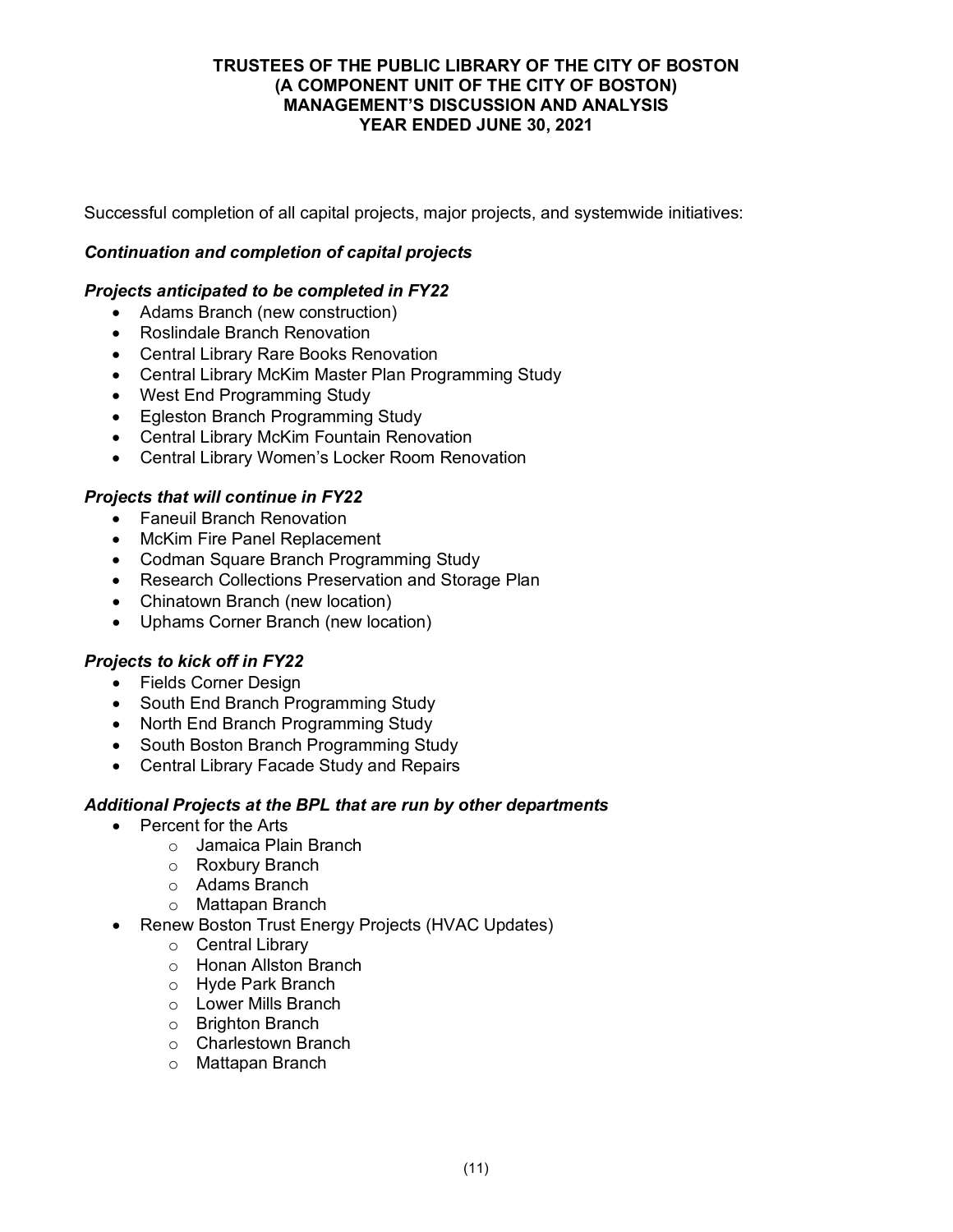# **LIBRARY GOVERNANCE**

The Library is governed by a board of trustees which is appointed by the Mayor of the City of Boston. The BPL also conducts business as a department of the City of Boston and the financial records of these operations are included in the City of Boston's financial report.

# **FINANCIAL HIGHLIGHTS**

The following sections of the management's discussion and analysis pertain only to the Trustees' separate Section 501(c)(3) organization as reported in these financial statements.

- The assets of the Library exceeded its liabilities at the close of the most recent fiscal year by \$98,404,434 (net position)
- The Library's total net position increased \$19,798,246
- At the end of the fiscal year, unassigned fund balance for the general fund totaled \$1,690,388, or 25.1% of total general fund expenditures and transfers out

# **OVERVIEW OF THE FINANCIAL STATEMENTS**

This discussion and analysis is intended to serve as an introduction to the Library's financial statements. The Library's basic financial statements include three components:

- 1. Government-wide financial statements
- 2. Fund financial statements
- 3. Notes to the basic financial statements

The components are described as follows:

## **Government-Wide Financial Statements**

One of the most important questions asked about the Library's finances is, "is the Library as a whole, better or worse off, as a result of the year's activities?" The government-wide financial statements are prepared using the accrual basis of accounting, which is similar to the accounting used by most privatesector business. They present both short and long-term information about the Library's financial position, which assists in assessing the Library's economic condition at the end of the fiscal year.

All of the current year's revenues and expenses are taken into account regardless of when cash is received or paid. The government-wide financial statements include two statements:

The **statement of net position** includes all assets and liabilities of the Library, with the difference between the two reported as "net position." Over time, increases or decreases in the Library's net position may serve as a useful indicator of whether the financial position of the Library is improving or deteriorating.

The **statement of activities** presents information showing how the Library's net position changed during the most recent fiscal year. All changes in net position are reported as soon as the underlying event giving rise to the changes occurs, regardless of the timing of related cash flows.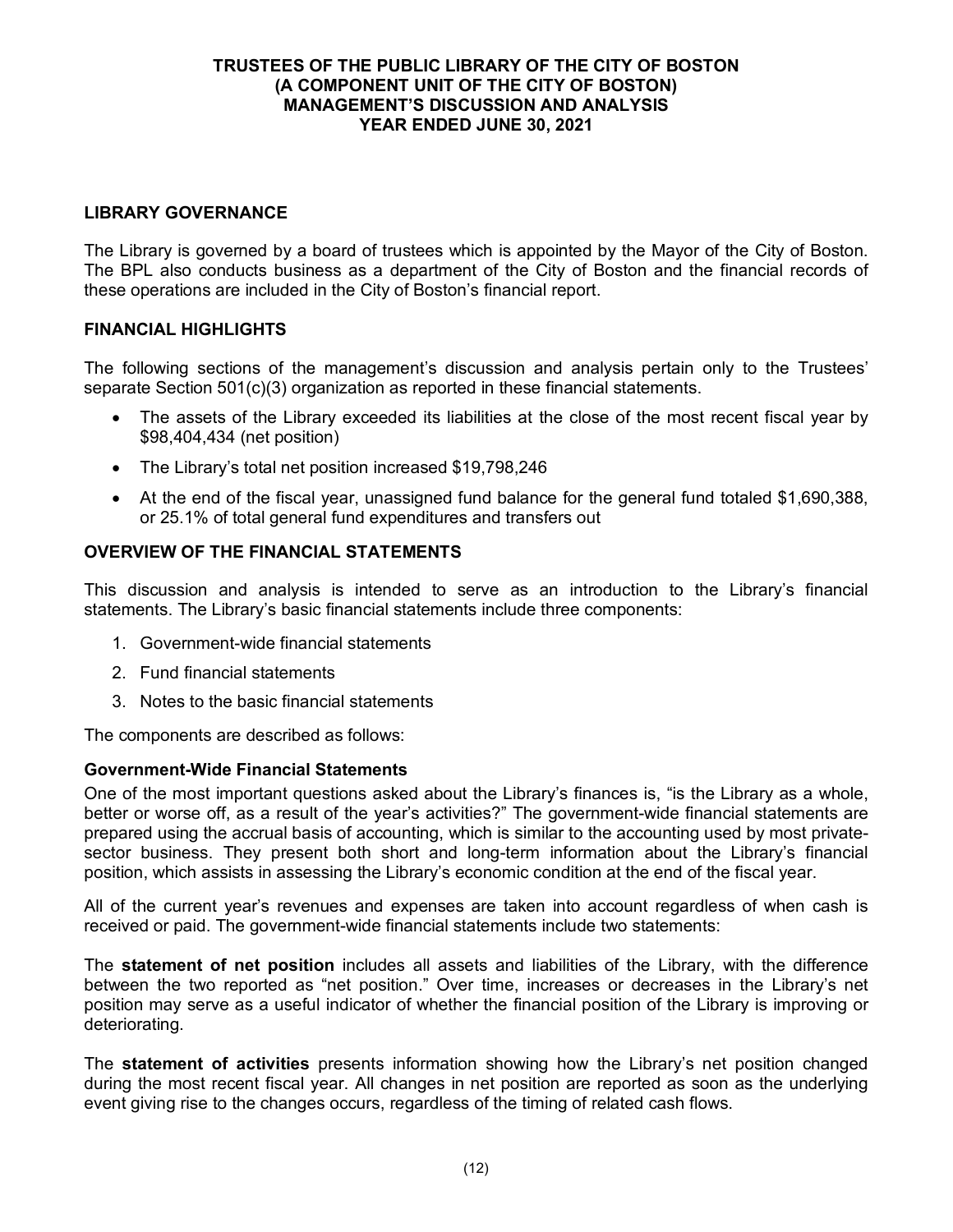## **Government-Wide Financial Statements (Continued)**

Both of the above financial statements have separate sections for the two different types of Library programs or activities. These two types of activities are:

*Primary Government* – The activities in this section are mostly supported by governmental appropriations, contributions, grants, and fees for services. Most services normally associated with the Library fall into this category, including certain Library staff salaries and benefits, library material purchases, programs, contractual services and utilities, equipment and furnishings costs, and other administrative costs.

*Discretely Presented Component Unit* – The Library's discretely presented component unit is the Boston Public Library Fund. Although legally separate, the Boston Public Library Fund is financially interrelated to the Library. For the most part, the Boston Public Library Fund operates similar to a private sector business and its functions are intended to recover all of its operating costs as part of its mission to raise funds for the Library. Complete financial statements of the Boston Public Library Fund can be obtained from its administrative office. Additional information about the Library's component unit is presented in the notes to the financial statements.

In addition to examining the above statements, other nonfinancial factors need to be considered in assessing the Library's overall financial position, such as changes to the Library's collection, delivery of service, or condition of the Library buildings.

### **Fund Financial Statements**

A fund is a grouping of related accounts that is used to maintain control over resources that have been segregated for specific activities or objectives. The Library, like other governmental and nonprofit organizations, uses fund accounting to ensure and demonstrate compliance with finance or donorrelated requirements.

The fund financial statements focus on the individual components of the Library's business, reporting the Library's operations in more detail than the government-wide financial statements.

The basic services provided by the Library are financed through governmental funds. Governmental funds are used to account for essentially the same functions as the governmental activities in the government-wide financial statements. However, unlike those statements, the fund-financial statements focus on near-term inflows and outflows of spendable resources; they also focus on spendable resources available at the end of the fiscal year.

Because the focus of governmental funds is narrower than that of the government-wide financial statements, it is useful to compare the information presented for the governmental funds with similar information presented for the governmental activities in the government-wide financial statements. By doing so, readers may better understand the long-term impact of the Library's near-term activities.

The Library has three categories of governmental funds; the general fund, the Boston Public Library Fund, and the nonmajor governmental funds. Each fund is presented in a separate column in the governmental funds balance sheet and in the governmental funds statement of revenues, expenditures, and changes in fund balances.

The general fund is the primary operating fund of the Library and accounts for all financial resources except those required to be accounted for in another fund.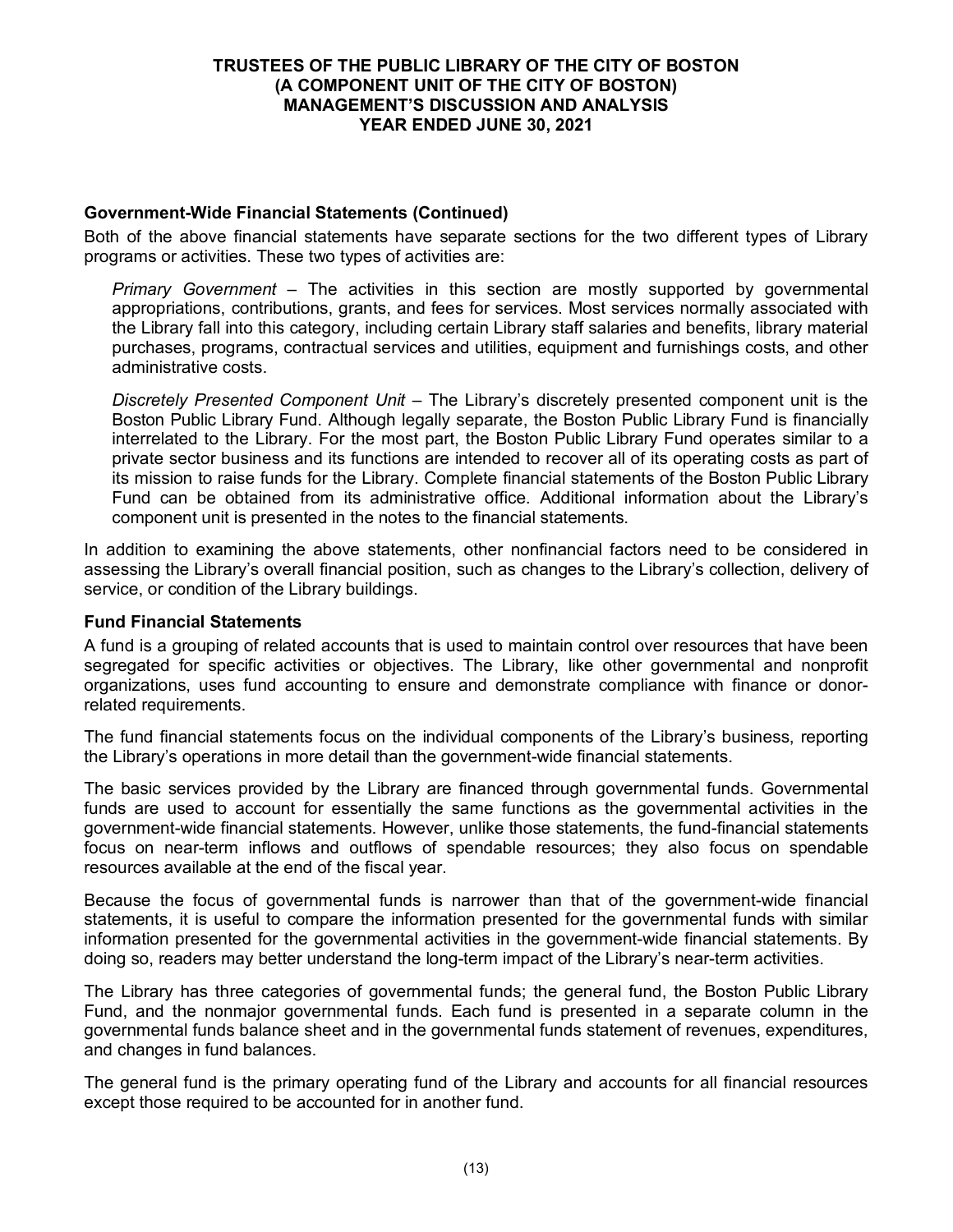## **Fund Financial Statements (Continued)**

The Boston Public Library Fund is used to account for and report all financial resources donated by the Boston Public Library Fund restricted for the betterment of programming support and facility operations.

The nonmajor governmental funds consist of special revenue and permanent funds that are aggregated and presented in the nonmajor governmental funds column.

Special revenue funds are used to account for and report the proceeds of specific revenue sources that are restricted or committed to expenditure for specified purposes other than debt service or capital projects.

Permanent funds are used to account for and report resources that are restricted to the extent that only earnings, and not principal, may be used for purposes that support the government's programs and benefit the government or its constituents.

## **Notes to the Basic Financial Statements**

The notes provide additional information that is essential to the full understanding of the data provided in the government-wide and the fund financial statements. The notes to the basic financial statements can be found immediately following the financial statements.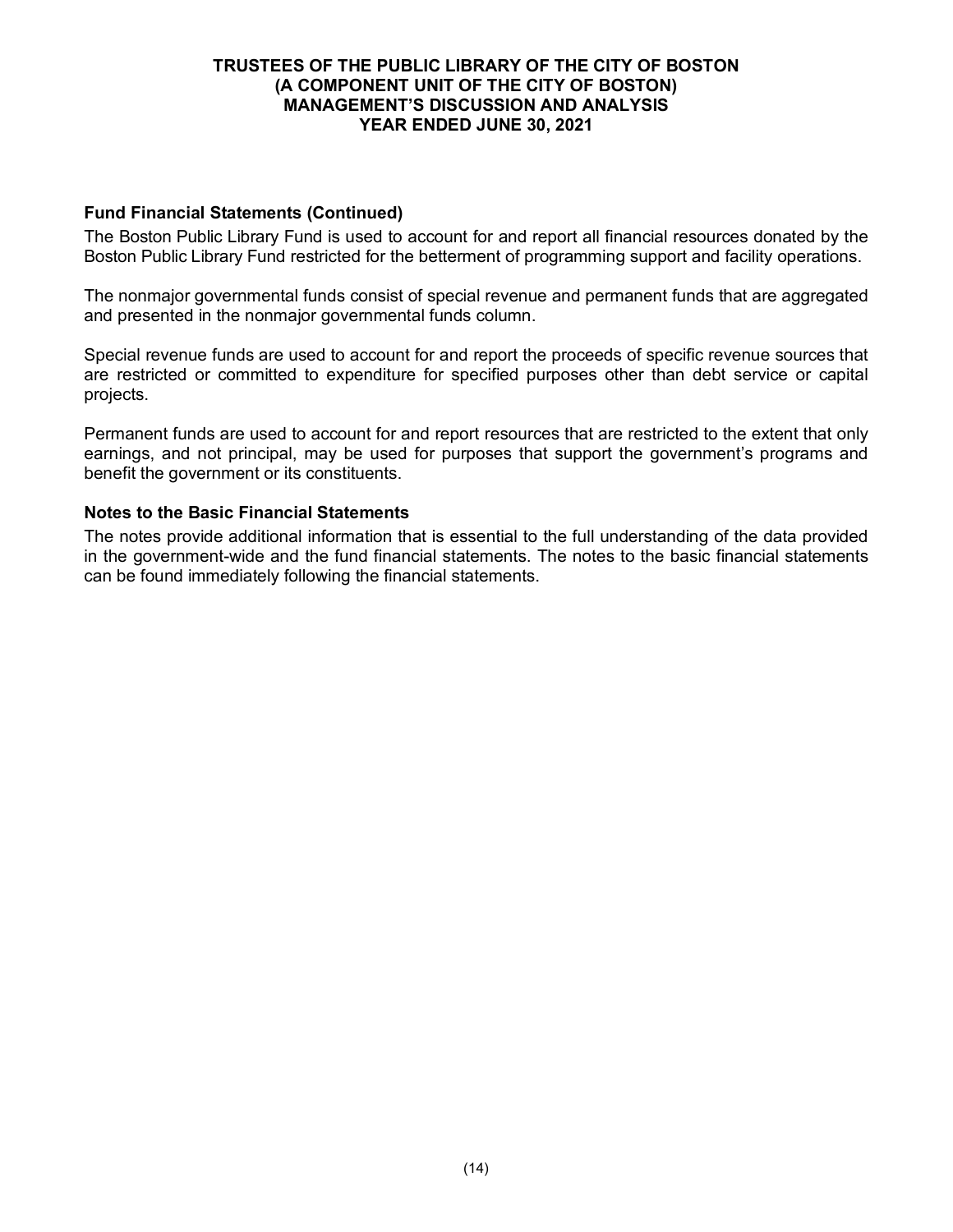## **GOVERNMENT-WIDE FINANCIAL ANALYSIS**

This analysis is based on the statement of net position and the statement of activities.

#### **Net Position**

As noted earlier, net position may serve over time as a useful indicator of a government's financial position. The Library's assets exceeded liabilities by \$98,404,434 at the close of the fiscal year and are summarized as follows:

|                                             | <b>Governmental Activities</b> |                    |  |
|---------------------------------------------|--------------------------------|--------------------|--|
|                                             | 2021                           | 2020               |  |
| <b>ASSETS</b>                               |                                |                    |  |
| <b>Current Assets</b>                       | \$<br>21,277,763               | \$<br>18, 145, 747 |  |
| Noncurrent Assets, Excluding Capital Assets | 78,111,308                     | 61,633,620         |  |
| Capital Assets, Net                         | 365,836                        | 84,019             |  |
| <b>Total Assets</b>                         | 99,754,907                     | 79,863,386         |  |
| <b>LIABILITIES</b>                          |                                |                    |  |
| <b>Current Liabilities</b>                  | 1,350,473                      | 1,257,198          |  |
| <b>NET POSITION</b>                         |                                |                    |  |
| Net Investment in Capital Assets            | 365,836                        | 84,019             |  |
| Restricted                                  | 92,887,046                     | 73,728,394         |  |
| Unrestricted                                | 5, 151, 552                    | 4,793,775          |  |
| <b>Total Net Position</b>                   | 98,404,434                     | 78,606,188<br>-5   |  |

A portion of the Library's net position reflects its net investment in capital assets (e.g., buildings, equipment and machinery and furniture, fixtures and improvements). These capital assets are used to provide services to customers; consequently, these assets are not available for future spending.

A majority of the Library's net position represents resources that are subject to external restrictions on how they may be used. The remaining balance of unrestricted net position may be used to meet the Library's ongoing obligations to customers and creditors.

At the end of the current fiscal year, the Library reports positive balances in all three categories of net position.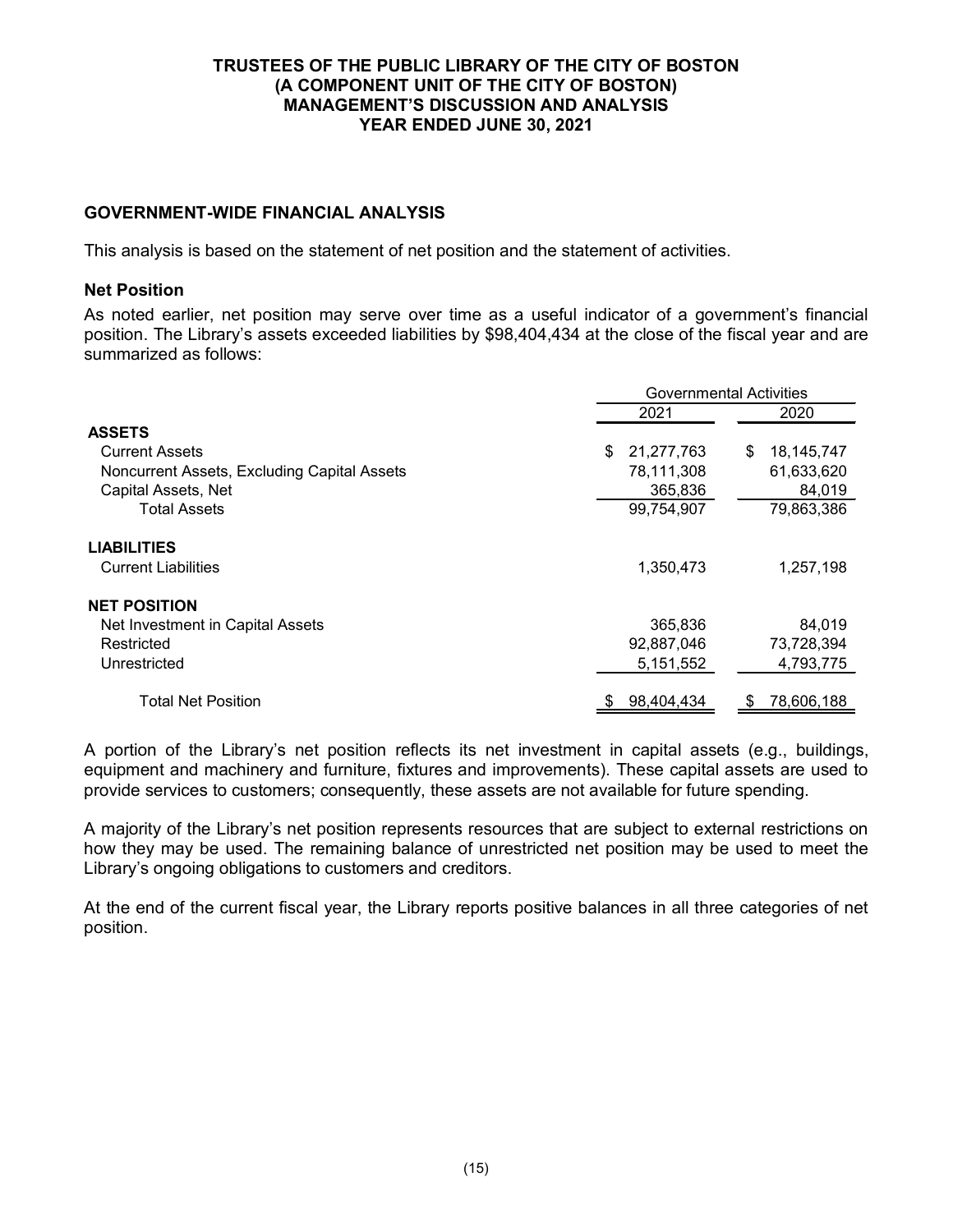### **Changes in Net Position**

The Library's total net position increased by \$19,798,246 during the current fiscal year, summarized as follows:

|                                           | <b>Governmental Activities</b> |                  |  |  |  |
|-------------------------------------------|--------------------------------|------------------|--|--|--|
|                                           | 2021                           | 2020             |  |  |  |
| <b>REVENUES</b>                           |                                |                  |  |  |  |
| Program Revenues:                         |                                |                  |  |  |  |
| <b>Charges for Services</b>               | \$<br>1,781,510                | \$<br>2,361,871  |  |  |  |
| <b>Operating Grants and Contributions</b> | 25,381,175                     | 6,386,504        |  |  |  |
| <b>General Revenues:</b>                  |                                |                  |  |  |  |
| Unrestricted Grants and Contributions     | 2,660,418                      | 1,522,464        |  |  |  |
| Unrestricted Investment Income            | 15,438                         | 183,218          |  |  |  |
| <b>Total Revenues</b>                     | 29,838,541                     | 10,454,057       |  |  |  |
| <b>EXPENSES</b>                           |                                |                  |  |  |  |
| <b>Salaries and Benefits</b>              | 3,375,807                      | 3,296,965        |  |  |  |
| <b>Books and Related Materials</b>        | 1,660,370                      | 1,454,633        |  |  |  |
| Programs                                  | 706,565                        | 692,246          |  |  |  |
| Administrative                            | 965,248                        | 1,605,194        |  |  |  |
| <b>Contractual Services and Utilities</b> | 1,767,282                      | 1,948,397        |  |  |  |
| Equipment, Furniture, and Maintenance     | 620,692                        | 1,279,592        |  |  |  |
| E-Rate                                    | 692,332                        |                  |  |  |  |
| <b>Related to In-Kind Contributions</b>   | 222,815                        |                  |  |  |  |
| <b>Unallocated Depreciation</b>           | 29,184                         | 64,926           |  |  |  |
| <b>Total Expenses</b>                     | 10,040,295                     | 10,341,953       |  |  |  |
| <b>CHANGE IN NET POSITION</b>             | 19,798,246                     | 112,104          |  |  |  |
| Net Position - Beginning of Year          | 78,606,188                     | 78,494,084       |  |  |  |
| <b>NET POSITION - END OF YEAR</b>         | 98,404,434<br>\$               | 78,606,188<br>\$ |  |  |  |

Governmental activities increased the Library's net position by \$19,798,246. In the prior year, governmental activities increased the Library's net position by \$112,104. The main cause of the change from the prior year relates to significant increases in investment income as a result of strong financial market conditions during fiscal year 2021.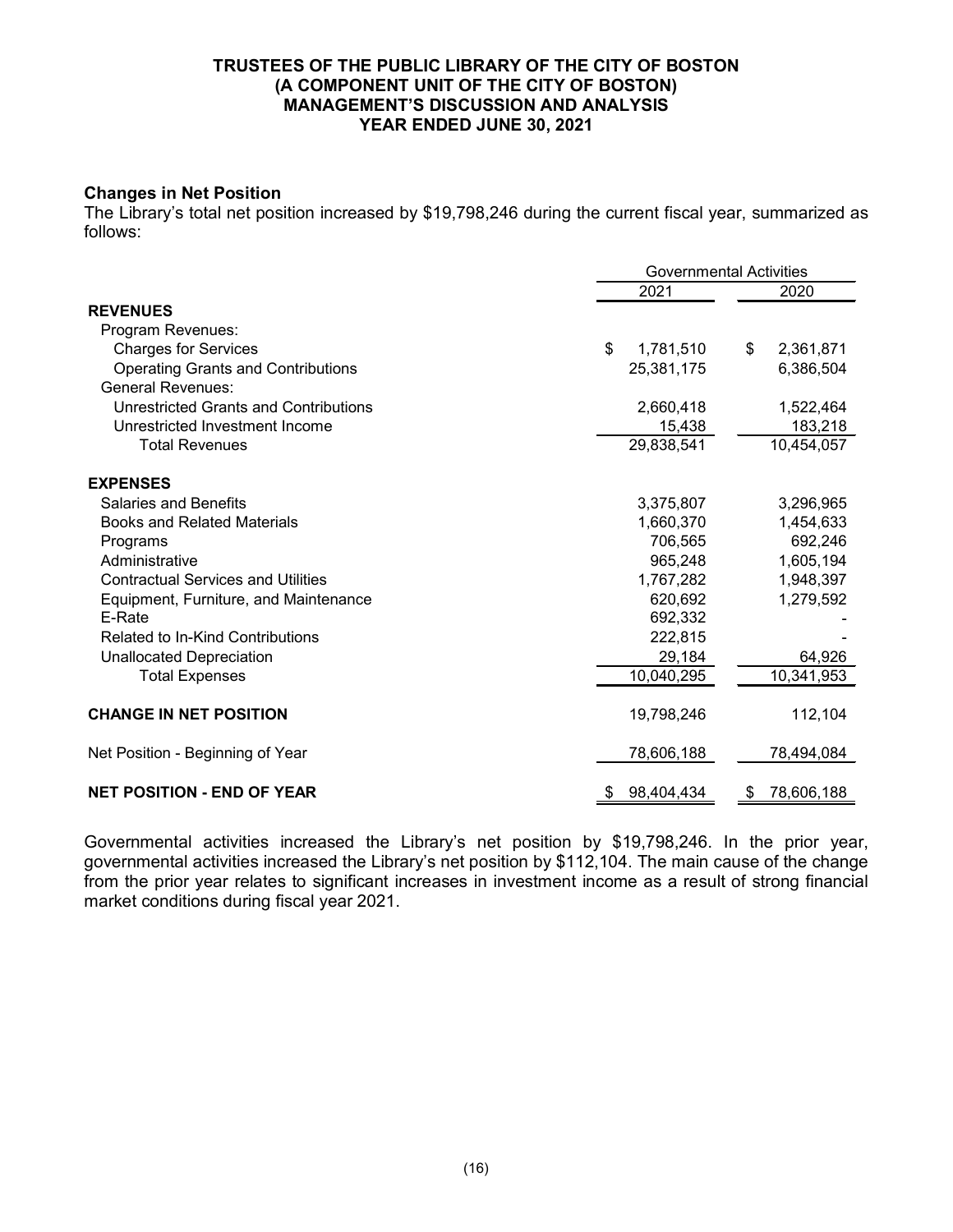## **FUND FINANCIAL ANALYSIS**

This analysis is based on the fund financial statements.

As noted earlier, the Library uses fund accounting to ensure and demonstrate compliance with financerelated legal requirements.

# **Fund Highlights**

The focus of the Library's governmental funds is to provide information on near-term inflows, outflows, and balances of spendable resources. Such information is useful in assessing the Library's financial requirements. Unassigned fund balances in particular may serve as a useful measure of an organization's financial position at the end of a fiscal year.

*Nonspendable Fund Balance* – Nonspendable fund balance of permanent funds is used to account for financial resources that are legally restricted to the extent that only earnings, not principal, may be used for purposes that support Library programs. Nonspendable fund balance was approximately \$77,942,000 at June 30, 2021.

*Restricted Fund Balance* – Fund balances are reported as restricted when constraints placed on the use of resources are either externally imposed by creditors, donors or laws or regulations of other governments or is imposed by law through constitutional provisions. Many items in this fund balance reflect gifts to the Library with specific restrictions as to their use. Restricted fund balance was approximately \$14,945,000 at year-end.

*Committed Fund Balance* – Committed fund balances include amounts that can be used only for specific purposes imposed by formal action of the board of trustees. These committed funds cannot be used for any purpose unless the board of trustees removes or changes the specified use. Committed fund balance was approximately \$37,000 at year-end.

*Assigned Fund Balance* – Amounts in the assigned fund balance classification are intended to be used by the Library for specific purposes, but do not meet the criteria to be classified as restricted or committed. In the general fund, assigned amounts represent intended uses established by the board of trustees or a Library official delegated that authority by charter or ordinance. Assigned fund balance was approximately \$3,424,000 at year-end.

*Unassigned Fund Balance* – Unassigned fund balance is the residual fund balance for the general fund and the negative residual fund balance of any other governmental fund that cannot be eliminated by offsetting assigned fund balance amounts. There was a balance of approximately \$1,690,000 in unassigned fund balance at the end of the fiscal year.

## **REQUESTS FOR INFORMATION**

This financial report is designed to provide a general overview of the Library's finances for all of the Library's customers, donors, and other interested parties. This financial report seeks to demonstrate the Library's accountability for the money it receives. Questions concerning any of the information provided in this report or requests for additional information should be addressed to the Chief Financial Officer, Boston Public Library, 700 Boylston Street, Boston, MA 02116.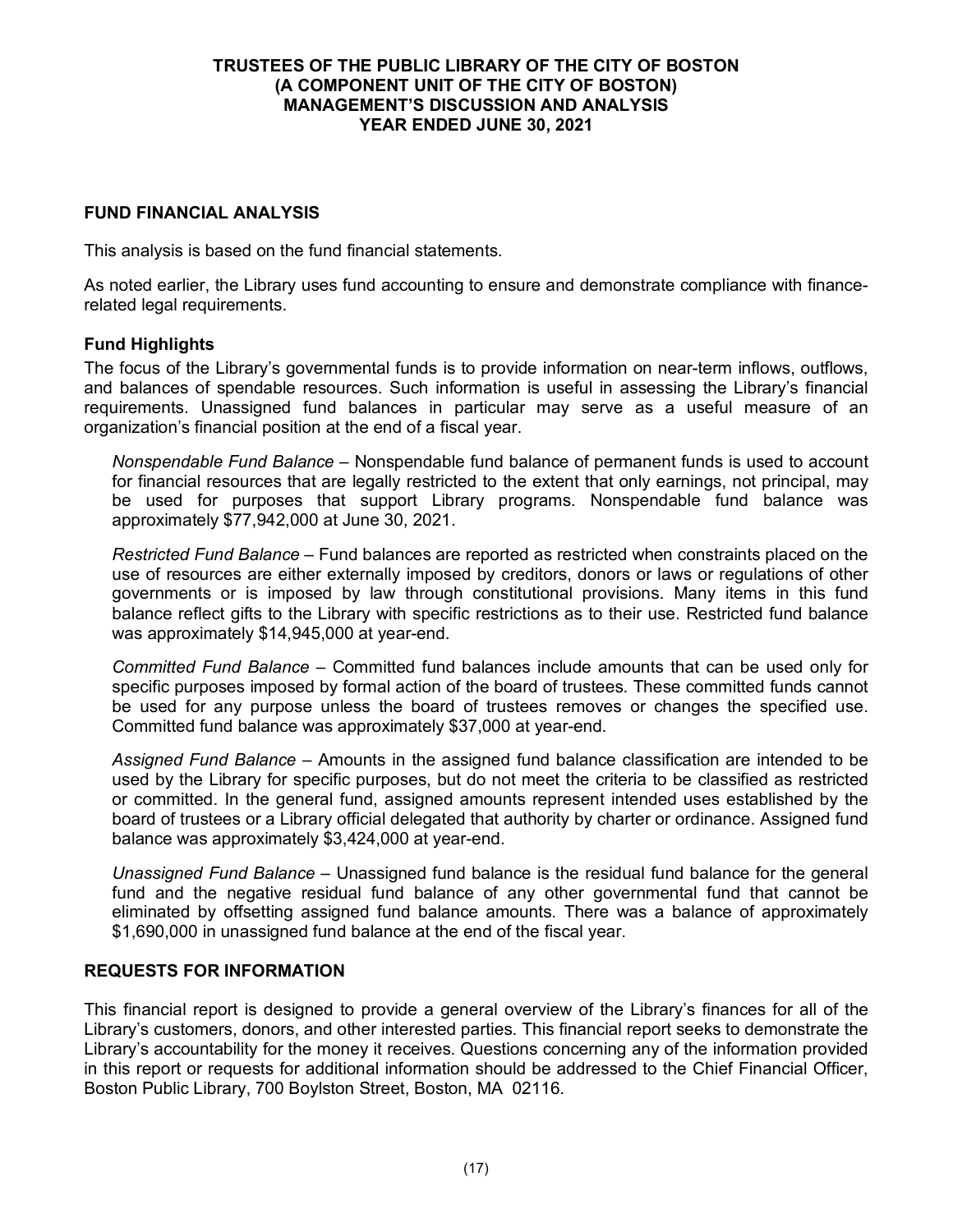## **TRUSTEES OF THE PUBLIC LIBRARY OF THE CITY OF BOSTON (A COMPONENT UNIT OF THE CITY OF BOSTON) STATEMENT OF NET POSITION JUNE 30, 2021**

|                                                                              | Governmental<br>Activities | Component Unit -<br><b>Boston Public</b><br><b>Library Fund</b> |
|------------------------------------------------------------------------------|----------------------------|-----------------------------------------------------------------|
| <b>ASSETS</b>                                                                |                            |                                                                 |
| <b>CURRENT ASSETS</b>                                                        |                            |                                                                 |
| Cash and Cash Equivalents                                                    | \$<br>2,862,936            | \$<br>1,032,877                                                 |
| Restricted Cash and Cash Equivalents                                         | 16,292,298                 | 20,383                                                          |
| <b>Restricted Investments</b>                                                |                            | 5,008,752                                                       |
| Receivables, Net of Allowance for Uncollectible Amounts:                     |                            |                                                                 |
| Intergovernmental                                                            | 858,582                    |                                                                 |
| Departmental and Other                                                       | 811,839                    |                                                                 |
| <b>Pledges and Grants</b><br><b>Interest and Dividends</b>                   | 10,758                     | 1,807,250                                                       |
| Prepaid Items                                                                | 441,350                    | 2,600                                                           |
| <b>Total Current Assets</b>                                                  | 21,277,763                 | 7,871,862                                                       |
|                                                                              |                            |                                                                 |
| <b>NONCURRENT ASSETS</b>                                                     |                            |                                                                 |
| Restricted Cash and Cash Equivalents                                         | 4,269,758                  |                                                                 |
| <b>Restricted Investments</b>                                                | 73,841,550                 |                                                                 |
| Receivables, Net of Allowance for Uncollectible Amounts:                     |                            |                                                                 |
| <b>Pledges and Grants</b><br>Capital Assets, Net of Accumulated Depreciation | 365,836                    | 390,153<br>14,331                                               |
| <b>Total Noncurrent Assets</b>                                               | 78,477,144                 | 404,484                                                         |
|                                                                              |                            |                                                                 |
| <b>Total Assets</b>                                                          | 99,754,907                 | 8,276,346                                                       |
| <b>LIABILITIES</b>                                                           |                            |                                                                 |
| <b>CURRENT LIABILITIES</b>                                                   |                            |                                                                 |
| <b>Accounts Payable</b>                                                      | 508,065                    | 102,798                                                         |
| <b>Accrued Liabilities</b>                                                   | 158,554                    |                                                                 |
| <b>Advance Deposits</b>                                                      | 451,084                    |                                                                 |
| Due to City of Boston                                                        | 232,770                    |                                                                 |
| Due to Trustees of BPL                                                       |                            | 689,620                                                         |
| <b>Other Liabilities</b>                                                     |                            | 124,565                                                         |
| <b>Total Current Liabilities</b>                                             | 1,350,473                  | 916,983                                                         |
| <b>Total Liabilities</b>                                                     | 1,350,473                  | 916,983                                                         |
| <b>NET POSITION</b>                                                          |                            |                                                                 |
| Net Investment in Capital Assets                                             | 365,836                    |                                                                 |
| Restricted:                                                                  |                            |                                                                 |
| Nonexpendable                                                                | 77,942,459                 |                                                                 |
| Expendable                                                                   | 14,944,587                 | 4,070,113                                                       |
| Unrestricted                                                                 | 5, 151, 552                | 3,289,250                                                       |
| <b>Total Net Position</b>                                                    | 98,404,434                 | 7,359,363<br><u>\$</u>                                          |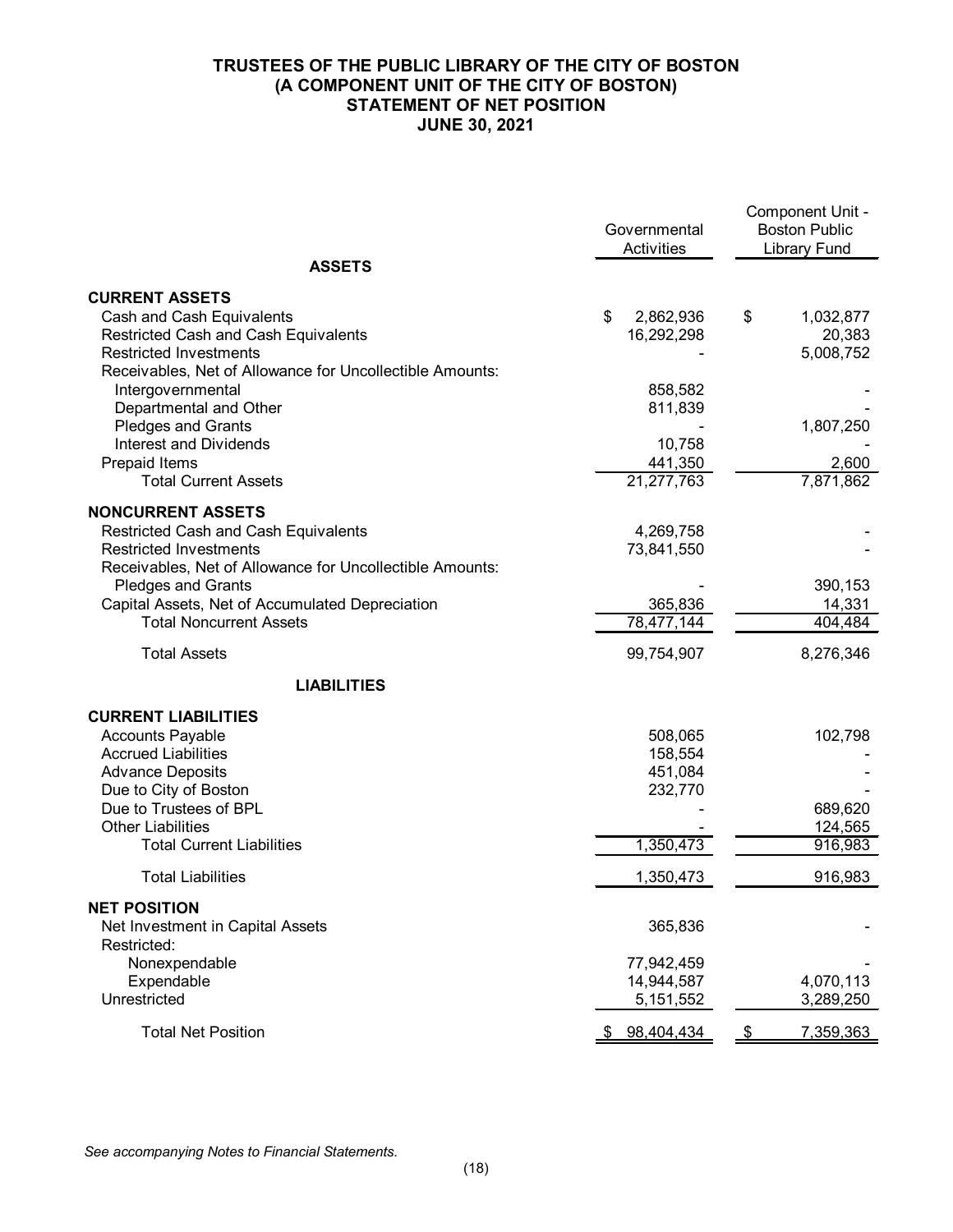### **TRUSTEES OF THE PUBLIC LIBRARY OF THE CITY OF BOSTON (A COMPONENT UNIT OF THE CITY OF BOSTON) STATEMENT OF ACTIVITIES YEAR ENDED JUNE 30, 2021**

|                                           |                 |                 | <b>Program Revenues</b> |                 |
|-------------------------------------------|-----------------|-----------------|-------------------------|-----------------|
|                                           |                 |                 | Operating               | <b>Net</b>      |
|                                           |                 | Charges for     | Grants and              | (Expense)       |
| Activities                                | <b>Expenses</b> | Services        | Contributions           | Revenue         |
| <b>PRIMARY GOVERNMENT</b>                 |                 |                 |                         |                 |
| <b>Governmental Activities:</b>           |                 |                 |                         |                 |
| <b>Salaries and Benefits</b>              | 3,375,807<br>\$ | \$              | \$10,752,242            | \$7,376,435     |
| <b>Books and Related Materials</b>        | 1,660,370       |                 | 6,076,643               | 4,416,273       |
| Programs                                  | 706,565         | 42,661          | 2,551,215               | 1,887,311       |
| Administrative                            | 965,248         | 821,429         | 1,196,715               | 1,052,896       |
| <b>Contractual Services and Utilities</b> | 1,767,282       | 2,201           | 4,179,370               | 2,414,289       |
| Equipment, Furniture,                     |                 |                 |                         |                 |
| and Maintenance                           | 620,692         | 72              | 624,990                 | 4,370           |
| E-Rate                                    | 692,332         | 692,332         |                         |                 |
| Related to In-Kind Contributions          | 222,815         | 222,815         |                         |                 |
| <b>Unallocated Depreciation</b>           | 29,184          |                 |                         | (29, 184)       |
|                                           |                 |                 |                         |                 |
| <b>Total Primary Government</b>           | \$10,040,295    | 1,781,510<br>\$ | \$25,381,175            | \$17,122,390    |
| <b>COMPONENT UNIT</b>                     |                 |                 |                         |                 |
| <b>Boston Public Library Fund</b>         | \$4,122,173     | \$              | 4,826,887<br>\$         | 704,714<br>\$   |
|                                           |                 |                 |                         |                 |
|                                           |                 |                 | Primary                 | Component       |
|                                           |                 |                 | Government              | Unit            |
| <b>CHANGES IN NET POSITION</b>            |                 |                 |                         |                 |
| Net (Expense) Revenue                     |                 |                 | \$17,122,390            | \$<br>704,714   |
| <b>GENERAL REVENUES</b>                   |                 |                 |                         |                 |
| <b>Unrestricted Grants and</b>            |                 |                 |                         |                 |
| Contributions                             |                 |                 | 2,660,418               |                 |
| Unrestricted Investment Income            |                 |                 | 15,438                  |                 |
| <b>Total General Revenues</b>             |                 |                 | 2,675,856               |                 |
| <b>CHANGE IN NET POSITION</b>             |                 |                 | 19,798,246              | 704,714         |
| Net Position - Beginning of Year          |                 |                 | 78,606,188              | 6,654,649       |
| <b>NET POSITION - END OF YEAR</b>         |                 |                 | \$98,404,434            | 7,359,363<br>\$ |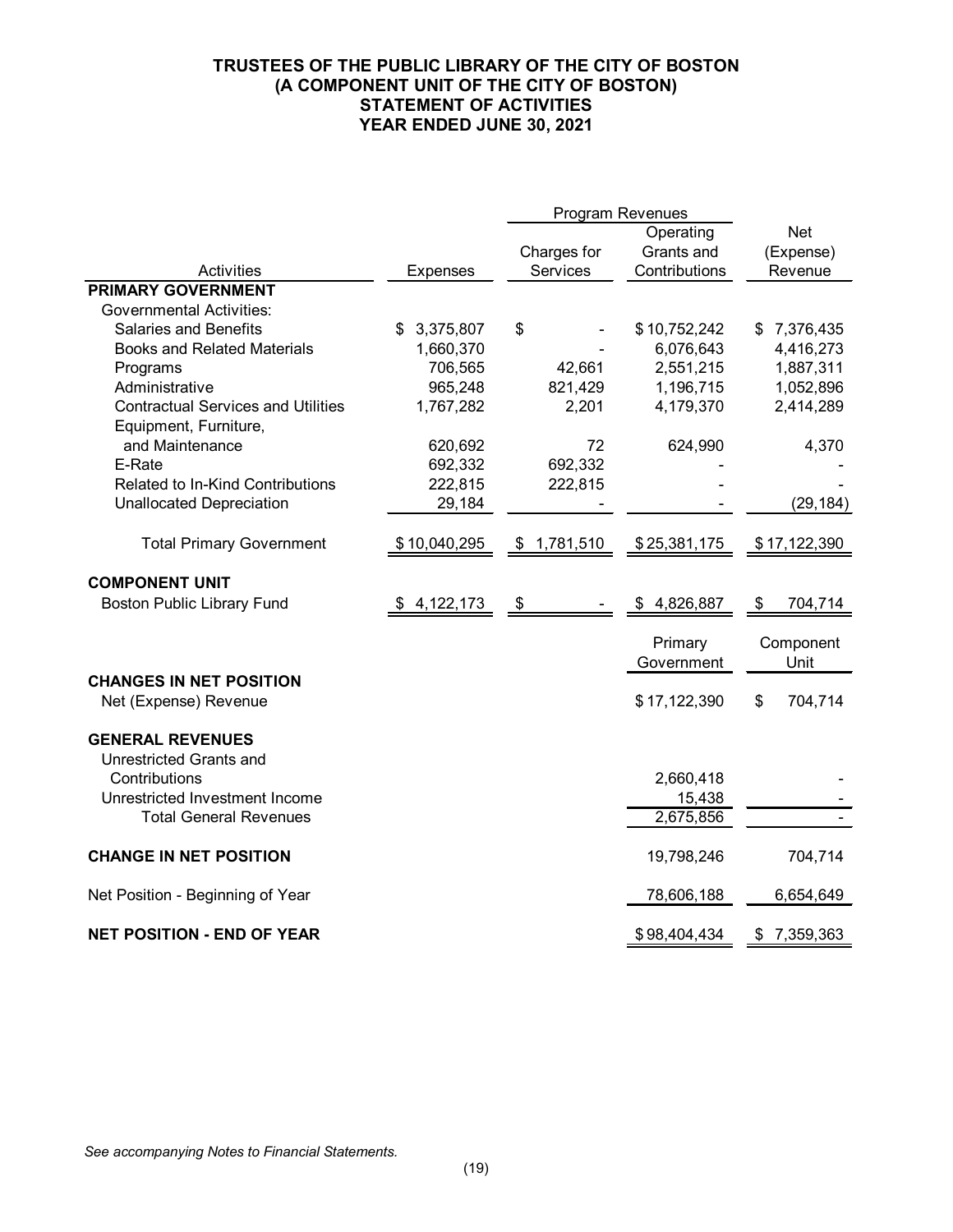# **TRUSTEES OF THE PUBLIC LIBRARY OF THE CITY OF BOSTON (A COMPONENT UNIT OF THE CITY OF BOSTON) GOVERNMENTAL FUNDS BALANCE SHEET JUNE 30, 2021**

|                                                                                                                                                                   | General                      |    | <b>Boston Public</b><br><b>Library Fund</b> | Nonmajor<br>Governmental<br>Funds | Total<br>Governmental<br>Funds              |
|-------------------------------------------------------------------------------------------------------------------------------------------------------------------|------------------------------|----|---------------------------------------------|-----------------------------------|---------------------------------------------|
| <b>ASSETS</b>                                                                                                                                                     |                              |    |                                             |                                   |                                             |
| Cash and Cash Equivalents<br>Restricted Cash and Cash Equivalents<br><b>Restricted Investments</b><br>Receivables, Net of Allowance<br>for Uncollectible Amounts: | \$<br>2,862,936<br>2,211,766 | \$ | 1,877,767                                   | \$<br>16,472,523<br>73,841,550    | \$<br>2,862,936<br>20,562,056<br>73,841,550 |
| Intergovernmental<br><b>Special Events</b>                                                                                                                        | 754,984                      |    |                                             | 103,598                           | 858,582                                     |
| Departmental and Other<br>Interest and Dividends                                                                                                                  | 1,056                        |    | 689,620                                     | 121,163<br>10,758                 | 811,839<br>10,758                           |
| Prepaid Items                                                                                                                                                     | 434,755                      |    | 6,595                                       |                                   | 441,350                                     |
| <b>Total Assets</b>                                                                                                                                               | 6,265,497                    | S. | 2,573,982                                   | \$<br>90,549,592                  | 99,389,071                                  |
| <b>LIABILITIES AND FUND BALANCES</b>                                                                                                                              |                              |    |                                             |                                   |                                             |
| <b>LIABILITIES</b>                                                                                                                                                |                              |    |                                             |                                   |                                             |
| <b>Accounts Payable</b>                                                                                                                                           | \$<br>340,843                | \$ | 4,518                                       | \$<br>162,704                     | \$<br>508,065                               |
| <b>Accrued Liabilities</b>                                                                                                                                        | 5,454                        |    |                                             | 153,100                           | 158,554                                     |
| <b>Advance Deposits</b>                                                                                                                                           | 451,084                      |    |                                             |                                   | 451,084                                     |
| Due to City of Boston<br><b>Total Liabilities</b>                                                                                                                 | 183,174<br>980,555           |    | 4,518                                       | 49,596<br>365,400                 | 232,770<br>1,350,473                        |
| <b>FUND BALANCES</b>                                                                                                                                              |                              |    |                                             |                                   |                                             |
| Nonspendable:                                                                                                                                                     |                              |    |                                             |                                   |                                             |
| <b>Perpetual Permanent Funds</b>                                                                                                                                  |                              |    |                                             | 77,942,459                        | 77,942,459                                  |
| Restricted:                                                                                                                                                       |                              |    |                                             |                                   |                                             |
| <b>Expendable Permanent Funds</b>                                                                                                                                 |                              |    |                                             | 8,988,650                         | 8,988,650                                   |
| Boston Public Library Fund Gifts                                                                                                                                  |                              |    | 2,569,464                                   |                                   | 2,569,464                                   |
| <b>Associates Gifts</b>                                                                                                                                           |                              |    |                                             | 412,058                           | 412,058                                     |
| Map Center                                                                                                                                                        |                              |    |                                             | 63,311                            | 63,311                                      |
| City-Wide Friends Programs                                                                                                                                        |                              |    |                                             | 8,284                             | 8,284                                       |
| Metro Boston Library Network                                                                                                                                      | 225,888                      |    |                                             |                                   | 225,888                                     |
| <b>General Trust Holdings General</b>                                                                                                                             | 1,008,693                    |    |                                             |                                   | 1,008,693                                   |
| Trust                                                                                                                                                             | 91,068                       |    |                                             |                                   | 91,068                                      |
|                                                                                                                                                                   |                              |    |                                             | 1,577,171                         | 1,577,171                                   |
| Committed:                                                                                                                                                        |                              |    |                                             |                                   |                                             |
| Neighborhood Outreach                                                                                                                                             | 36,942                       |    |                                             |                                   | 36,942                                      |
| Assigned:                                                                                                                                                         |                              |    |                                             |                                   |                                             |
| Information Technology Equipment                                                                                                                                  | 1,002,960                    |    |                                             |                                   | 1,002,960                                   |
| Deferrari Fund                                                                                                                                                    |                              |    |                                             | 1,192,259                         | 1,192,259                                   |
| <b>Salaries</b>                                                                                                                                                   | 466,000                      |    |                                             |                                   | 466,000                                     |
| Furniture                                                                                                                                                         | 241,607                      |    |                                             |                                   | 241,607                                     |
| Security                                                                                                                                                          | 43,316                       |    |                                             |                                   | 43,316                                      |
| Neighborhood Outreach                                                                                                                                             | 59,583                       |    |                                             |                                   | 59,583                                      |
| <b>Employee Training</b>                                                                                                                                          | 24,339                       |    |                                             |                                   | 24,339                                      |
| <b>Operating Fund</b>                                                                                                                                             | 394,158                      |    |                                             |                                   | 394,158                                     |
| Unassigned                                                                                                                                                        | 1,690,388                    |    |                                             |                                   | 1,690,388                                   |
| <b>Total Fund Balances</b>                                                                                                                                        | 5,284,942                    |    | 2,569,464                                   | 90,184,192                        | 98,038,598                                  |
| <b>Total Liabilities and Fund Balances</b>                                                                                                                        | 6,265,497                    | \$ | 2,573,982                                   | 90,549,592                        | 99,389,071                                  |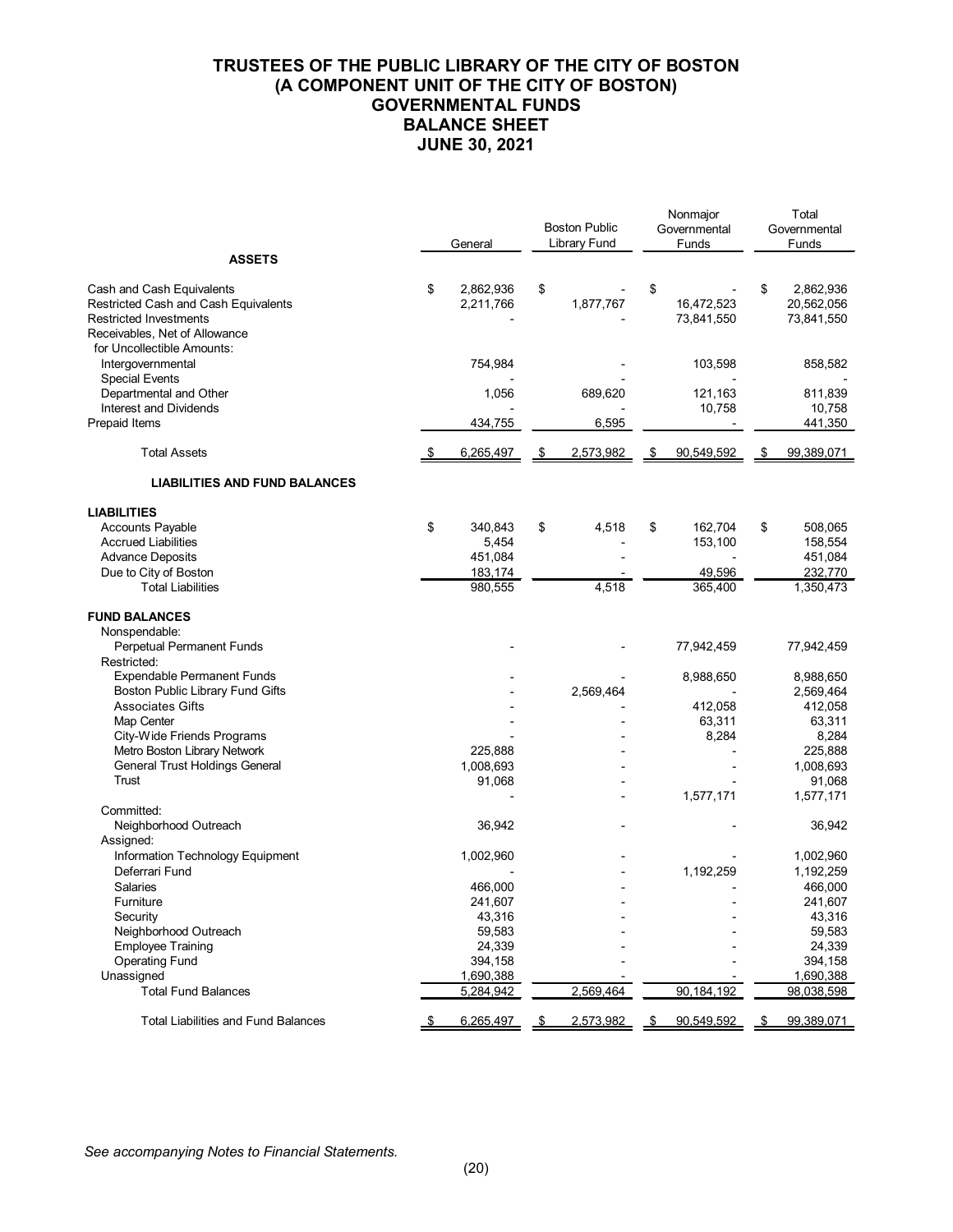### **TRUSTEES OF THE PUBLIC LIBRARY OF THE CITY OF BOSTON (A COMPONENT UNIT OF THE CITY OF BOSTON) RECONCILIATION OF TOTAL GOVERNMENTAL FUND BALANCES TO THE STATEMENT OF NET POSITION YEAR ENDED JUNE 30, 2021**

| Total Governmental Fund Balances                                                         | \$. | 98,038,598 |
|------------------------------------------------------------------------------------------|-----|------------|
| Capital assets (net of accumulated depreciation) used in governmental activities are not |     |            |
| financial resources and, therefore, are not reported in the governmental funds.          |     | 365,836    |
| Net Position of Governmental Activities                                                  |     | 98,404,434 |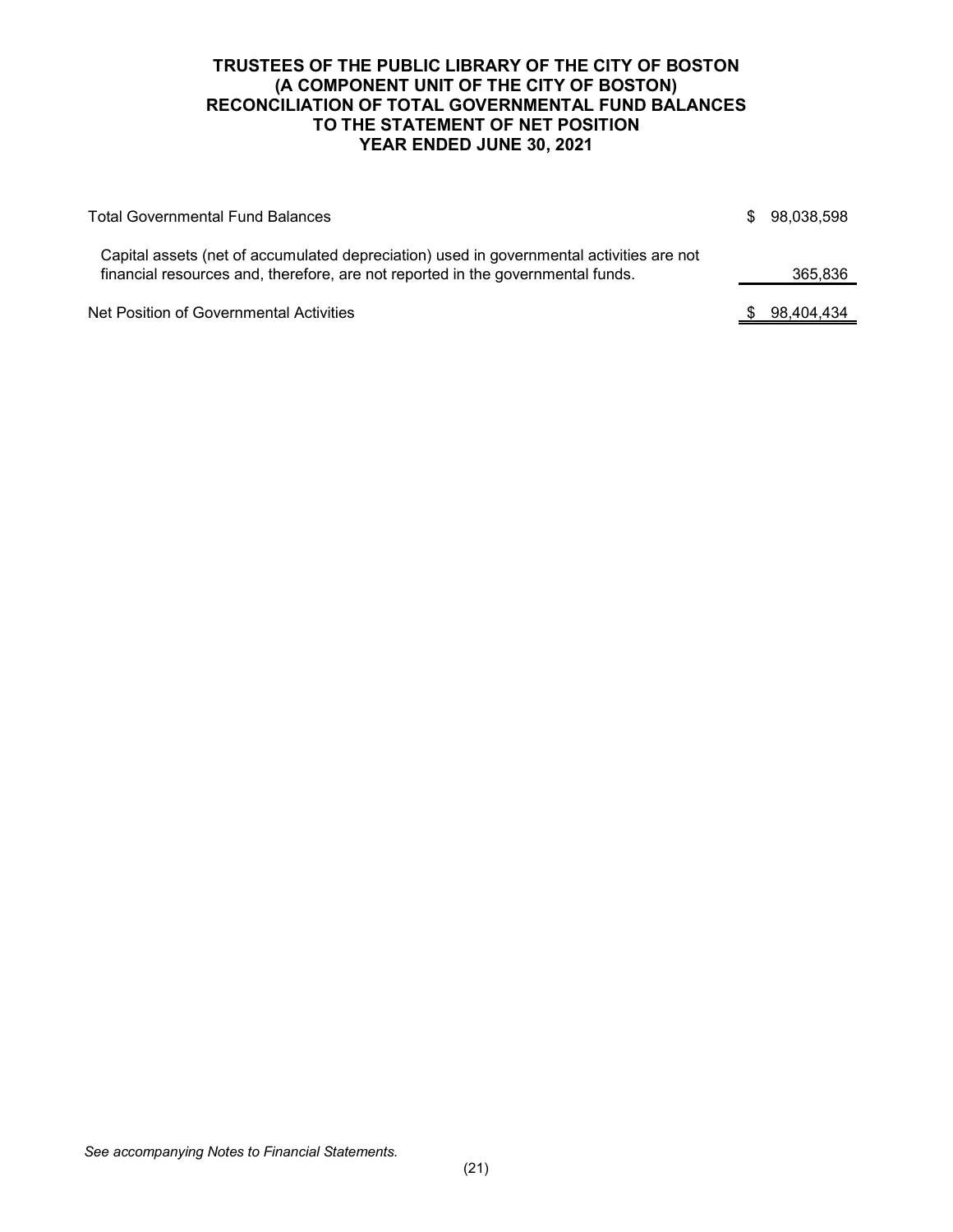## **TRUSTEES OF THE PUBLIC LIBRARY OF THE CITY OF BOSTON (A COMPONENT UNIT OF THE CITY OF BOSTON) GOVERNMENTAL FUNDS STATEMENT OF REVENUES, EXPENDITURES, AND CHANGES IN FUND BALANCES YEAR ENDED JUNE 30, 2021**

|                                           |                 |                      |     | Nonmajor      |     | Total        |
|-------------------------------------------|-----------------|----------------------|-----|---------------|-----|--------------|
|                                           |                 | <b>Boston Public</b> |     | Governmental  |     | Governmental |
|                                           | General         | <b>Library Fund</b>  |     | <b>Funds</b>  |     | Funds        |
| <b>REVENUES</b>                           |                 |                      |     |               |     |              |
| Intergovernmental                         | \$<br>4,708,144 | \$                   | \$  | 138,125       | \$  | 4,846,269    |
| <b>Special Events</b>                     | 42,500          |                      |     |               |     | 42,500       |
| Fees for Services                         | 19,311          | 3,811                |     | 130,594       |     | 153,716      |
| <b>Contributions and Gifts</b>            | 750,650         | 2,088,290            |     | 1,020,721     |     | 3,859,661    |
| E-Rate                                    | 692,332         |                      |     |               |     | 692,332      |
| In-Kind Contributions                     | 222,815         |                      |     |               |     | 222,815      |
| Investment Income                         | 16,330          |                      |     | 20,004,918    |     | 20,021,248   |
| <b>Total Revenues</b>                     | 6,452,082       | 2,092,101            |     | 21,294,358    |     | 29,838,541   |
| <b>EXPENDITURES</b>                       |                 |                      |     |               |     |              |
| <b>Salaries and Benefits</b>              | 1,771,563       | 770,958              |     | 833,286       |     | 3,375,807    |
| <b>Books and Related Materials</b>        | 804,378         | 57,005               |     | 798,987       |     | 1,660,370    |
| Programs                                  | 138,904         | 170,839              |     | 396,822       |     | 706,565      |
| Administrative                            | 668,798         | 24,661               |     | 271,789       |     | 965,248      |
| <b>Contractual Services and Utilities</b> | 1,193,471       | 36,035               |     | 537,776       |     | 1,767,282    |
| Equipment, Furniture, and Maintenance     | 742,538         | 25,982               |     | 163,173       |     | 931,693      |
| E-Rate                                    | 692,332         |                      |     |               |     | 692,332      |
| Related to In-Kind Contributions          | 222,815         |                      |     |               |     | 222,815      |
| <b>Total Expenditures</b>                 | 6,234,799       | 1,085,480            |     | 3,001,833     |     | 10,322,112   |
| <b>EXCESS (DEFICIENCY) OF REVENUES</b>    |                 |                      |     |               |     |              |
| <b>OVER EXPENDITURES</b>                  | 217,283         | 1,006,621            |     | 18,292,525    |     | 19,516,429   |
| <b>OTHER FINANCING SOURCES (USES)</b>     |                 |                      |     |               |     |              |
| Transfers In                              | 600,134         | 142,154              |     | 3,023,201     |     | 3,765,489    |
| <b>Transfers Out</b>                      | (499,002)       | (77, 709)            |     | (3, 188, 778) |     | (3,765,489)  |
| Total Other Financing Sources (Uses)      | 101,132         | 64,445               |     | (165, 577)    |     |              |
| <b>NET CHANGE IN FUND BALANCES</b>        | 318,415         | 1,071,066            |     | 18,126,948    |     | 19,516,429   |
| Fund Balances - Beginning of Year         | 4,966,527       | 1,498,398            |     | 72,057,244    |     | 78,522,169   |
| <b>FUND BALANCES - END OF YEAR</b>        | \$<br>5,284,942 | \$<br>2,569,464      | \$. | 90,184,192    | \$. | 98,038,598   |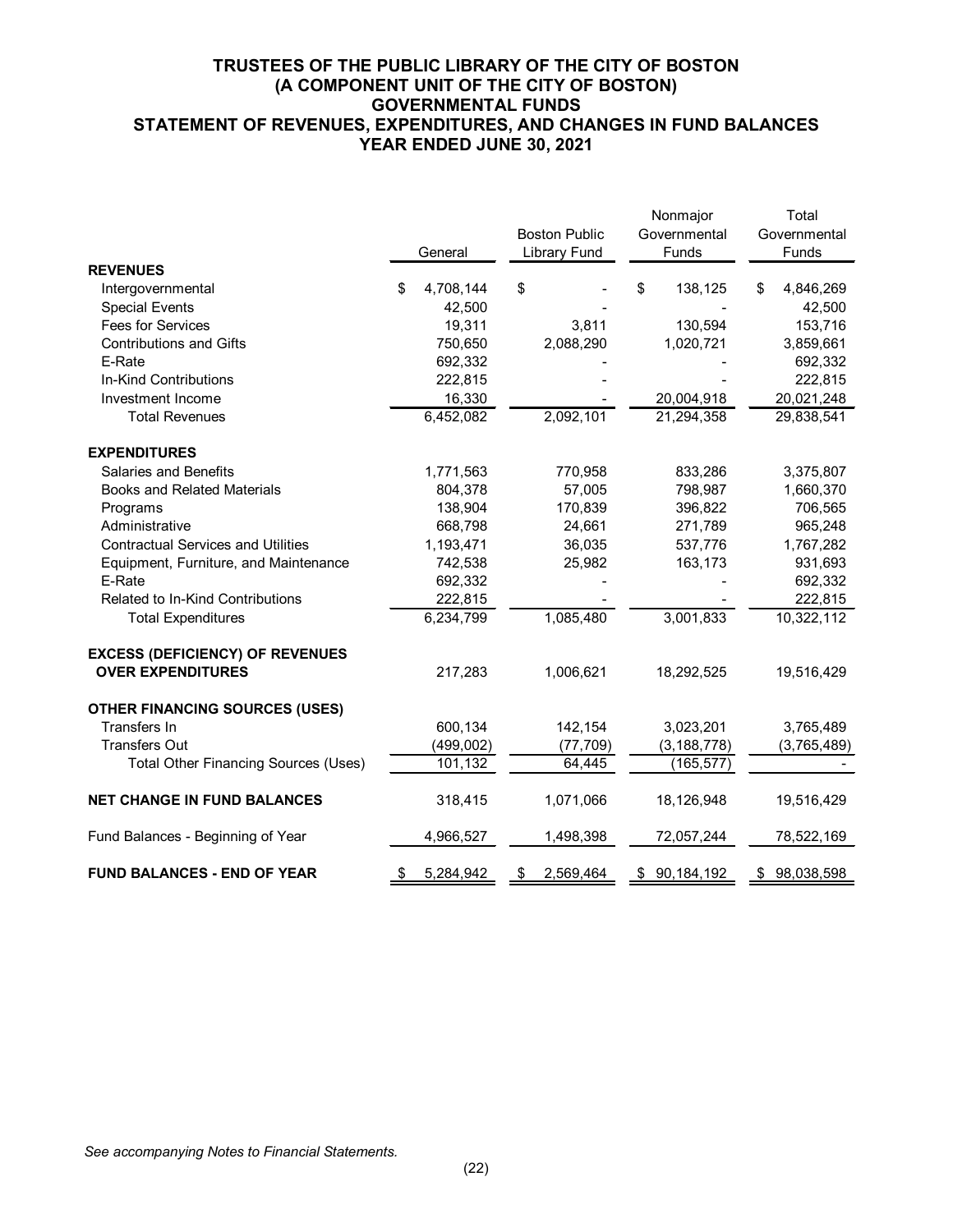### **TRUSTEES OF THE PUBLIC LIBRARY OF THE CITY OF BOSTON (A COMPONENT UNIT OF THE CITY OF BOSTON) RECONCILIATION OF THE STATEMENT OF REVENUES, EXPENDITURES, AND CHANGES IN FUND BALANCES OF GOVERNMENTAL FUNDS TO THE STATEMENT OF ACTIVITIES YEAR ENDED JUNE 30, 2021**

| Net Change in Fund Balances - Total Governmental Funds                                                                                                                                                                                                                 | S. | 19,516,429 |
|------------------------------------------------------------------------------------------------------------------------------------------------------------------------------------------------------------------------------------------------------------------------|----|------------|
| Governmental funds report capital outlays as expenditures. However, in the statement<br>of activities, the cost of those assets is allocated over their estimated useful lives and<br>reported as depreciation expense. This amount represents the related activity of |    |            |
| the current period.                                                                                                                                                                                                                                                    |    |            |
| <b>Capital Outlays</b>                                                                                                                                                                                                                                                 |    | 311,001    |
| Depreciation                                                                                                                                                                                                                                                           |    | (29, 184)  |
| Changes in Net Position of Governmental Activities                                                                                                                                                                                                                     |    | 19,798,246 |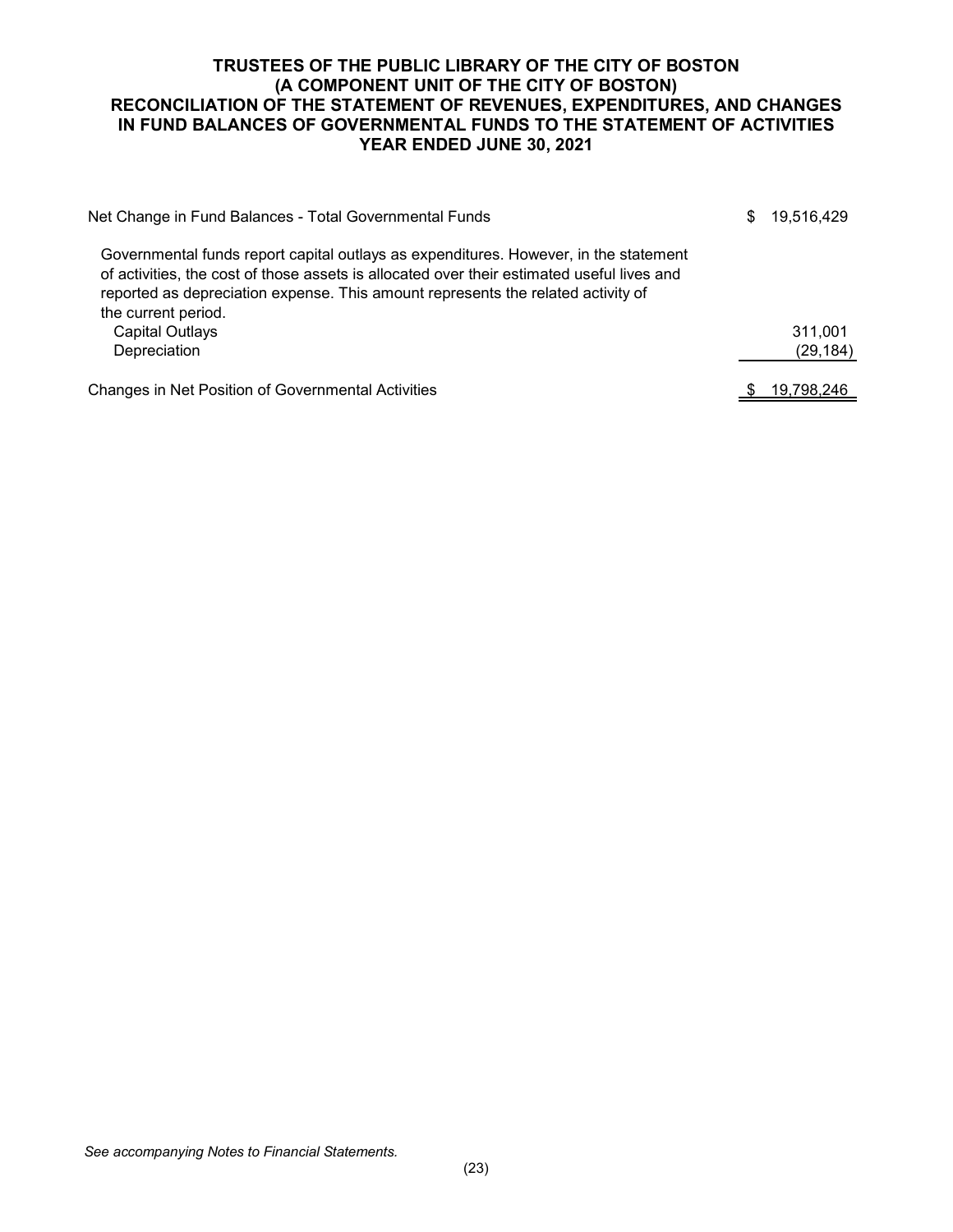# **NOTE 1 SUMMARY OF SIGNIFICANT ACCOUNTING POLICIES**

### **General**

The basic financial statements have been prepared in accordance with accounting principles generally accepted in the United States of America (U.S. GAAP). The Governmental Accounting Standards Board (GASB) is the standard-setting body for establishing governmental accounting and financial reporting principles. The significant accounting policies are described herein.

### **Reporting Entity**

The Trustees of the Public Library of the City of Boston (the Library), a nonprofit, educational corporation, was established in 1848 to benefit and facilitate the needs of the City of Boston's (the City) public library system. A board of trustees (the Trustees), which is appointed by the City's Mayor, governs the City's public library system. The majority of the Library's assets are held in trust in accordance with the conditions imposed by the donors. The principal of the trust funds is invested to generate income that, in turn, is used to serve the Library's needs that relate to the specific trust agreements. In addition, the Library receives significant support through state and federal government appropriations and private sources.

The Library is a Section  $501(c)(3)$  organization, exempt from federal income taxes under Section 501(a) of the Internal Revenue Code. In addition, the Commonwealth of Massachusetts (the Commonwealth) has classified the Library as a nonprofit organization in nature, and, as such, it is exempt from payments of income taxes to the Commonwealth.

Separate and distinct from the Trustees' Section 501(c)(3) organization, operations of the Boston Public Library are also conducted as a department of the City. These financial statements only represent the operations of the Trustees' Section 501(c)(3) organization.

The Library is considered a component unit of the City for financial reporting purposes and it places substantial reliance upon the City to fund its daily operations. The City funds the majority of the Library's costs of operations. The City pays the Library employees' salaries; therefore, payroll liabilities and related costs of compensated absences are recorded on the City's government-wide financial statements.

For financial reporting purposes, the basic financial statements include all funds, organizations, agencies, boards, commissions, and institutions that are not legally separate from the Library.

The Library has also considered all potential component units for which it is financially accountable as well as other organizations for which the nature and/or significance of their relationship with the Library are such that exclusion would cause the Library's basic financial statements to be misleading or incomplete.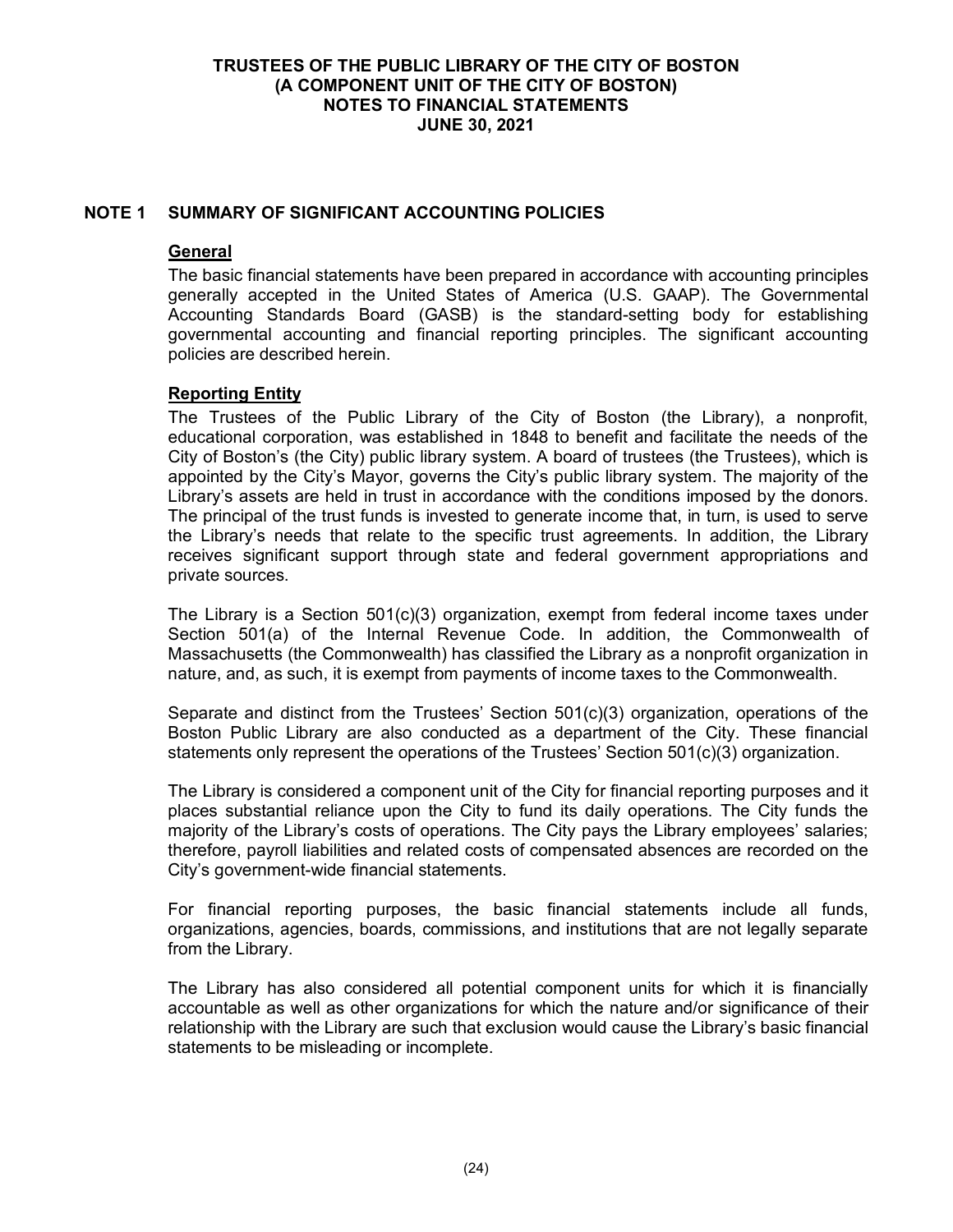# **NOTE 1 SUMMARY OF SIGNIFICANT ACCOUNTING POLICIES (CONTINUED)**

## **Discretely Presented Component Unit**

The Boston Public Library Fund, a component unit of the Library, was formed on March 2, 1992, as a nonprofit organization, exempt from income taxes under Section 501(c)(3) of the Internal Revenue Code, to support the physical restoration and the enhancement of the public visibility of the Library. The Boston Public Library Fund is legally separate from the Library, and the Library is not financially accountable for the Boston Public Library Fund. The Boston Public Library Fund has been included because of the nature and significance of its relationship with the Library. Complete financial statements can be obtained from the Boston Public Library Fund's administrative offices in Boston, Massachusetts.

## **Related Organizations**

The Norman B. Levanthal Map Center, Inc., the Associates of The Boston Public Library, the City-Wide Friends, and the Friends of Branch Libraries support library objectives and raise funds for the Library. Currently, the Library's accountability for these organizations does not extend beyond receiving their support.

### **Implementation of New Accounting Principles**

For the year ended June 30, 2021, the Library implemented GASB Statements No. 84, *Fiduciary Activities*, No. 90 *Majority Equity Interests*, No. 93 *Replacement of Interbank Offered Rates* (with the exception for the provisions related to leases which is effective for fiscal year beginning after June 15, 2021 and the removal of LIBOR as an appropriate benchmark interest rate, which is effective for reporting periods ending after December 31, 2021) and No. 97 *Certain Component Unit Criteria, and Accounting and Financial Reporting for Internal Revenue Code Section 457 Deferred Compensation Plans*. The implementation of these Statements had no reporting impact.

#### **Government-Wide and Fund Financial Statements**

#### Government-Wide Financial Statements

The government-wide financial statements (statement of net position and statement of activities) report information on all nonfiduciary activities of the primary government (the Library) and its discretely presented component unit. Governmental activities are primarily supported by contributions, intergovernmental revenues, and investment income.

#### Fund Financial Statements

Separate financial statements are provided for governmental funds. Major individual governmental funds are reported as separate columns in the fund financial statements. Nonmajor funds are aggregated and displayed in a single column.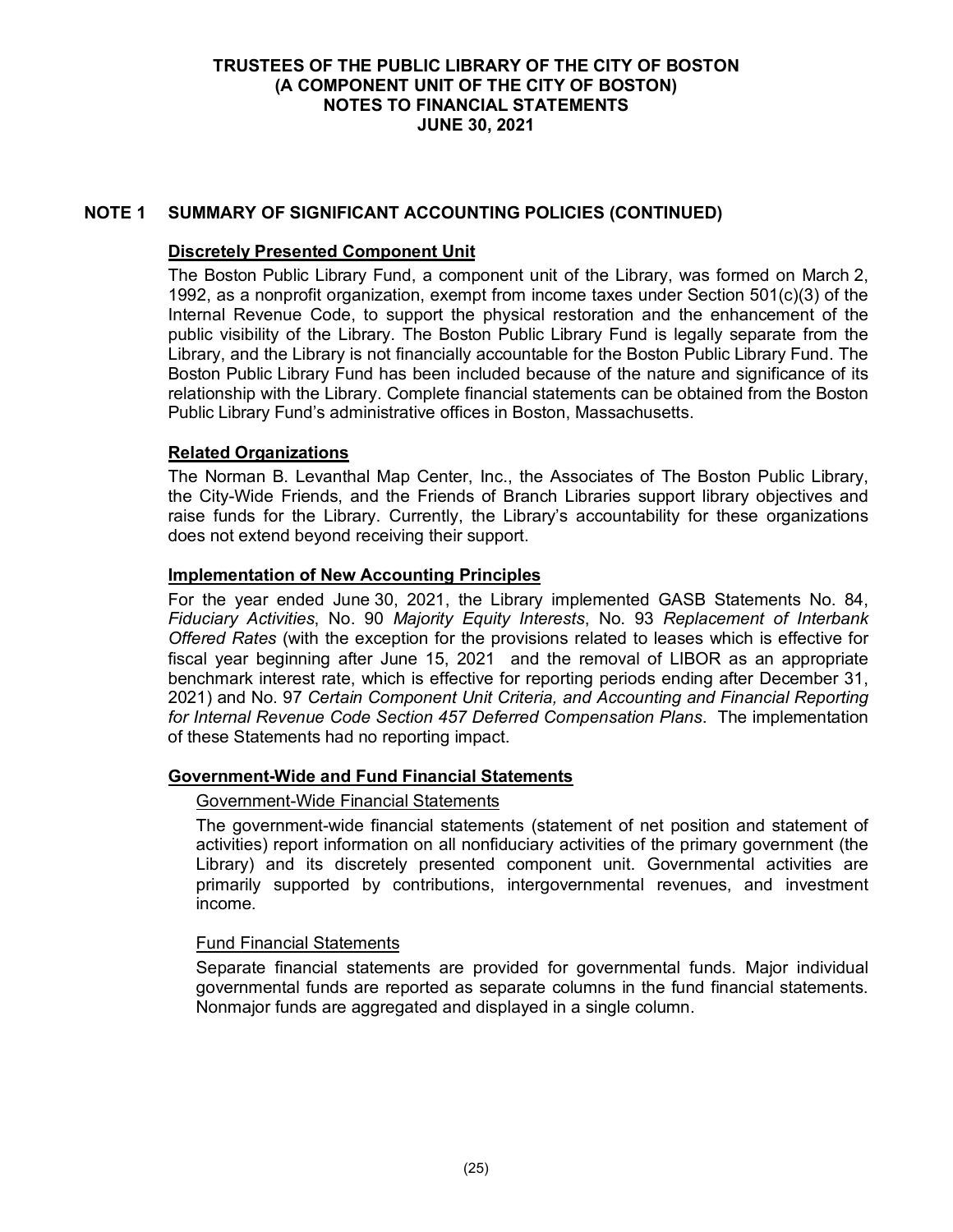## **NOTE 1 SUMMARY OF SIGNIFICANT ACCOUNTING POLICIES (CONTINUED)**

## **Measurement Focus, Basis of Accounting, and Basis of Presentation**

Government-Wide Financial Statements

The government-wide financial statements are reported using the economic resources measurement focus and the accrual basis of accounting. Under this method, revenues are recorded when earned and expenses are recorded when the liabilities are incurred. Grants and similar items are recognized as revenue as soon as all eligibility requirements imposed by the provider have been met.

The statement of activities demonstrates the degree to which the direct expenses of a function or segment are offset by program revenues. Direct expenses are those that are clearly identifiable with a specific function or segment. Program revenues include the following:

Charges to customers or applicants who purchase, use, or directly benefit from goods, services, or privileges provided by a given function or segment.

Grants and contributions that are restricted to meeting the operational requirements of a specific function or segment.

Grants and contributions that are restricted to meeting the capital requirements of a specific function or segment.

Items not identifiable as program revenues are reported as general revenues.

The effect of interfund activity has been eliminated from the government-wide financial statements.

#### Fund Financial Statements

**Governmental funds** financial statements are reported using the flow of current financial resources measurement focus and the modified accrual basis of accounting. Under the modified accrual basis of accounting, revenues are recognized when susceptible to accrual (i.e., measurable and available). Measurable means the amount of the transaction can be determined and available means collectible within the current period or soon enough thereafter to pay liabilities of the current period. Expenditures are recorded when the related fund liability is incurred, except for certain claims and judgments which are recognized when the obligations are expected to be liquidated with current expendable available resources.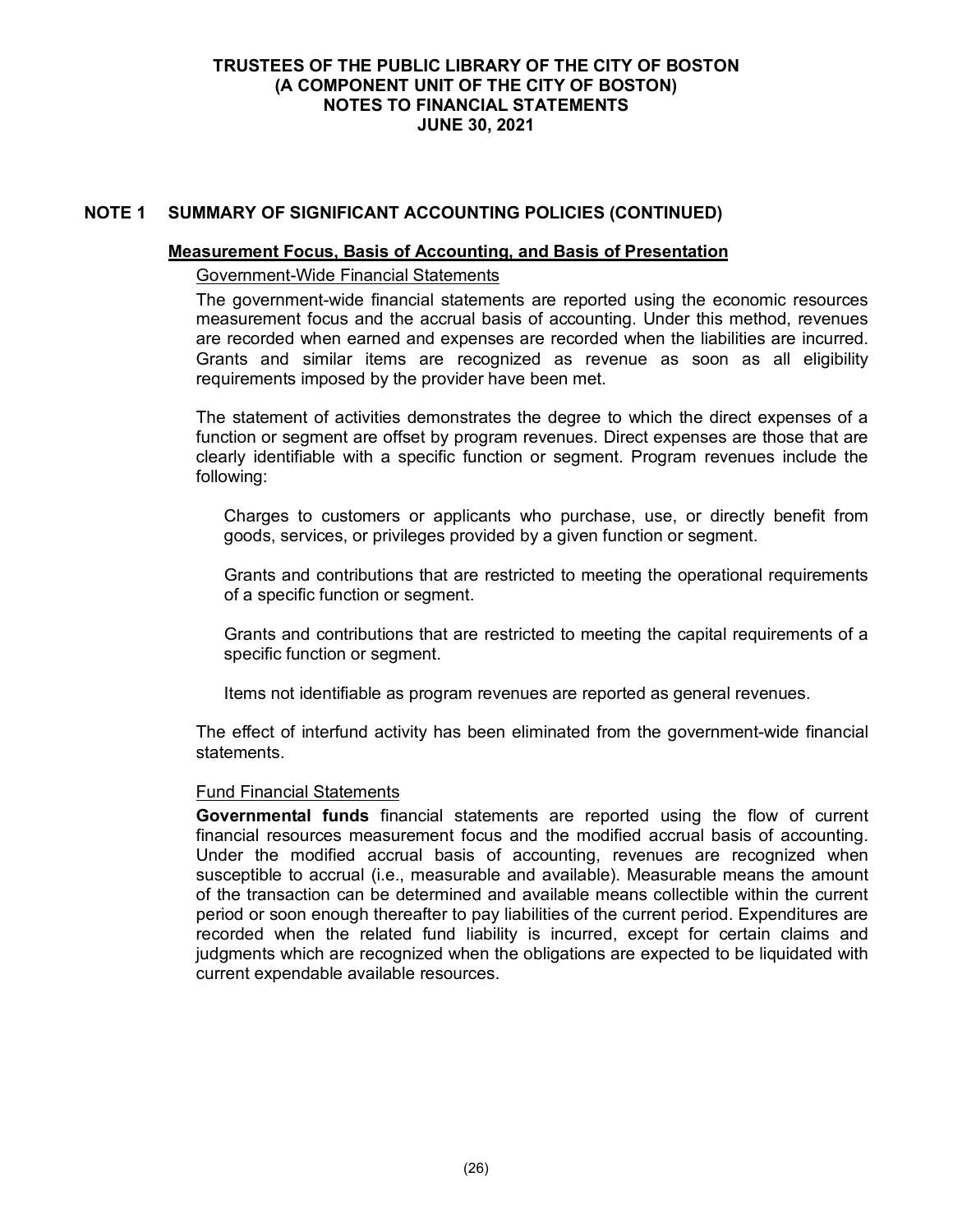## **NOTE 1 SUMMARY OF SIGNIFICANT ACCOUNTING POLICIES (CONTINUED)**

## **Measurement Focus, Basis of Accounting, and Basis of Presentation (Continued)**

Fund Financial Statements (Continued)

Revenues are considered available if they are collected within 60 days after the end of the fiscal year. Investment income is susceptible to accrual. Other receipts become measurable and available when the cash is received and are recognized as revenue at that time.

Entitlements and shared revenues are recorded at the time of receipt or earlier if the susceptible to accrual criteria is met. Expenditure driven grants recognize revenue when the qualifying expenditures are incurred and all other grant requirements are met.

The following major governmental funds are reported:

The *general fund* is used to account for and report all financial resources not accounted for and reported in another fund.

The *Boston Public Library Fund* is a special revenue fund used to account for and report all financial resources donated by the Boston Public Library Fund restricted for the betterment of programming support and facility operations.

The *nonmajor governmental funds* consist of special revenue and permanent funds that are aggregated and presented in the nonmajor governmental funds column on the governmental funds financial statements. The following describes the general use of these fund types:

*Special revenue funds* are used to account for and report the proceeds of specific revenue sources that are restricted or committed to expenditure for specified purposes other than debt service or capital projects.

*Permanent funds* are used to account for and report resources that are restricted to the extent that only earnings, and not principal, may be used for purposes that support the government's programs and benefit the government or its constituents.

#### **Cash and Investments**

Government-Wide and Fund Financial Statements – Library

Cash and cash equivalents are considered to be cash on hand, demand deposits, money market mutual funds and short-term investments with an original maturity of three months or less from the date of acquisition.

Investments are carried at fair value; with the exception of money market mutual funds which are carried at amortized cost. Fair value is based on quotations from a national securities exchange except for pooled funds and alternative investments, for which fair value is determined as follows: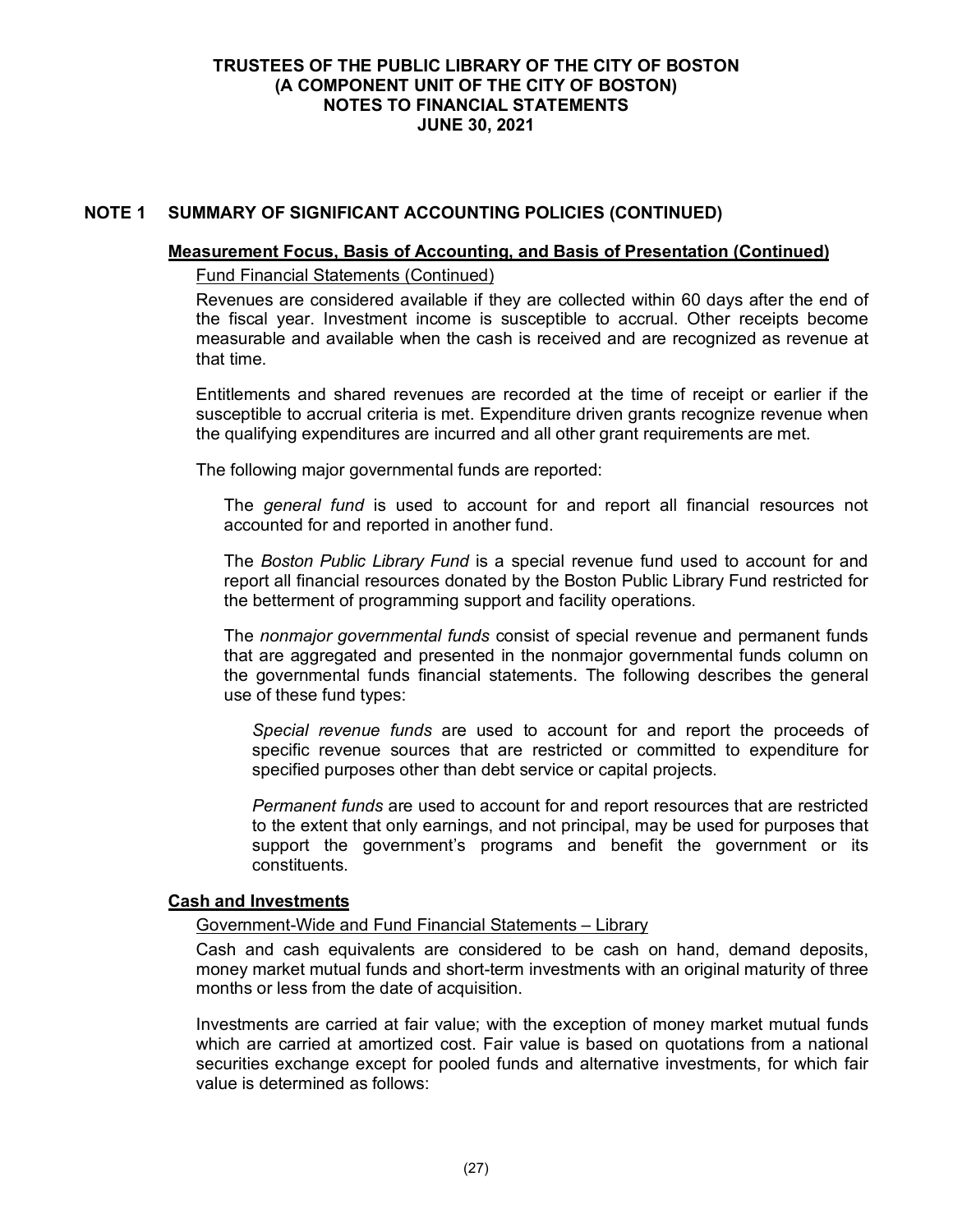## **NOTE 1 SUMMARY OF SIGNIFICANT ACCOUNTING POLICIES (CONTINUED)**

### **Cash and Investments (Continued)**

Government-Wide and Fund Financial Statements – Library (Continued)

### *Pooled Funds*

The fair value of shares in managed investment pools is based on unit value reported by the funds.

## *Core Bond Fund and Private Equity Funds*

The core bond fund and private equity funds are recorded at fair value based on market values provided by investment firms after consideration of pertinent information, including current financial position and operating results, price-earnings multiples and available market prices of similar companies' securities, the nature of securities, marketability, restrictions on disposition and other appropriation and do not necessarily represent amounts which might ultimately be realized, since such amounts depend on future circumstances and cannot reasonably be determined until individual securities are liquidated.

## Component Unit Financial Statements – Boston Public Library Fund

A hierarchy that prioritizes the inputs to valuation techniques used to measure fair value establishes a framework for measuring fair value. The Boston Public Library Fund's assets measured at fair value as of June 30, 2021 are categorized as Level 1 in the fair value hierarchy. Level 1 assets represent valuation at unadjusted quoted prices for identical asset or liabilities in active markets that the Boston Public Library Fund has the ability to access.

Common stock, corporate bonds, U.S. government securities, and mutual funds are valued at the closing price reported on the active market on which the individual securities are traded.

The preceding methods described may produce a fair value calculation that may not be indicative of net realizable value or reflective of future fair values. Furthermore, although the Boston Public Library Fund believes its valuation methods are appropriate and consistent with other market participants, the use of different methodologies or assumptions to determine the fair value of certain financial instruments could result in a different fair value measurement at the reporting date.

## **Accounts Receivable**

## Government-Wide and Fund Financial Statements

The recognition of revenue related to accounts receivable reported in the governmentwide financial statements and fund financial statements are reported under the accrual basis of accounting and the modified accrual basis of accounting, respectively.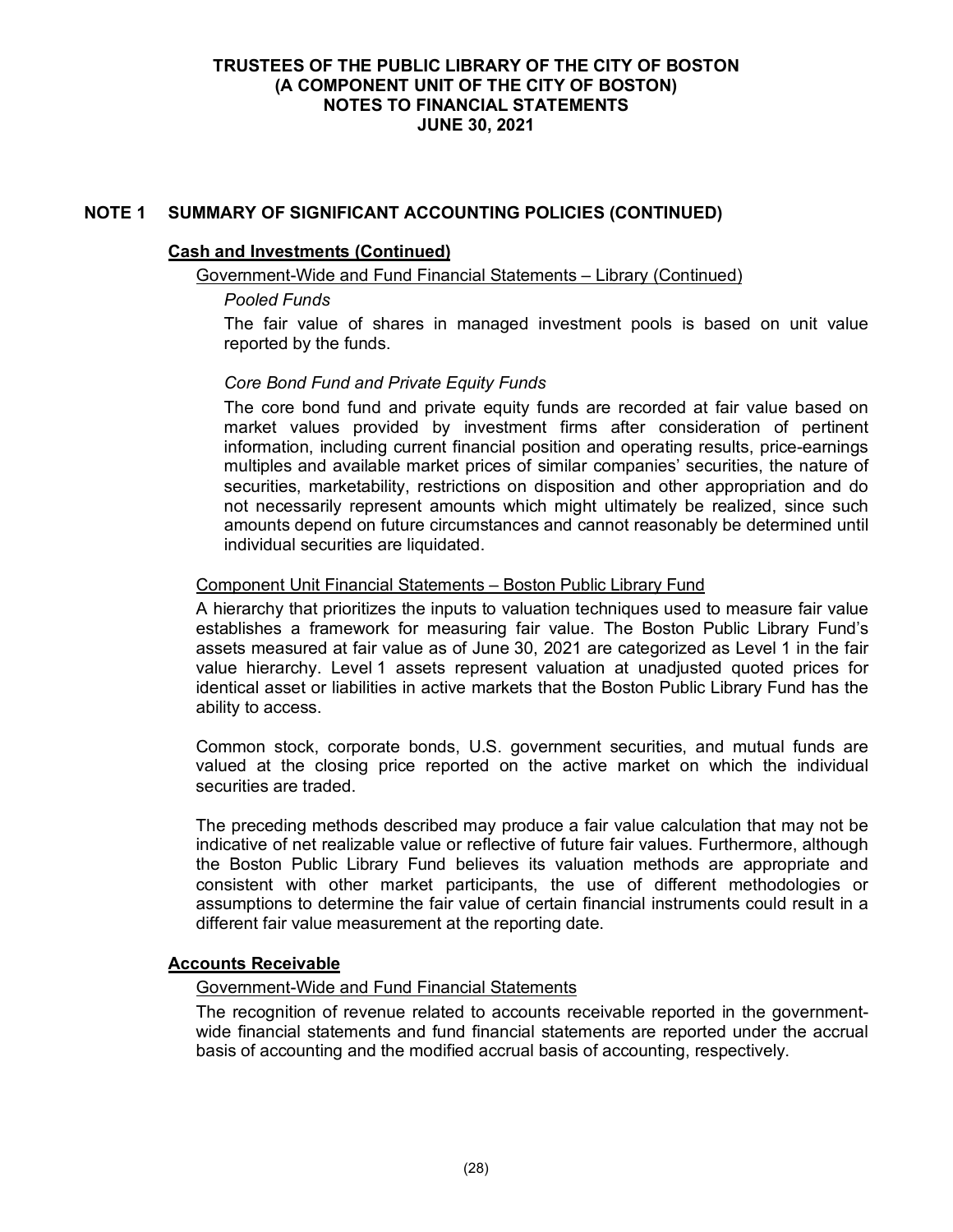# **NOTE 1 SUMMARY OF SIGNIFICANT ACCOUNTING POLICIES (CONTINUED)**

## **Accounts Receivable (Continued)**

### Intergovernmental

Various state and federal operating and capital grants are applied for and received annually. For nonexpenditure-driven grants, revenue is recognized as soon as all eligibility requirements imposed by the provider have been met. For expenditure-driven grants, revenue is recognized when the qualifying expenditures are incurred and all other grant requirements are met.

The Commonwealth's Board of Library Commissioners (the Board) has designated the Library as the Library for the Commonwealth (LFC). Accordingly, the LFC's operations are included in the Library's financial statements. The LFC provides reference and research services and materials for the Commonwealth and retains personnel with expertise and bibliographic skills needed to develop and provide access to reference and research collections.

The LFC operates under a cost reimbursement arrangement granted by the Commonwealth. The LFC is assessed certain salaries and benefits, for reimbursement to the City of Boston, and purchases books and related materials for the benefit of the Commonwealth.

#### Special Events

Special events receivables consist of amounts owed for events held at the Library, such as weddings, parties, meetings, and tours. Special events receivables are recorded in the fiscal year the events are held.

#### Departmental and Other

Departmental and other receivables are recorded as receivables in the fiscal year they are susceptible to accrual.

#### Contributions and Gifts

Contributions and gifts receivables are recorded as receivables in the fiscal year in which the Library has met all the required conditions to which the contribution or gift is subject.

#### Interest and Dividends

Interest and dividends receivables consist of accrued investment income.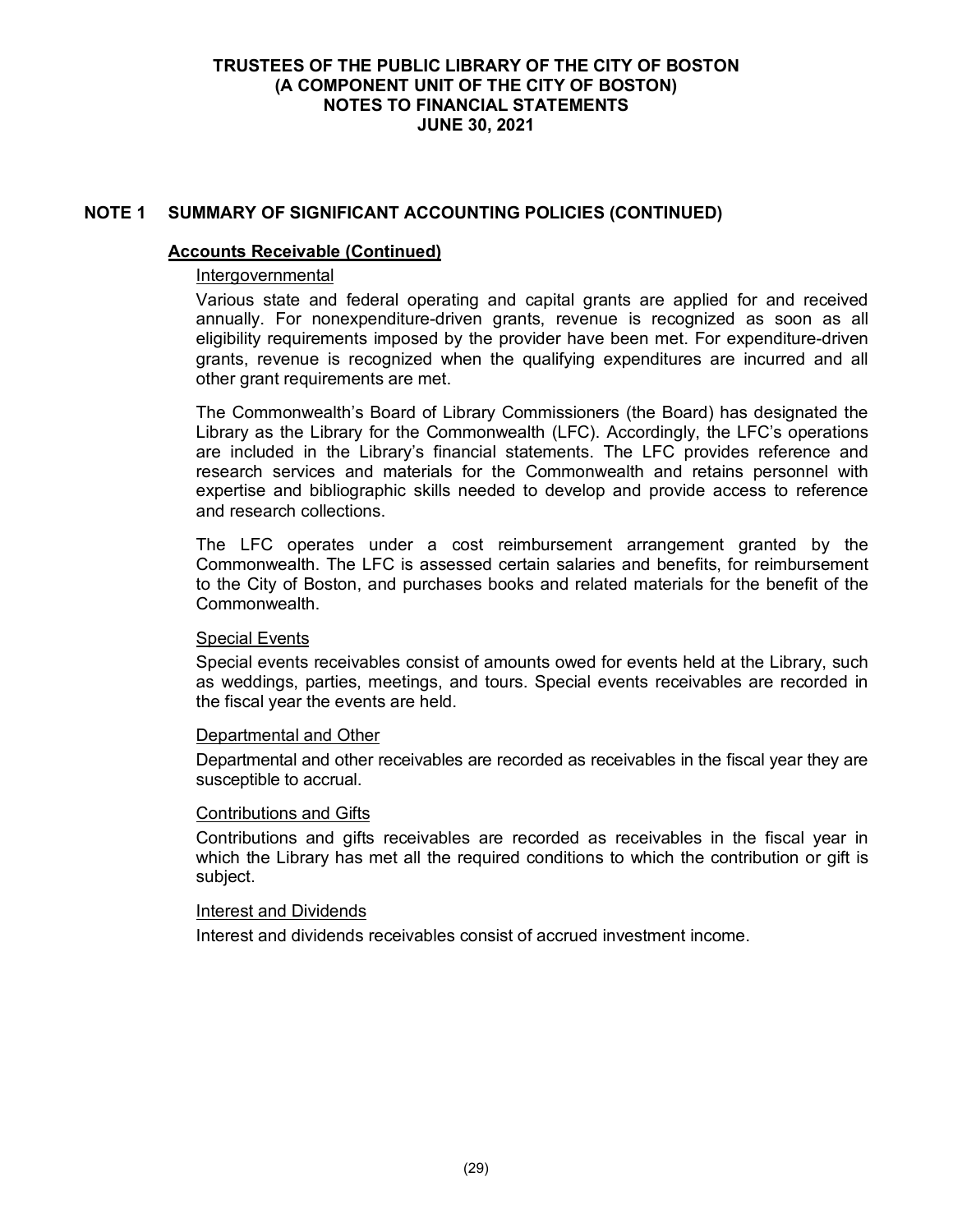# **NOTE 1 SUMMARY OF SIGNIFICANT ACCOUNTING POLICIES (CONTINUED)**

## **Accounts Receivable (Continued)**

### Pledges and Grants (Boston Public Library Fund)

Pledges are recorded as receivables in the year made. Grants are recorded as receivables when the Boston Public Library Fund has fulfilled specific requirements. Pledges and grants scheduled to be received over the next 12 months are reflected as current receivables while pledges and grants scheduled to be received in subsequent years are reflected as long-term receivables in the statement of net position and have been discounted to present value. All pledges are considered to be available for unrestricted use unless specifically restricted by the donor.

### **Allowance for Uncollectible Amounts**

The allowance for uncollectible amounts is estimated based on historical trends and specific account analysis. Intergovernmental and interest and dividends receivables are considered 100% collectible. The allowance for uncollectible amounts for special events and departmental and other receivables is immaterial and therefore not reported. The Boston Public Library Fund did not recognize an allowance for doubtful accounts for pledges receivable as of June 30, 2021, since management deemed all pledges receivable to be fully collectible.

## **Restricted Assets**

#### Government-Wide and Fund Financial Statements

Assets are reported as restricted when limitations on their use change the nature of the availability of the asset. Such constraints are either externally imposed by creditors, contributors, grantors, or laws of other governments, or are imposed by law through constitutional provisions or enabling legislation.

#### **Prepaid Items**

Prepaid items consist of monies paid in advance for subscription and license renewals.

#### **Capital Assets**

## Government-Wide Financial Statements

Capital assets, which consist of buildings, machinery and equipment and furniture, fixtures and improvements, are reported in the government-wide financial statements.

Capital assets are recorded at historical cost or at estimated historical cost if actual historical cost is not available. Donated capital assets are recorded at their estimated acquisition value at the date of donation.

Purchases and construction costs in excess of \$25,000 are capitalized at the date of acquisition or construction, respectively, with expected useful lives of greater than two years if title/ownership of the underlying assets belongs to the Trustees. For such purchases (including books and related) and construction costs for which the title/ownership of the underlying assets belongs to the City of Boston, costs are not capitalized by the Trustees.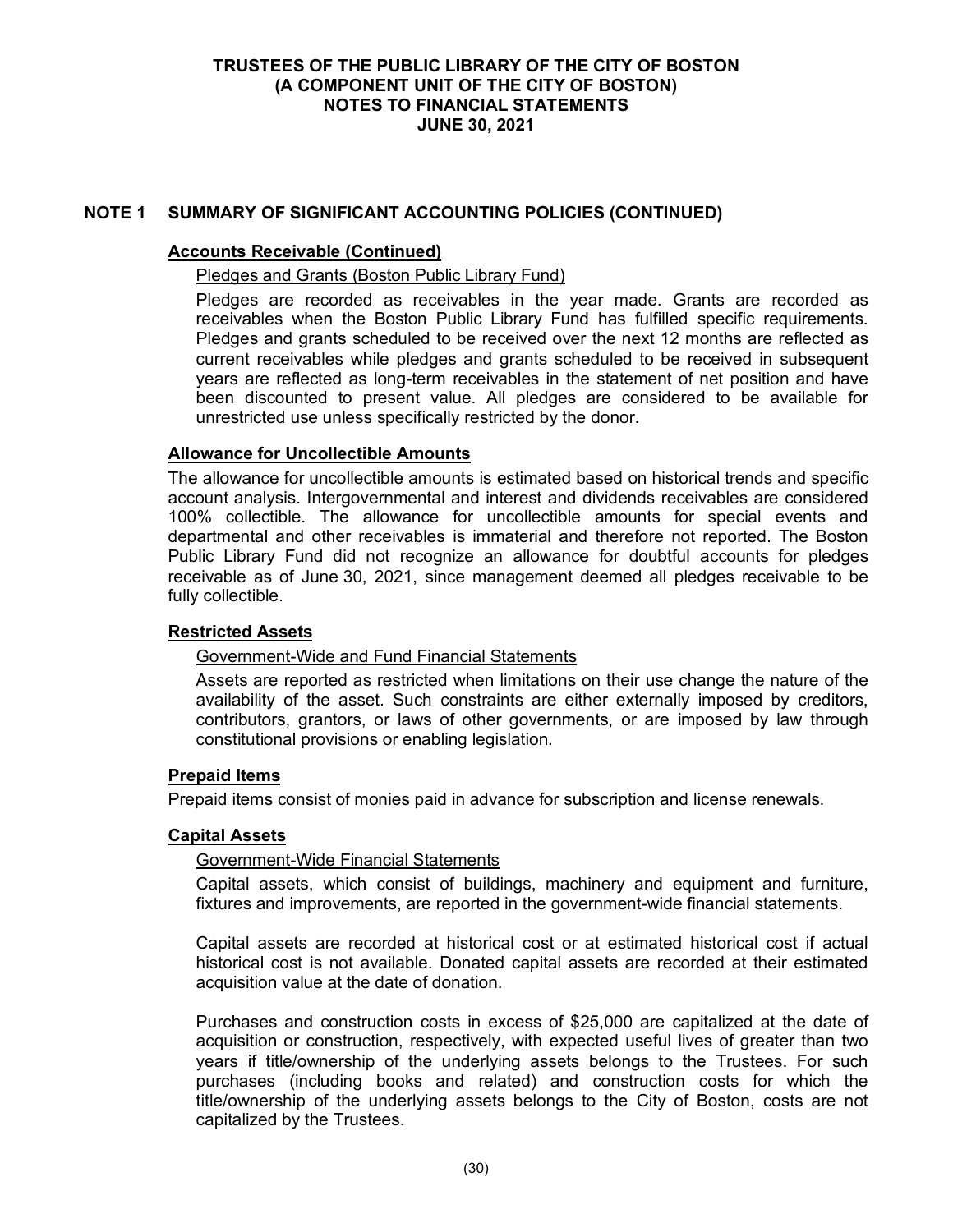# **NOTE 1 SUMMARY OF SIGNIFICANT ACCOUNTING POLICIES (CONTINUED)**

# **Capital Assets (Continued)**

Government-Wide Financial Statements (Continued) Capital assets are depreciated on a straight-line basis.

The estimated useful lives of capital assets are as follows:

|                                       | Estimated   |
|---------------------------------------|-------------|
|                                       | Useful Life |
| Capital Asset Type                    | (in years)  |
| Machinery and Equipment               | $3 - 10$    |
| Furniture, Fixtures, and Improvements | 5           |

The cost of normal maintenance and repairs that do not add to the value of the assets or materially extend asset lives are not capitalized and are treated as expenses when incurred. Improvements are capitalized.

## Governmental Funds Financial Statements

Capital asset costs are recorded as expenditures in the acquiring fund in the fiscal year of the purchase.

## **Works of Art and Historical Treasures**

The Library maintains collections including artwork, rare book collection, and historical treasures that have been purchased or donated. These items are preserved and cared for and many are displayed in public exhibitions. The Library does not have a formal policy that requires that proceeds from the sale of these items be used to expand the collections through additional acquisitions. However, historically, the Library has not sold works of art and historical treasures and as of June 30, 2021, the Library has no intention to sell its works of art and historical treasures and not use the proceeds to either restore current holdings or expand the collection through additional acquisitions. Therefore, in accordance with the Governmental Accounting Standards Board (GASB), the Library does not capitalize collections meeting all of the above factors.

## **Advance Deposits**

Advance deposits consist of monies received in advance for special events held at the Library and customer balances in the pay-for-print program.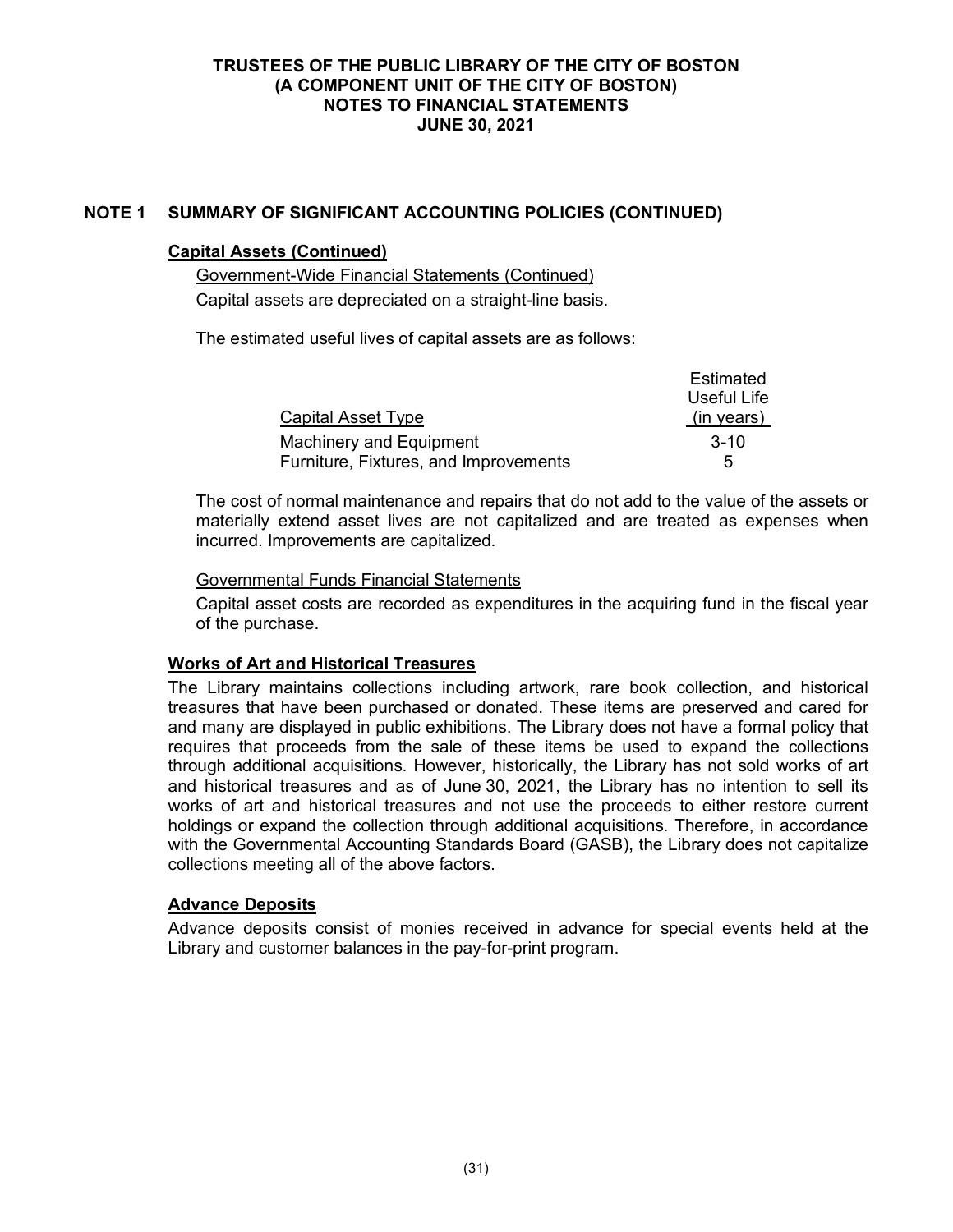## **NOTE 1 SUMMARY OF SIGNIFICANT ACCOUNTING POLICIES (CONTINUED)**

### **Interfund Receivables and Payables**

During the course of its operations, transactions occur between and within funds that may result in amounts owed between funds.

### Government-Wide Financial Statements

Transactions of a buyer/seller nature between and within governmental funds are eliminated from the governmental activities in the statement of net position.

### Fund Financial Statements

Transactions of a buyer/seller nature between and within funds are not eliminated from the individual fund statements. Receivables and payables resulting from these transactions are classified as "due from other funds" or "due to other funds" on the balance sheet.

### **Interfund Transfers**

During the course of its operations, resources are permanently reallocated between and within funds.

### Government-Wide Financial Statements

Transfers between and within governmental funds are eliminated from the governmental activities in the statement of net position.

## Fund Financial Statements

Transfers between and within funds are not eliminated from the individual fund statements and are reported as transfers in and transfers out.

## **Net Position and Fund Balances**

Government-Wide Financial Statements (Net Position)

Net position represents the residual difference between assets and deferred outflows of resources less liabilities and deferred inflows of resources.

Net position reported as "Net Investment in Capital Assets" includes capital assets, net of accumulated depreciation and any related debt.

Net position is reported as "restricted" when amounts are restricted by outside parties for a specific future use. Net position has been restricted for the following:

*Nonexpendable* – represents the principal value of amounts held in trust restricted by various trust agreements.

*Expendable* – represents the investment earnings on amounts held in trust which may be expended in accordance with various trust agreements, amounts which may be expended in accordance with various grant agreements, and other restrictions placed on assets from outside parties.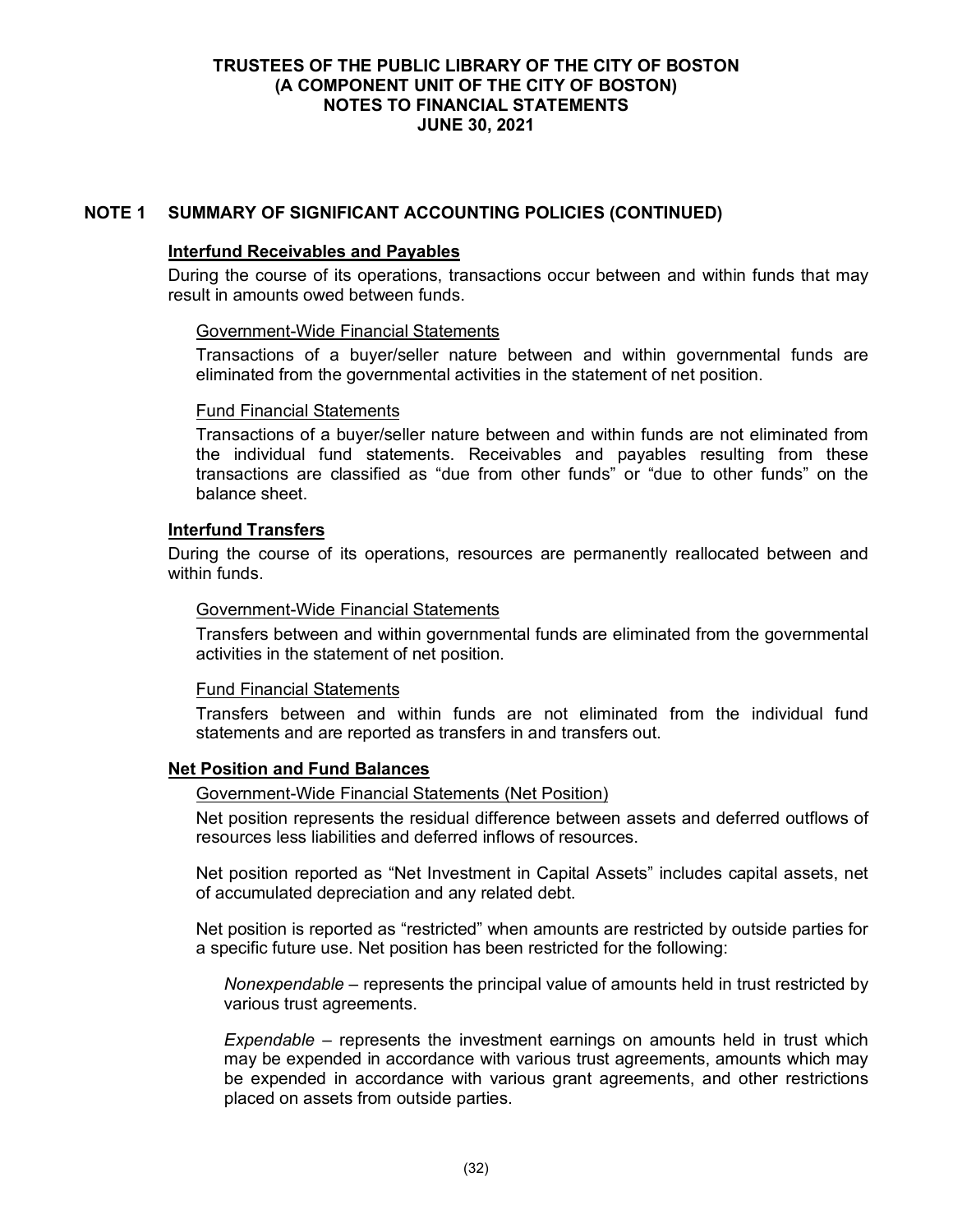# **NOTE 1 SUMMARY OF SIGNIFICANT ACCOUNTING POLICIES (CONTINUED)**

### **Net Position and Fund Balances**

Government-Wide Financial Statements (Net Position) (Continued)

Sometimes the Library will fund outlays for a particular purpose from both restricted and unrestricted resources. In order to calculate the amounts to report as restricted net position and unrestricted net position in the government-wide financial statements, a flow assumption must be made about the order in which the resources are considered to be applied. It is the Library's policy to consider restricted net position to have been depleted before unrestricted net position is applied.

### Governmental Funds Financial Statements (Fund Balances)

The following fund balance classifications describe the relative strength of the spending constraints:

*Nonspendable* – represents amounts that cannot be spent either because they are in nonspendable form (i.e., inventory) or because they are legally or contractually required to be maintained intact (i.e., principal of permanent fund).

*Restricted* – represents amounts that can be spent only for specific purposes because of constitutional provisions or enabling legislation or because of constraints that are externally imposed by creditors, grantors, contributors, or the laws or regulations of other governments.

*Committed* – represents amounts that can be used only for specific purposes imposed by a formal action (ordinance or resolution) of the Trustees, which is the highest level of decision-making authority for the Library. Committed amounts may be established, modified, or rescinded only through actions approved by the **Trustees** 

*Assigned* – represents amounts that do not meet the criteria to be classified as restricted or committed but are intended to be used for specific purposes. In the general fund, assigned amounts represent intended uses established by the Trustees or a Library official delegated that authority by charter or ordinance.

*Unassigned* – represents the residual fund balance for the general fund and the negative residual fund balance of any other governmental fund that cannot be eliminated by offsetting assigned fund balance amounts.

In circumstances when an expenditure is made for a purpose for which amounts are available in multiple fund balance classifications, fund balance is depleted in the order of restricted, committed, assigned and unassigned.

#### **Investment Income**

Excluding the permanent funds, investment income derived from major and nonmajor governmental funds is legally assigned to the general fund unless otherwise directed by Massachusetts General Law (MGL).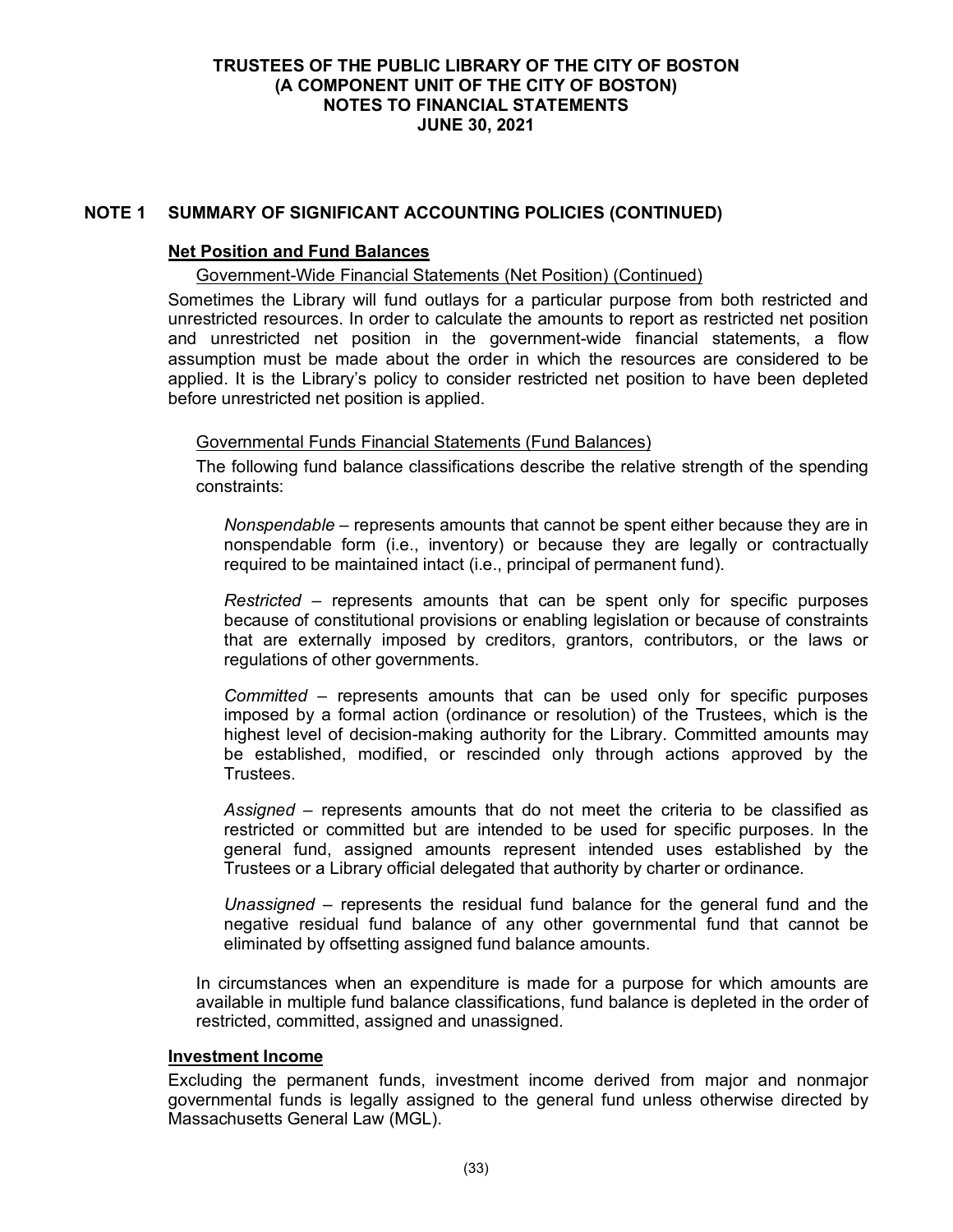# **NOTE 1 SUMMARY OF SIGNIFICANT ACCOUNTING POLICIES (CONTINUED)**

### **Use of Estimates**

Government-Wide and Fund Financial Statements

The preparation of basic financial statements in conformity with U.S. GAAP requires management to make estimates and assumptions that affect the reported amounts of assets and liabilities and disclosure for contingent assets and liabilities at the date of the basic financial statements and the reported amounts of the revenues and expenditures/expenses during the fiscal year. Actual results could vary from estimates that were used.

### **Total Column**

Fund Financial Statements

The total column presented on the fund financial statements is presented only to facilitate financial analysis. Data in this column is not the equivalent of consolidated financial information.

## **NOTE 2 STEWARDSHIP, COMPLIANCE, AND ACCOUNTABILITY**

#### **Budgetary Information**

The Library's annual budget consists of two parts; its budget as a component unit of the City and as the Trustees of the Public Library. The Library's budget as a component unit of the City is prepared as part of the municipal budget process. Once adopted, the budget may be amended pursuant to the supplemental appropriation process. The Library's City budget is not part of these financial statements. The Library's annual Trustees' budget is prepared under the direction of the Library's management and Trustees. The Library's Trustees' budget is included as an external fund budget in the City's annual operating budget.

## **NOTE 3 DEPOSITS AND INVESTMENTS**

### **Library**

The by-laws of the Trustees authorize the Library to invest temporarily idle cash in bank term deposits and certificates of deposits, and treasury and agency obligations of the United States government, with maturities of one year or less; U.S. Treasury or agency repurchase agreements with maturities of not more than 90 days; money market accounts; and the state treasurer's investment pool – the Massachusetts Municipal Depository Trust (MMDT).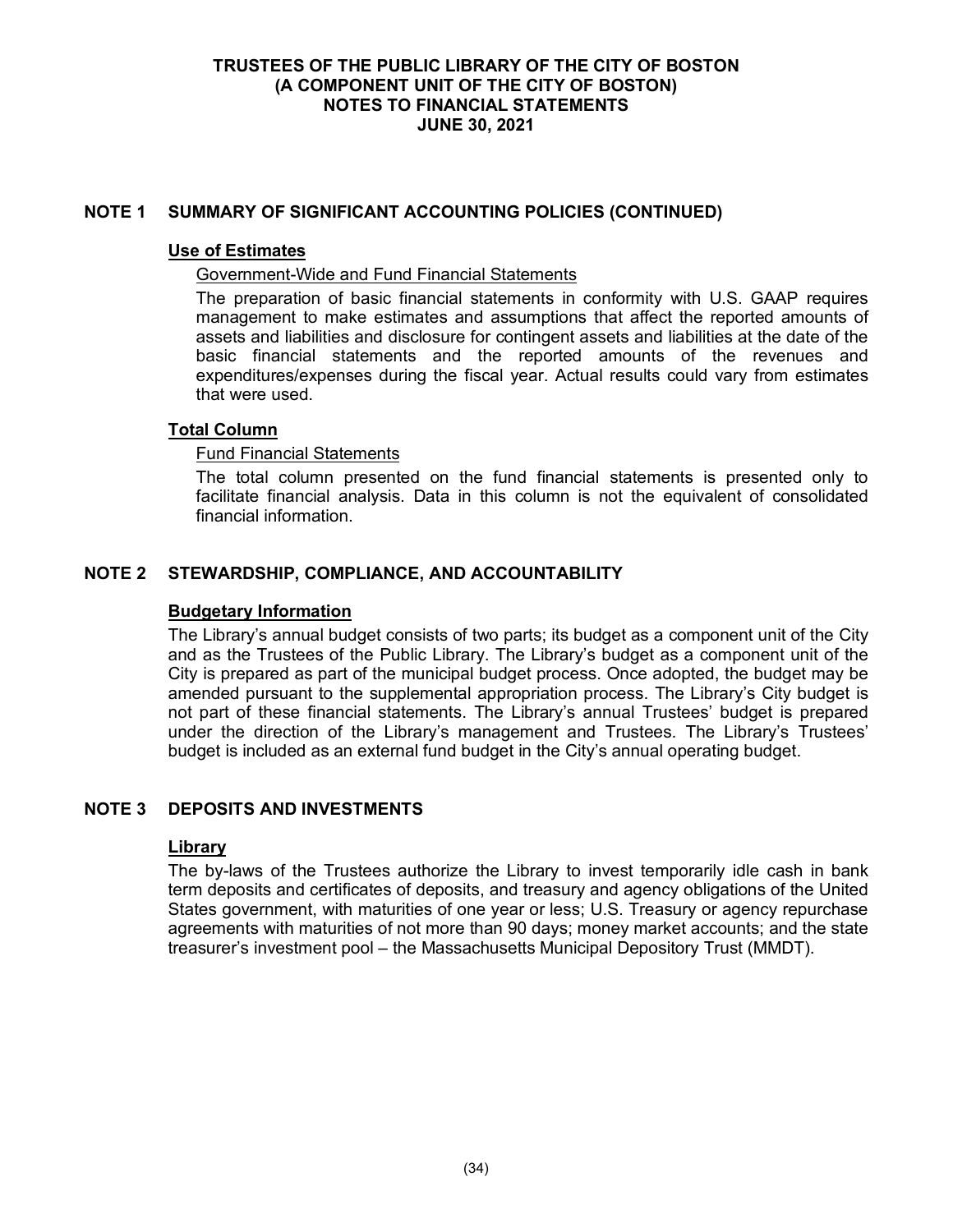# **NOTE 3 DEPOSITS AND INVESTMENTS (CONTINUED)**

## **Library (Continued)**

The Library's permanent funds (through various trust agreements) have expanded investment powers, including the ability to invest in equity securities, corporate bonds and other specified investments. Generally, the Library's investment activities are managed under the custody of the City Treasurer. The Library's investing of funds in its custody is performed in accordance with investment policies approved by the Trustees. Certain permanent funds have investments in a common fund where investments are pooled. The pooled fund makes a distribution of its investment income to the various participating funds. Participating funds may purchase or redeem units of the common fund based upon the market value of the underlying investments held in the common funds.

### Deposits – Custodial Credit Risk

Custodial credit risk for deposits is the risk that, in the event of a bank failure, the Library's deposits may not be recovered. The Library does not have a policy for custodial credit risk of deposits. As of June 30, 2021, \$19,218,322 of the Library's bank balance of \$19,468,322 was uninsured, uncollateralized, and exposed to custodial credit risk.

The Library's investments at June 30, 2021 are presented below. All investments are presented by investment type, with debt securities presented by maturity.

|                                  |                 | Investment<br>Maturities<br>(in Years) |
|----------------------------------|-----------------|----------------------------------------|
| Investment Type                  | Total           | < 1                                    |
| Debt Securities:                 |                 |                                        |
| <b>Money Market Mutual Funds</b> | \$<br>3,696,668 | 3,696,668<br>S                         |
| <b>Fixed Income Mutual Funds</b> | 8,227,694       | 8,227,694                              |
| <b>Total Debt Securities</b>     | 11,924,362      | 11,924,362                             |
| Other Investments:               |                 |                                        |
| <b>Equity Securities</b>         | 17,805,616      |                                        |
| <b>Equity Mutual Funds</b>       | 4,135,879       |                                        |
| Core Bond Fund                   | 4,289,534       |                                        |
| <b>Private Equity Funds</b>      | 39,382,827      |                                        |
| <b>Total Other Investments</b>   | 65,613,856      |                                        |
| Total Investments                | 77.538.218      |                                        |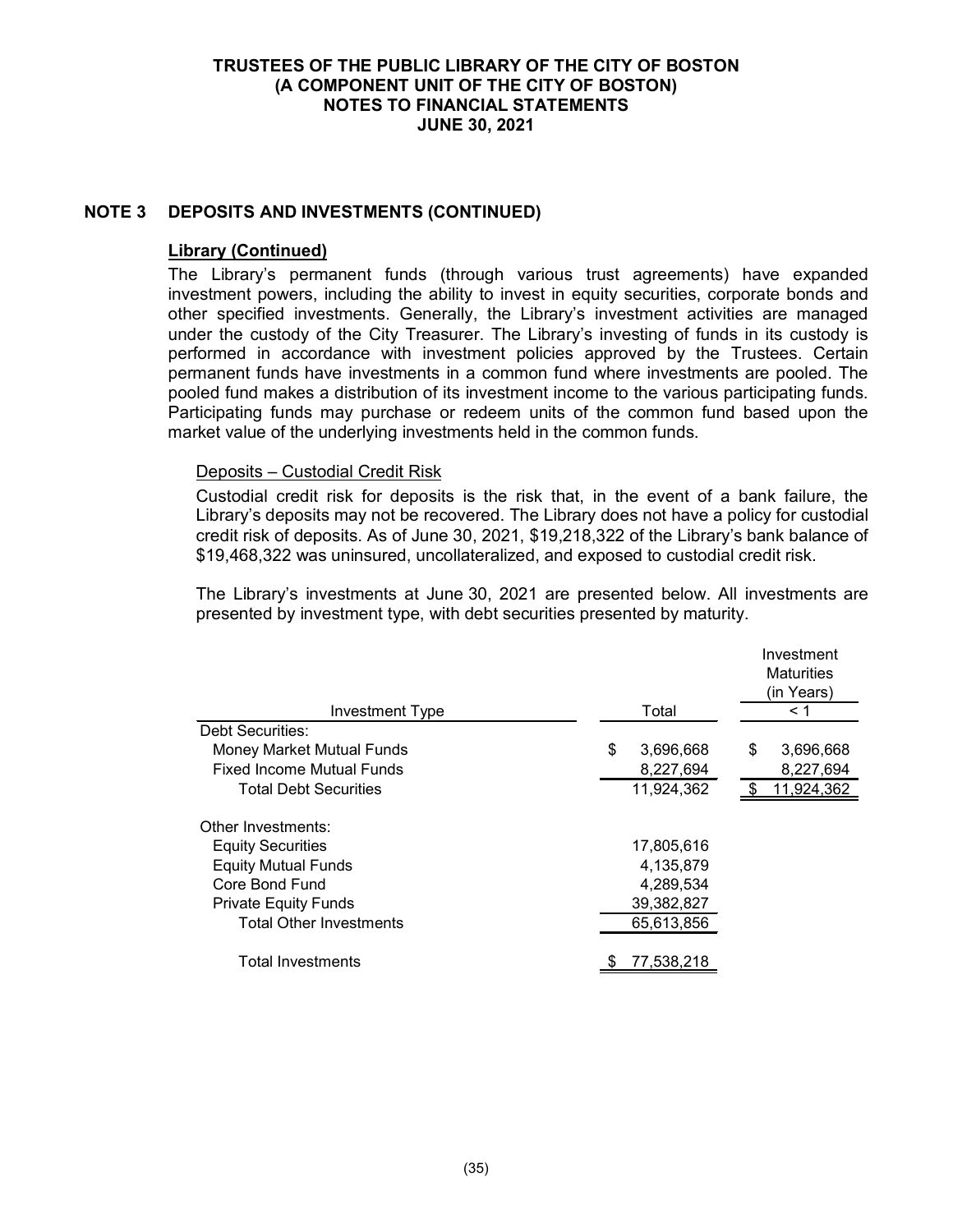# **NOTE 3 DEPOSITS AND INVESTMENTS (CONTINUED)**

## **Library (Continued)**

#### Investments – Interest Rate Risk of Debt Securities

Interest rate risk for debt securities is the risk that changes in interest rates of debt securities will adversely affect the fair value of an investment. The Library does not have a policy for interest rate risk of debt securities.

#### Investments – Custodial Credit Risk

Custodial credit risk for investments is the risk that, in the event of the failure of the counterparty, the Library will not be able to recover the value of its investments or collateral securities that are in the possession of an outside party. The Library's policy is for all investments to be insured, registered, or held by the Library's agent in the Library's name. As of June 30, 2021, the entire balance of investments are insured, registered, or held by the Library's agent in the Library's name and are not exposed to custodial credit risk.

### Investments – Credit Risk of Debt Securities

Credit risk for debt securities is the risk that an issuer or other counterparty to a debt security will not fulfill its obligations. The Library's policy for investments in individual debt securities is for all securities to be of investment grade (BBB rating or better).

As of June 30, 2021, the Library's investments that are classified as debt securities consisted entirely of mutual funds that were unrated by national credit rating organizations. The Library's investment in the IR&M Core Bond Fund, which is classified as an alternative investment, consists of various fixed income and other debt security investments that are all rated BBB or better by Moody's and Standard and Poors.

#### Investments – Fair Value Measurements

The Library categorizes its fair value measurements within the fair value hierarchy established by U.S. GAAP. The hierarchy is based on the valuation inputs used to measure the fair value of the asset. Level 1 inputs are quoted prices in active markets for identical assets; Level 2 inputs are significant other observable inputs; Level 3 inputs are significant unobservable inputs.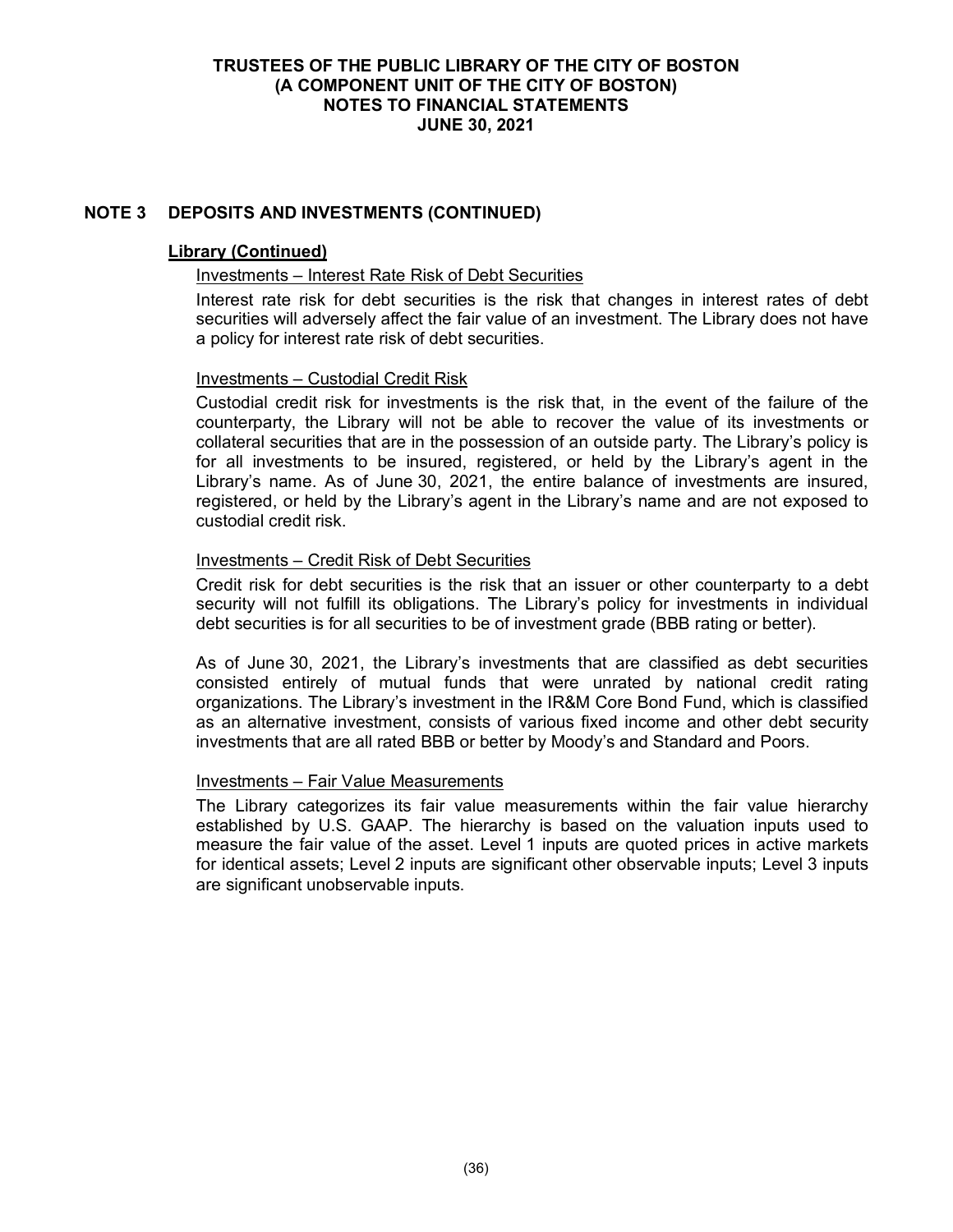## **NOTE 3 DEPOSITS AND INVESTMENTS (CONTINUED)**

## **Library (Continued)**

The Library has the following recurring fair value measurements as of June 30, 2021:

|                                   | Total           |     |            |
|-----------------------------------|-----------------|-----|------------|
| <b>Equity Securities:</b>         |                 |     |            |
| <b>Equity Mutual Funds</b>        | \$<br>4,135,879 | \$. | 4,135,879  |
| <b>Equity Securities</b>          | 17,805,616      |     | 17,805,616 |
| <b>Total Equity Securities</b>    | 21,941,495      |     | 21,941,495 |
| Debt Securities:                  |                 |     |            |
| <b>Fixed Income Mutual Funds</b>  | 8,227,694       |     | 8,227,694  |
| <b>Total Debt Securities</b>      | 8,227,694       |     | 8,227,694  |
| Total Investments by Fair         |                 |     |            |
| Value Level                       | 30,169,189      |     | 30,169,189 |
| Investments Measured at the       |                 |     |            |
| Net Asset Value (NAV):            |                 |     |            |
| Core Bond Fund                    | 4,289,534       |     |            |
| <b>Private Equity Funds</b>       | 39,382,827      |     |            |
| <b>Total Investments Measured</b> |                 |     |            |
| at the NAV                        | 43,672,361      |     |            |
| <b>Total Investments Measured</b> |                 |     |            |
| at Fair Value                     | 73,841,550      |     |            |

Debt and equity securities classified in Level 1 of the fair value hierarchy are valued using prices quoted in active markets for those securities.

#### Investments – Fair Value Measurements

The valuation method for investments measure at the net asset value (NAV) per share or its equivalent) is presented on the following table.

|                                     | Fair       | Unfunded    |  |
|-------------------------------------|------------|-------------|--|
|                                     | Value      | Commitments |  |
| Core Bond Fund <sup>(1)</sup>       | 4.289.534  |             |  |
| Private Equity Funds <sup>(2)</sup> | 39,382,827 |             |  |
| <b>Total Investments Measured</b>   |            |             |  |
| at the NAV                          | 43.672.361 |             |  |

 $(1)$  Core Bond Fund – This type includes one core bond fund that invests primarily in investment-grade fixed income securities. The fair value of the investment in this type has been determined using the NAV per share (or its equivalent) of the System's ownership interest in partners' capital. This investment can be redeemed as needed, with a redemption notice period of four days.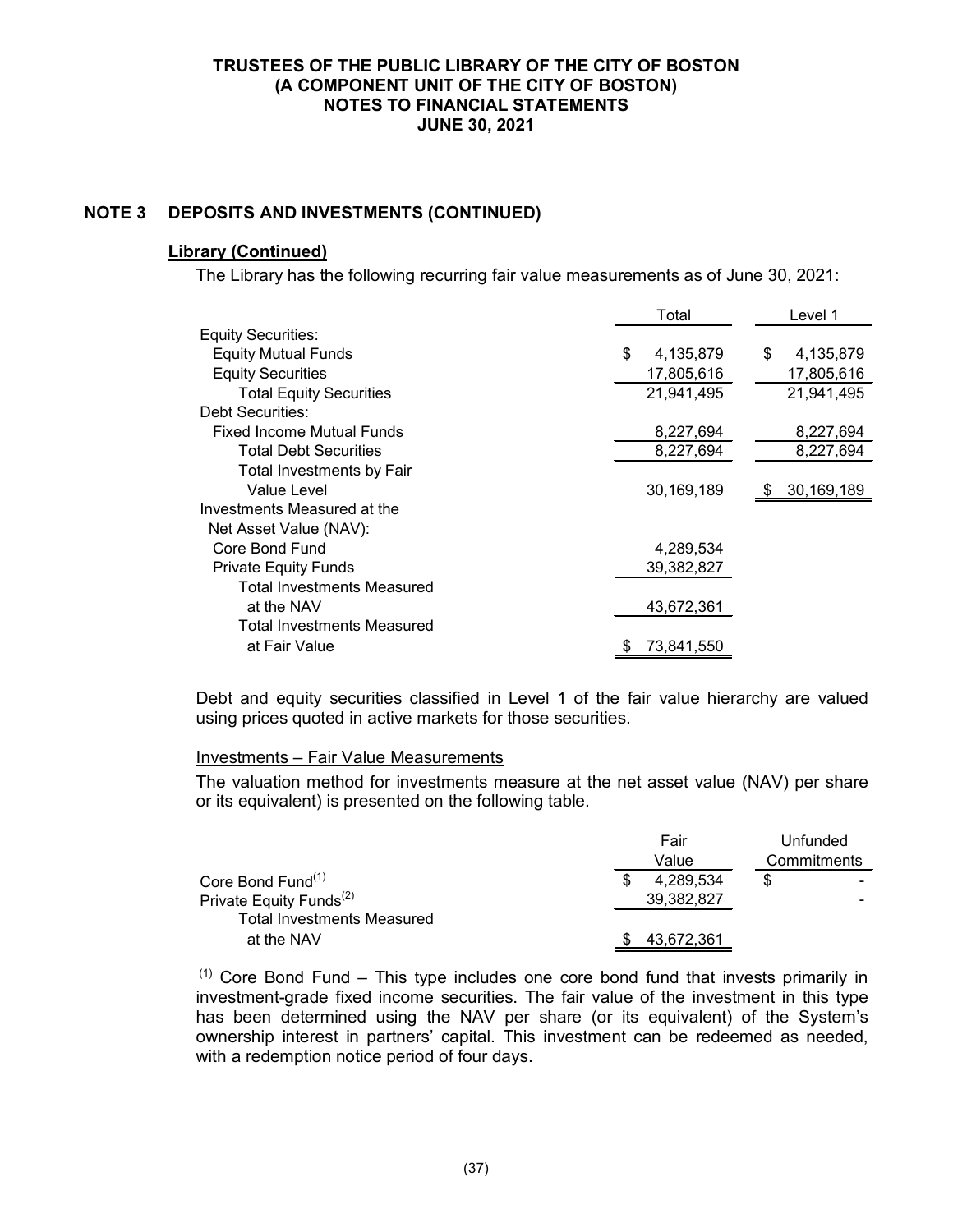## **NOTE 3 DEPOSITS AND INVESTMENTS (CONTINUED)**

## **Library (Continued)**

 $(2)$  Private Equity Funds – This type includes five private equity funds. One fund with a value of \$10,516,754 invests to seek income and capital appreciation by investing in equity and equity-linked securities of non-U.S. companies. The fair value of the investment in this type has been determined using the NAV per share (or its equivalent) of the Library's ownership interest in partners' capital. The investment can be redeemed as needed, with notice provided five days before the end of each month. The second fund with a value of \$10,003,847 seeks to approximate, as closely as practicable, before expenses, the performance of the S&P 500® Index over the long term while investing in securities which meet certain social or environmental criteria. The fair value of the investment in this type has been determined using the NAV per share (or its equivalent) of the Library's ownership interest in partners' capital. The investment can be redeemed as needed within two days' notice. The third fund with a value of \$5,426,470 invests to seek an investment return that approximates as closely as practicable, before expenses, the performance of its benchmark index over the long term. The investment can be redeemed as needed within two days' notice. The fourth fund with a value of \$8,082,543 seeks to invest in Global Resource Optimization Funds**.** The fair value of the investment in this type has been determined using the NAV per share (or its equivalent) of the Library's ownership interest in partners' capital. The investment can be redeemed at the end of each month as needed within three to seven days' notice. The fifth fund with a value of \$5,353,213 seeks an investment return that approximates as closely as practicable, before expenses, the performance of the Bloomberg Barclays U.S. Treasury Index over the long term. The fair value of the investment in this type has been determined using the NAV per share (or its equivalent) of the Library's ownership interest in partners' capital. The investment can be redeemed as needed without advance notice.

## **Boston Public Library Fund**

The Boston Public Library Fund maintains cash balances at financial institutions, and at times during the year these balances may exceed the federally insured limit. Management monitors the financial condition of these financial institutions, along with its balances in cash, to keep this potential risk at a minimum. At June 30, 2021, uninsured amounts totaled approximately \$403,000.

The Boston Public Library Fund's investments at June 30, 2021 are comprised of the following:

|                     | Fair  |           |  |  |
|---------------------|-------|-----------|--|--|
|                     | Value |           |  |  |
| Equities            |       | 3,352,352 |  |  |
| <b>Mutual Funds</b> |       | 462.860   |  |  |
| Fixed Income        |       | 1,193,540 |  |  |
| Totals              |       | 5.008.752 |  |  |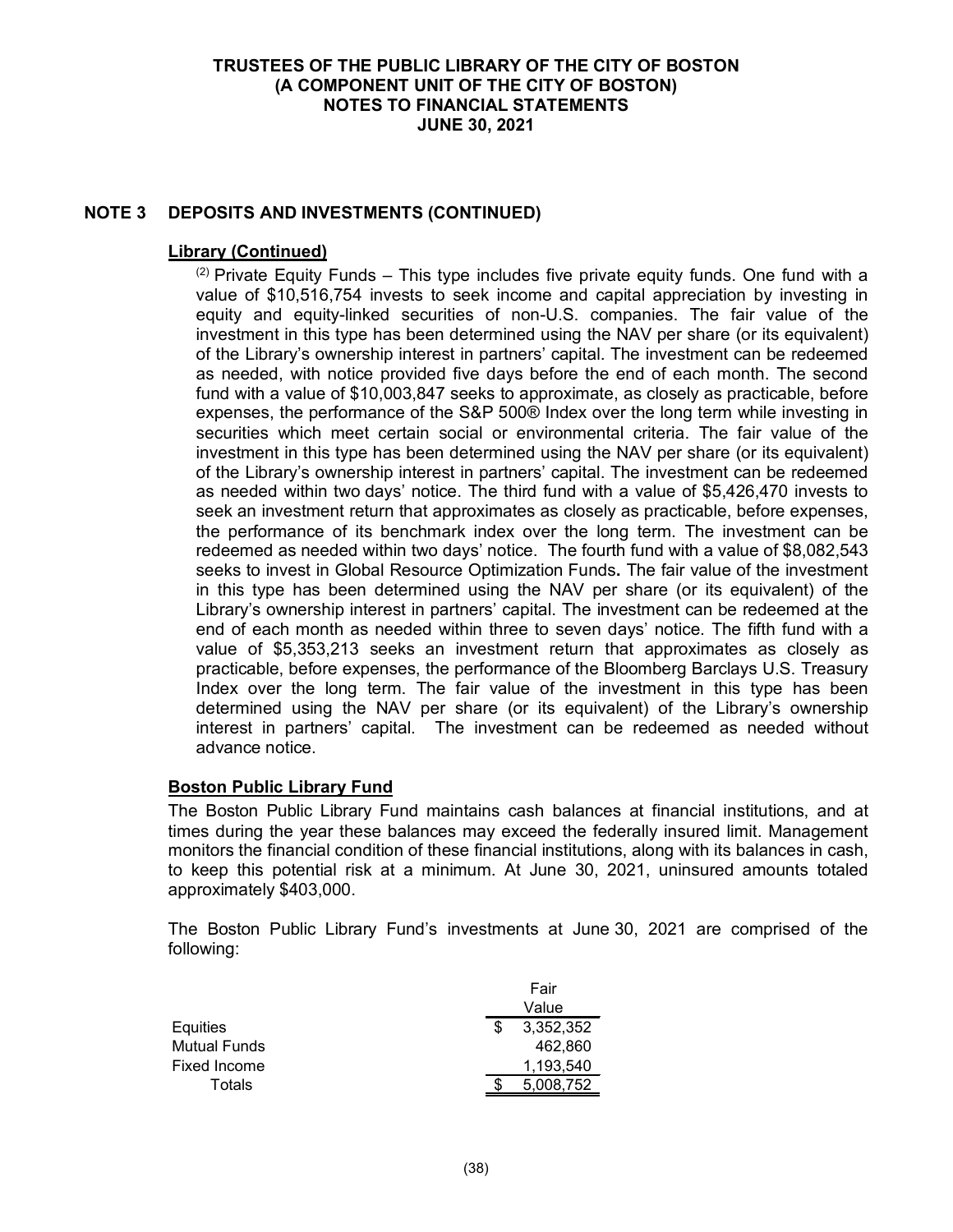### **NOTE 4 ACCOUNTS RECEIVABLE**

At June 30, 2021, receivables for the individual major governmental funds and nonmajor governmental funds in the aggregate, including the applicable allowances for uncollectible accounts, are as follows:

|                          | Gross |          | Allowance for  | <b>Net</b> |          |  |
|--------------------------|-------|----------|----------------|------------|----------|--|
|                          |       | Amount   | Uncollectibles | Amount     |          |  |
| Intergovernmental        |       | 858.582  | $\blacksquare$ |            | 858.582  |  |
| Departmental and Other   |       | 811.839  | -              |            | 811,839  |  |
| Interest and Dividends   |       | 10.758   | -              |            | 10.758   |  |
| <b>Total Receivables</b> |       | .681.179 | -              |            | .681.179 |  |

#### **Boston Public Library Fund**

Pledges receivable are primarily from long-time supporters located throughout Massachusetts. The long-term portion of receivables is discounted at 3.0%.

# **NOTE 5 CAPITAL ASSETS**

Capital asset activity for the fiscal year ended June 30, 2021 was as follows:

|                                               | Beginning<br>Balance |             |   | Increases | Decreases         |   | Ending<br><b>Balance</b> |
|-----------------------------------------------|----------------------|-------------|---|-----------|-------------------|---|--------------------------|
| Capital Assets Being Depreciated:             |                      |             |   |           |                   |   |                          |
| Machinery and Equipment                       |                      | 2,087,976   | S | 311.001   | \$<br>(1,267,631) | S | 1,131,346                |
| Furniture, Fixtures, and Improvements         |                      | 482,362     |   |           | (161,932)         |   | 320,430                  |
| <b>Total Capital Assets Being Depreciated</b> |                      | 2.570.338   |   | 311.001   | (1,429,563)       |   | 1,451,776                |
| Less Accumulated Depreciation for:            |                      |             |   |           |                   |   |                          |
| Machinery and Equipment                       |                      | (2,060,361) |   | (5,918)   | 1,267,631         |   | (798, 648)               |
| Furniture, Fixtures, and Improvements         |                      | (425,958)   |   | (23, 266) | 161,932           |   | (287,292)                |
| <b>Total Accumulated Depreciation</b>         |                      | (2,486,319) |   | (29, 184) | 1,429,563         |   | (1,085,940)              |
| <b>Total Governmental Activities</b>          |                      |             |   |           |                   |   |                          |
| Capital Assets, Net                           |                      | 84,019      |   | 281,817   | \$                |   | 365,836                  |

## **NOTE 6 DUE TO CITY OF BOSTON**

The following represents a summary of amounts owed to the City at June 30, 2021:

|                                                      |     | Amount  |
|------------------------------------------------------|-----|---------|
| Salary Reimbursements - Library for the Commonwealth | \$. | 169,400 |
| <b>Salary Reimbursements - MBLN</b>                  |     | 7.844   |
| Salary Reimbursements - General Trust                |     | 6,514   |
| Salary Reimbursements - Associates of the BPL        |     | 43,082  |
| Pay for Print                                        |     | 4.752   |
| Collections of Fines                                 |     | 1,178   |
| Total                                                |     | 232,770 |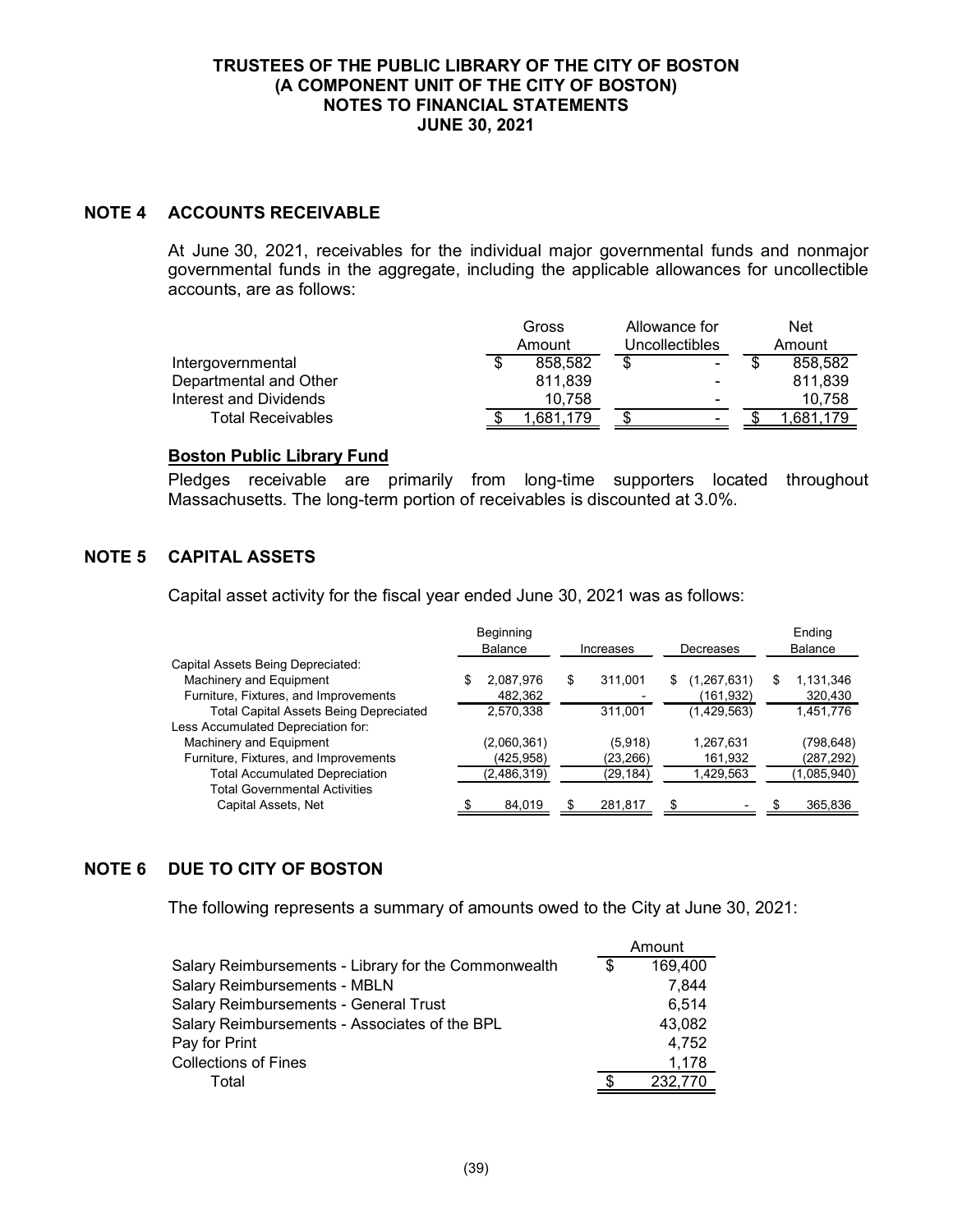# **NOTE 7 INTERFUND TRANSFERS**

Interfund transfers for the fiscal year ended June 30, 2021 are summarized as follows:

|                                                        |                 |                        | Nonmajor Governmental Funds |            |                          |             |    |                                            |
|--------------------------------------------------------|-----------------|------------------------|-----------------------------|------------|--------------------------|-------------|----|--------------------------------------------|
| Description                                            | General<br>Fund | Fund for<br><b>BPL</b> | Library<br>Managed<br>Funds |            | City<br>Managed<br>Funds |             |    | Total<br>Nonmajor<br>Governmental<br>Funds |
| Annual 5% Distribution to Library                      |                 |                        |                             |            |                          |             |    |                                            |
| Managed Funds <sup>(1)</sup>                           | \$              | \$                     |                             | 2,640,160  | S                        | (2,640,160) | \$ |                                            |
| Annual 5% Distribution to General Funds <sup>(1)</sup> | 296.506         |                        |                             |            |                          | (296, 506)  |    | (296, 506)                                 |
| To Transfer Funds to Trust Fund Corpus                 | (284, 318)      |                        |                             |            |                          | 284.318     |    | 284,318                                    |
| To Fund Programs from Hearst/Humanities                |                 |                        |                             |            |                          |             |    |                                            |
| Funds                                                  | 195.474         |                        |                             | (195, 474) |                          |             |    | (195, 474)                                 |
| To Fund the Map Center Fund                            | (69, 976)       | (26, 193)              |                             | 96,169     |                          |             |    | 96,169                                     |
| To transfer funds restricted for youth programs        | 51,516          | (51, 516)              |                             |            |                          |             |    |                                            |
| To reimburse Fund for BPL project grant salaries       | (142,154)       | 142,154                |                             |            |                          |             |    |                                            |
| Miscellaneous Transfers In/(Out)                       | 56,638          |                        |                             | (56, 638)  |                          |             |    | (56, 638)                                  |
| Miscellaneous Transfers In/(Out)                       | (2,554)         |                        |                             | 2,554      |                          |             |    | 2,554                                      |
| Transfers, Net                                         | 101,132         | 64,445                 |                             | 2,486,771  | S                        | (2,652,348) |    | (165, 577)                                 |

 $(1)$  Since fiscal year 2003, it is the Trustees' policy to authorize the City to distribute 5% of the Library's perpetual permanent fund balances (using a three-year average of market values) to help fund the Library's operations

## **NOTE 8 PENSION PLAN AND OTHER POST EMPLOYMENT BENEFITS**

Persons that perform services for the Library are employees of the City only. City employees participate in the City's retirement plan. The City is responsible for contributions to the State-Boston Retirement System (the System), a cost-sharing, multiemployer, defined benefit pension plan. The System provides retirement disability and death benefits to plan members and beneficiaries. Chapter 32 of the MGL assigns authority to establish and amend benefit provisions of the plan. The System issues a publicly available financial report, which can be obtained through the State-Boston Retirement System, Boston City Hall, Boston, Massachusetts.

In addition to providing pension benefits, the City is required to provide certain health care and life insurance benefits for retired employees of the City. Substantially all of the Library's employees may become eligible for these benefits if they reach retirement age while working for the Library. Eligible retirees are required to contribute a specified percentage of health care benefit costs which is comparable to contributions required from employees.

In accordance with GASB Statement 75, *Accounting and Financial Reporting for Postemployment Benefits Other than Pensions*, no liability has been recorded on the Library's financial statements since the City has not allocated any portion of other postemployment benefit liabilities to the Library as of June 30, 2021, since persons that perform services for the Library are employees of the City only.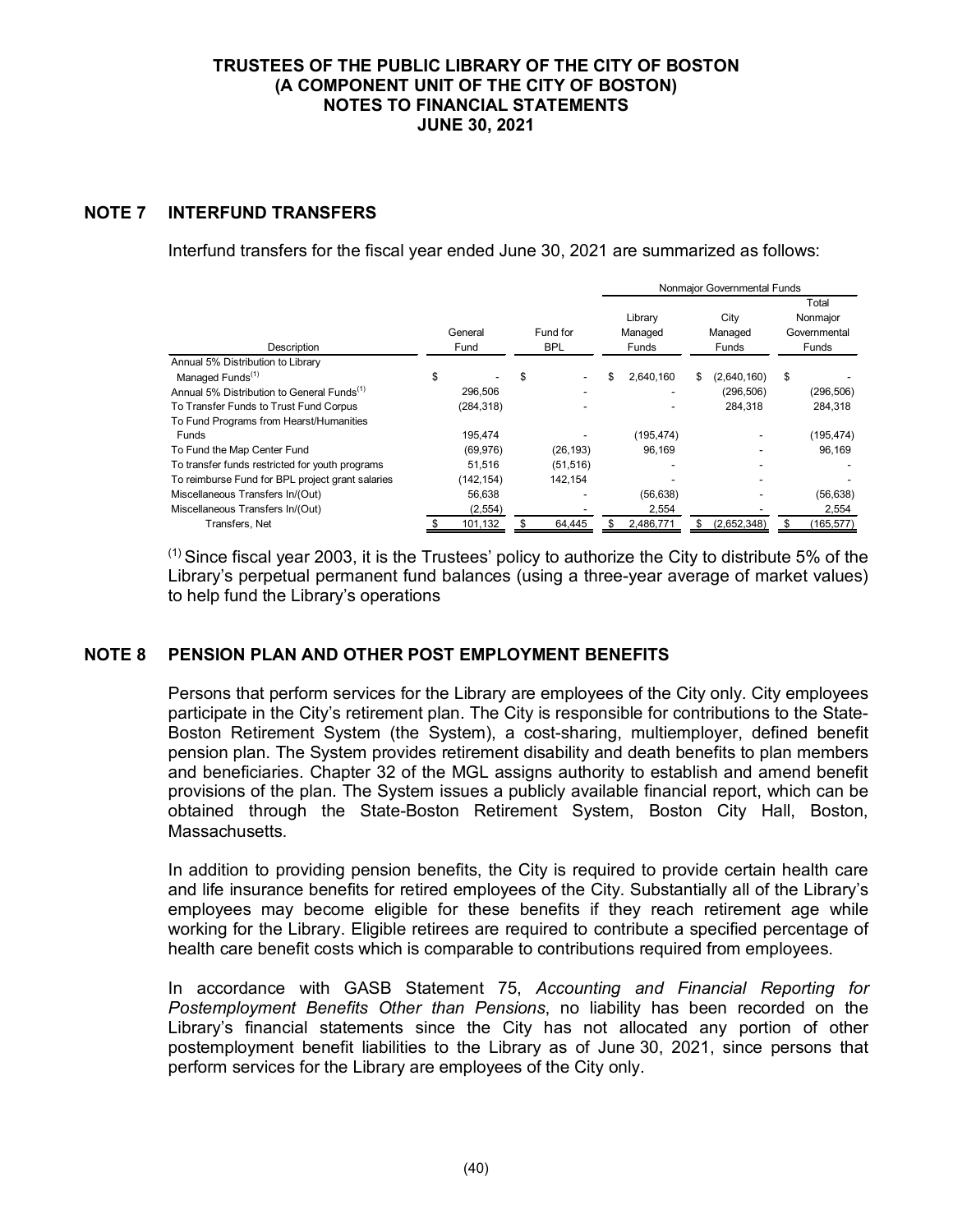#### **NOTE 9 RISK FINANCING**

The Library is exposed to various risks of loss related to torts; theft of, damage to and destruction of assets; errors and omissions; and natural disasters for which the Library carries commercial insurance. For the previous three years, coverage has remained consistent and there were no losses which exceeded coverage.

#### **NOTE 10 RELATED PARTY TRANSACTIONS**

The Library receives support from the City as a component unit. This support is received for expenditure assistance and various programs. Per a mutual agreement with the City, appropriations for retirement expenses and general and administrative expenses of the Library have been omitted from these basic financial statements, as those costs are included in the City's budget. Capital asset purchases made by the City for the benefit of the Library, the value of the main Library buildings and its land, have also been excluded from these basic financial statements. All of the aforementioned amounts, and the related receivables and accruals, appear in the audited financial statements of the City.

### **NOTE 11 CONTINGENCIES**

Various legal actions and claims are pending against the Library. Litigation is subject to many uncertainties, and the outcome of individual litigated matters is not always predictable. Although the amount of liability, if any, at June 30, 2021, cannot be ascertained, management believes any resulting liability should not materially affect the financial position of the Library at June 30, 2021.